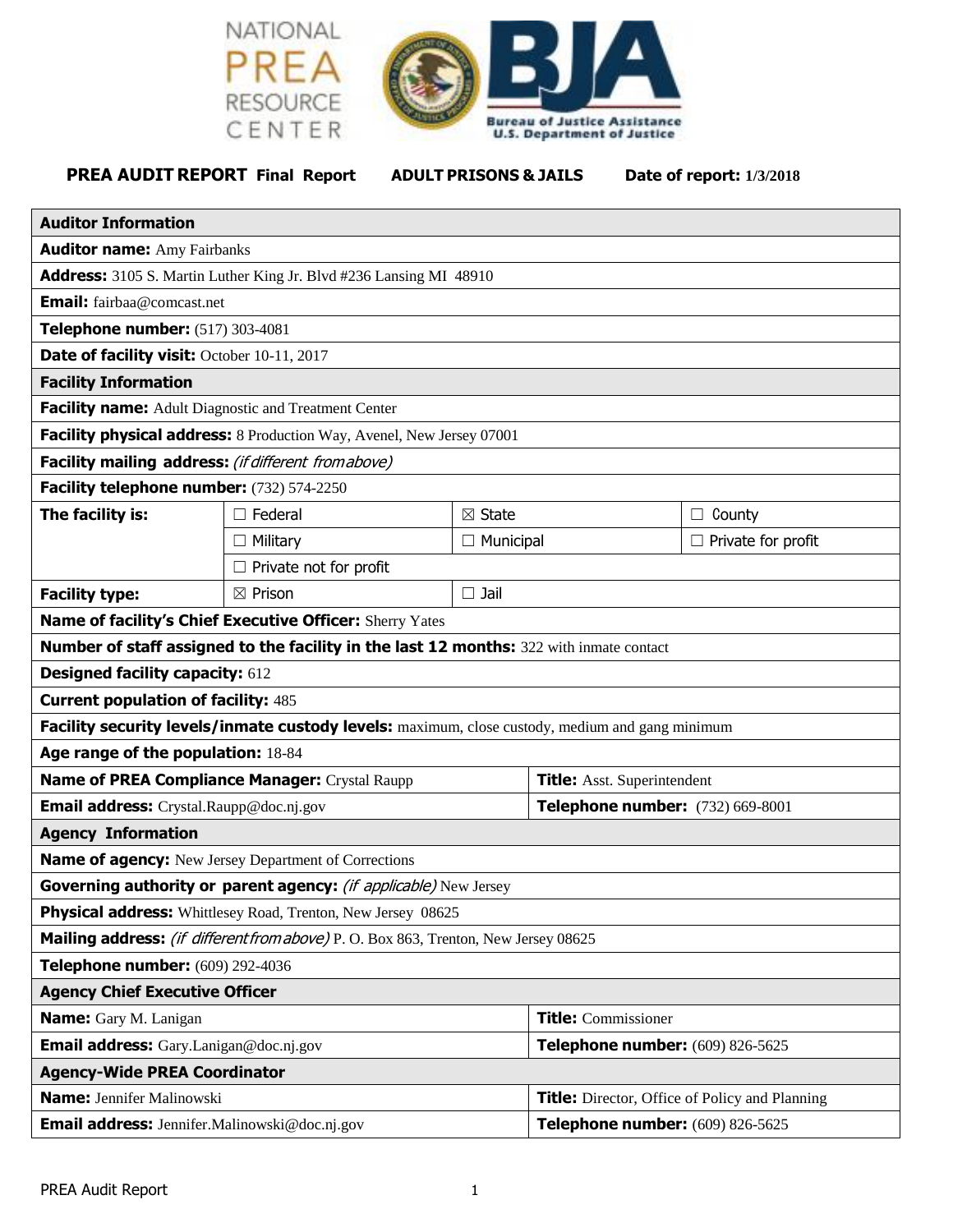#### **AUDITFINDINGS**

#### **NARRATIVE**

**On October 10-11, 2017, an audit was conducted at the Adult Diagnostic Treatment Center to determine compliance with the Prison Rape Elimination Act standards finalized August 2012.** 

**A complete tour of the facility was conducted on October 10, 2017. Areas and operations were observed during this tour that included the following:**

**Inmate living areas:**

- **Four units with open dormitory setting**
- **Three units with single cells and one multiple occupancy room on each wing**
- **•** Restrictive housing

**Medical operations (one infirmary 4 bed unit, two observation cells), food service area, chapel, gym, maintenance, industries, classification, education and commissary operations.**

**Documents reviewed for this audit prior to and during the audit included the completed PREA questionnaire, policies, contracts, training curriculums, staff training records, documents from personnel files, contract/volunteer training records, housing unit assignments, PREA incident review meeting minutes, and sexual abuse & harassment complaints. Cameras and monitoring operations were also examined.**

**Formal staff interviews were conducted through random selection of staff during the audit as well as scheduled interviews with specialized staff. They were conducted with the following: The Administrator (Superintendent), PREA Compliance Manager (Asst. Superintendent), Human Resources staff, medical staff (Health Services Administrator, Mental Health Administrator, LPN, psychologist, who are all contractual staff), 13 corrections officers/supervisors from all areas of the facility and shifts (including special management housing and one agency union representative for corrections officers), and two investigators. Informal interviews were conducted with several staff throughout the tour addressing questions relevant to the operations and the standards.**

**A total of seventeen formal interviews with inmates were held. Inmate interviews were conducted in the library. Inmates from each housing unit were interviewed, two limited English inmates were interviewed separate to use the language line, and two deemed vulnerable, one special needs, one hard of hearing (with assistance of a contractual interpreter) and one transgender inmate were selected and included with the random interview process. One inmate housed in restrictive custody was selected randomly. One refused the interview. Nine inmates were spontaneously questioned during the tour regarding female announcements, unannounced supervisor rounds and telephones. No inmate that had filed a complaint was housed at the facility at the time of the audit.**

**A total of 16 hours was spent observing, touring, and interviewing at the facility during the dates noted. The auditor was allowed free access to all areas of the facility, access to interview inmates and staff and to see any documentation requested. Posters were visible throughout the facility announcing the audit. The auditor's name, address and dates of the audit were posted on the website several weeks before the audit. Inmates indicated they were aware that there was an audit. One letter was received from this facility. The author was no longer housed at this facility.**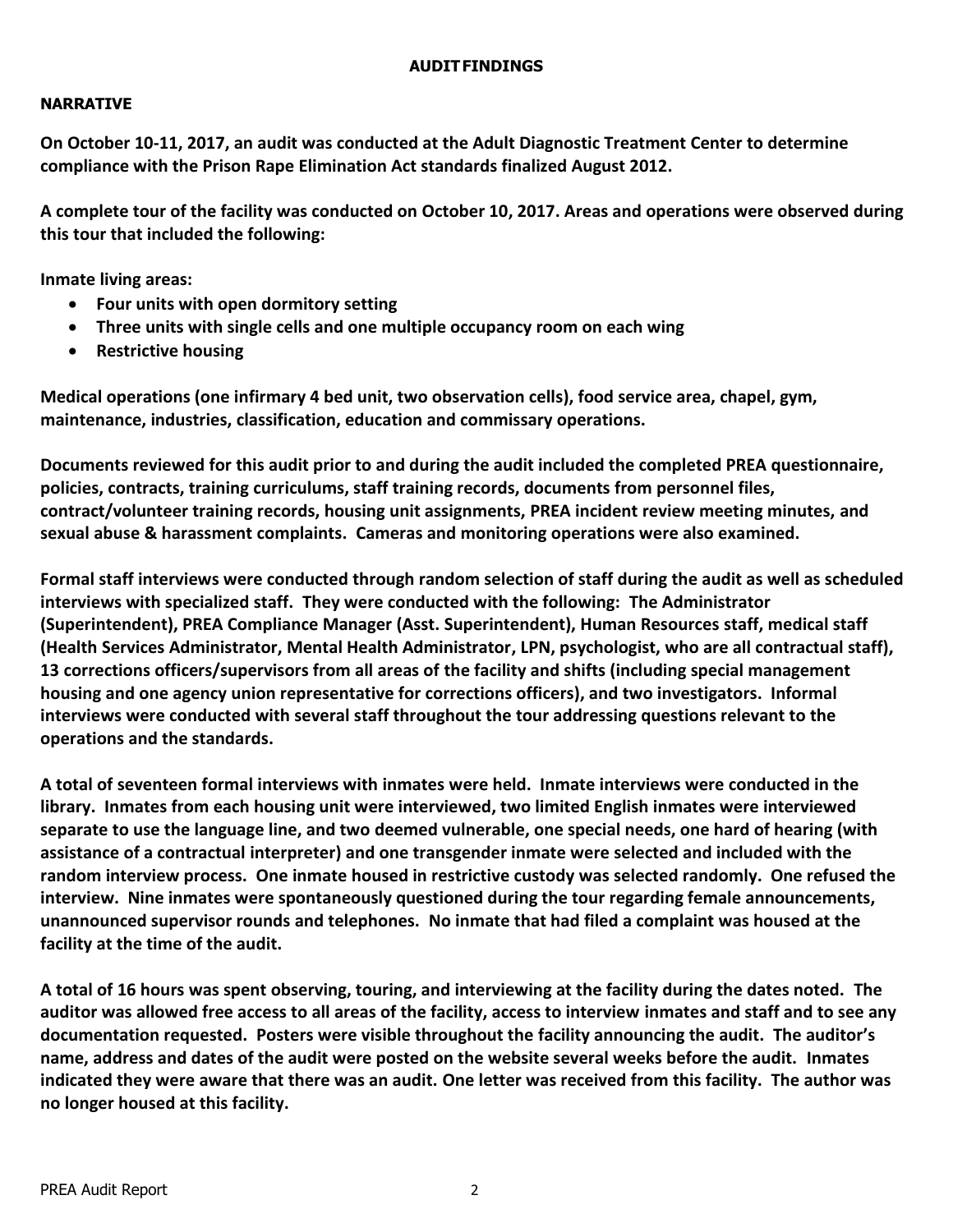#### **DESCRIPTION OF FACILITY CHARACTERISTICS**

**The Adult Diagnostic and Treatment Center (ADTC) currently houses sex offenders sentenced directly from the court, with one housing unit that houses sex offenders from other facilities who requested to come to this prison to received intensive sex offender treatment. The law requires that these two populations are kept separated. There are four dormitory housing units. Two other housing areas provide single cells and one multiple occupancy room. One is designed to be a therapeutic community. Restrictive housing occupies one wing of the single cell areas.** 

**Bathrooms with toilets, sinks and showers are located near the multiple occupancy areas. They provide enough visibility to maintain safety, but enough coverage to maintain privacy.** 

**The mission of the New Jersey Department of Corrections is to protect the public by operating safe, secure, and humane correctional facilities. The mission is realized through effective supervision, proper classification, appropriate treatment of inmates, and by providing services that promote successful reentry into society.**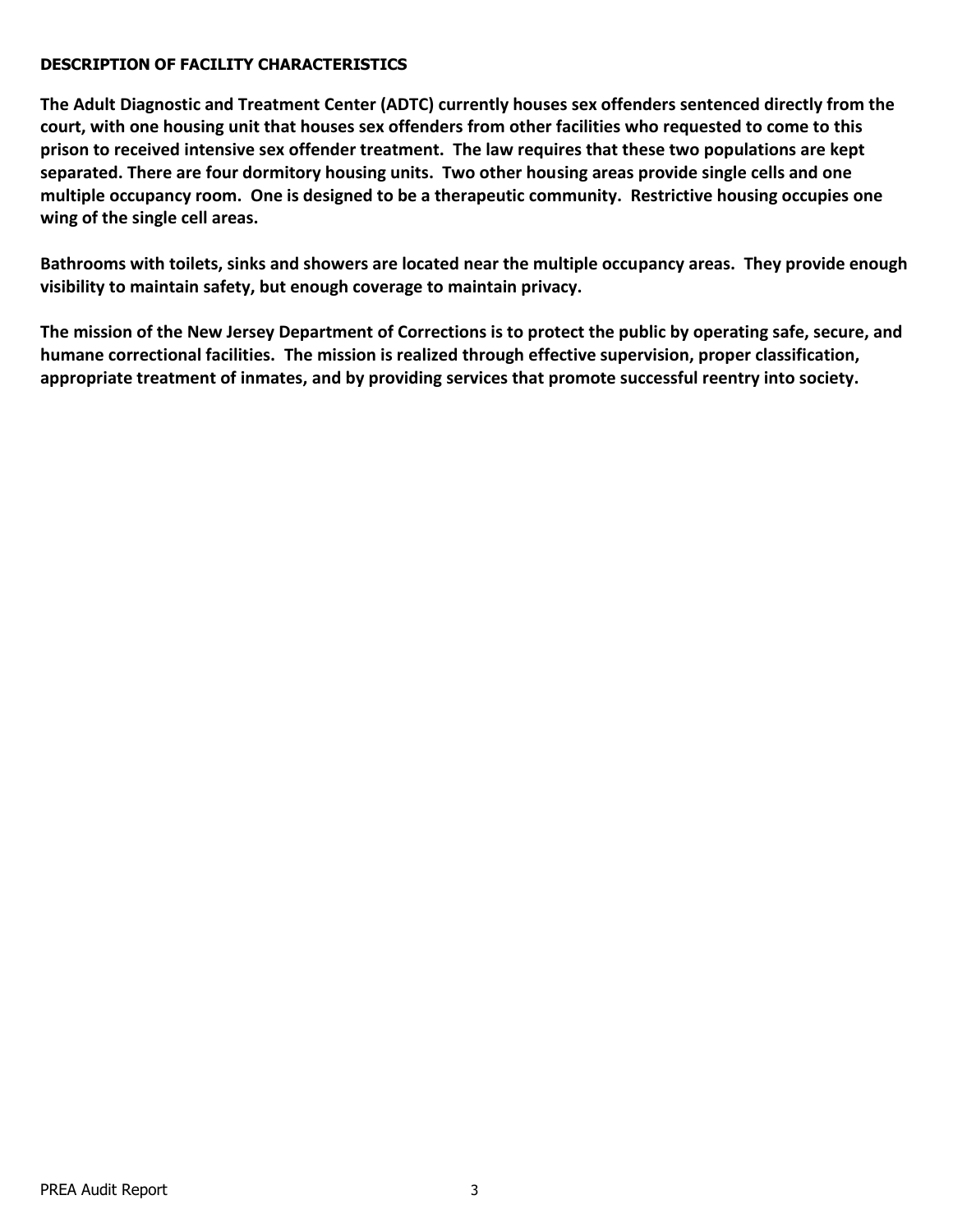## **SUMMARY OF AUDIT FINDINGS**

Number of standards exceeded: 2

Number of standards met: 39

Number of standards not met: 0

Number of standards not applicable: 2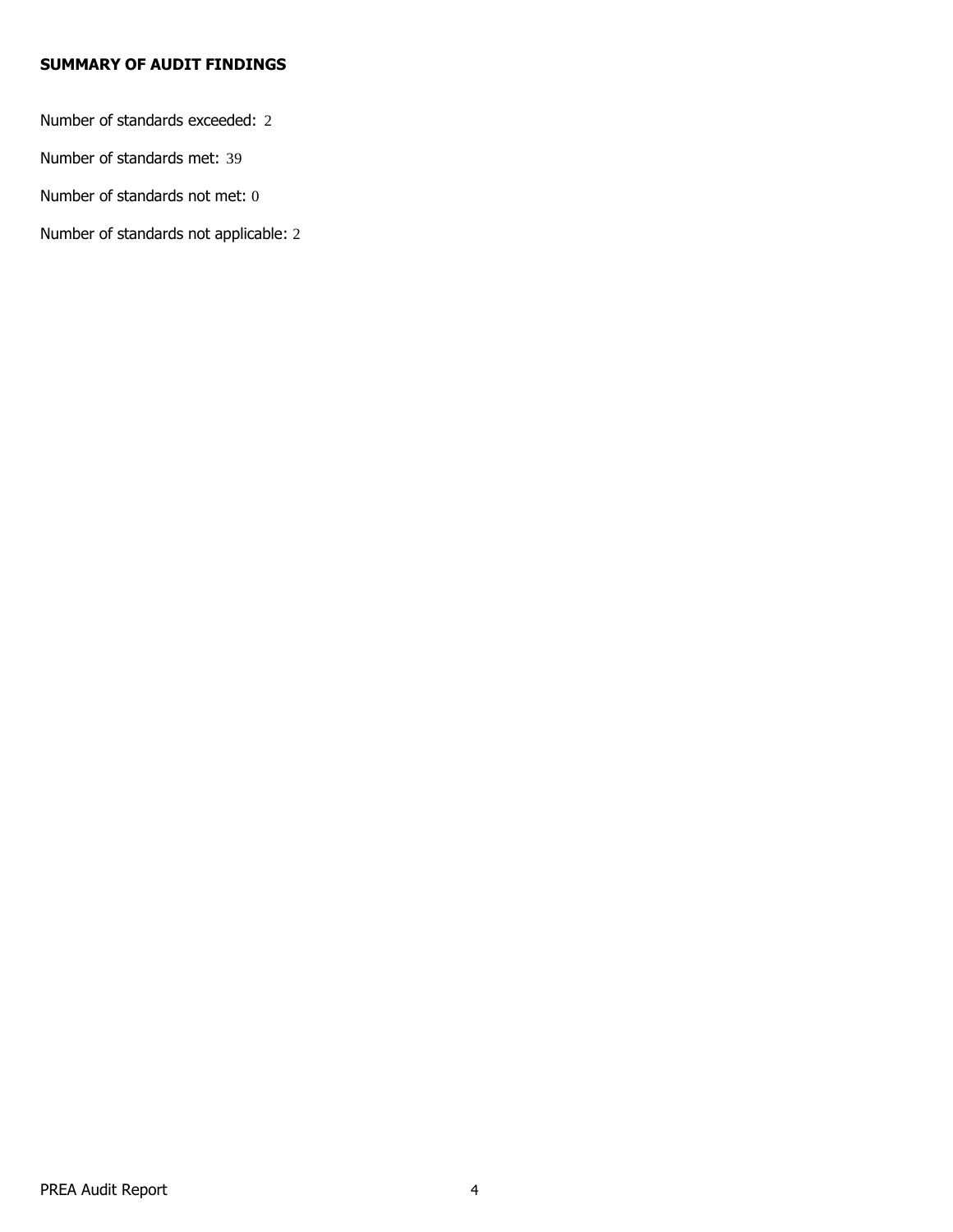#### **Standard 115.11 Zero tolerance of sexual abuse and sexual harassment; PREA Coordinator**

- ☐ Exceeds Standard (substantially exceeds requirement of standard)
- $\boxtimes$  Meets Standard (substantial compliance; complies in all material ways with the standard for the relevant review period)
- ☐ Does Not Meet Standard (requires corrective action)

New Jersey Administrative Code Title 10A Corrections, Chapter 4 Inmate Discipline, Subchapter 12 Zero Tolerance Policies of the Department of Corrections (b) In accordance with the Federal Prison Rape Elimination Act of 2003 (PREA) 42 U.S.C. §§ 15601 et. seq., the Department maintains a zero tolerance for the incidence of sexual assault.

Zero Tolerance Policy: Prison Sexual Assault Policy Number IMM.001.004 Revised: July 1, 2013 and Level I Internal Management Procedure # IMM.001.PSA.001 Zero Tolerance of Prison Sexual Assault May 24, 2016 "It is the policy of the New Jersey Department of Corrections to maintain a zero tolerance toward all forms of sexual abuse and sexual harassment, and actively enforce all internal policies and procedures related to the prevention, detection, and response to such conduct. When the NJ DOC learns that an inmate is subject to a substantial risk of imminent sexual abuse, it shall take immediate action to protect the inmate. The NJ DOC is committed to ensuring the protection of victims of sexual assault, and will employ multiple measures, including but not limited to, housing changes or transfers for inmate victims or abusers, removal of alleged staff or inmate abusers from contact with victims, and emotional support services for inmates or staff who fear retaliation for reporting sexual abuse or harassment or for cooperating with investigations in order to fulfill this commitment.

Furthermore, the NJ DOC will fully investigate and aggressively prosecute those who are involved in such conduct if, in fact, a crime has been committed. Any staff who is terminated for a violation of the zero tolerance prison sexual assault policy shall be reported to law enforcement agencies, unless the activity was clearly not criminal, and to any relevant licensing bodies. "

In addition, this policy outlines how the agency will prevent sexual abuse and harassment through training of all staff, contractors, volunteers and inmates. "All staff and inmates are to be alert for behaviors in inmates which may indicate that some form of sexual abuse may be occurring or inmates are at risk for sexual abuse. Some of these include: changes in routine, mood or behavior, to include eating, hygiene and sleeping habits; avoiding staff members or staying too close to staff; staying out of dining halls or showers, requesting cell changes, etc." Finally, it outlines a detailed response plan for all staff and custody in the event an incident is witnessed or a report is received.

Sexual Assault/Prison Rape Elimination Act (PREA) Advisory Committee written January 15, 2008, updated July 2013 and reviewed March 2017 indicates the New Jersey Department of Corrections has a zero tolerance for all forms of abuse and harassment. The Department ensures policies that address the prevention, detection, and response to any conduct as defines by this policy (which is in accordance with the PREA definitions). This policy establishes a PREA Advisory Council of which the Agency PREA Coordinator is a member, appointed by the Commissioner. This council is also represented by the Special Investigations Division, Office of Community Programs and Outreach Services, Office of Victim Services, Office of Policy and Planning, Mental and Medical Services, Corrections Ombudsman and Office of Transitional Services. This committee provides a direct link to the Commissioner. This committee is tasked with many functions including review of policy/procedure, specific cases involving sexual assault, recommendations for changes in policy/procedure, physical plant or staffing. This Committee meets at least every 30 days to also review completed sexual assault investigations.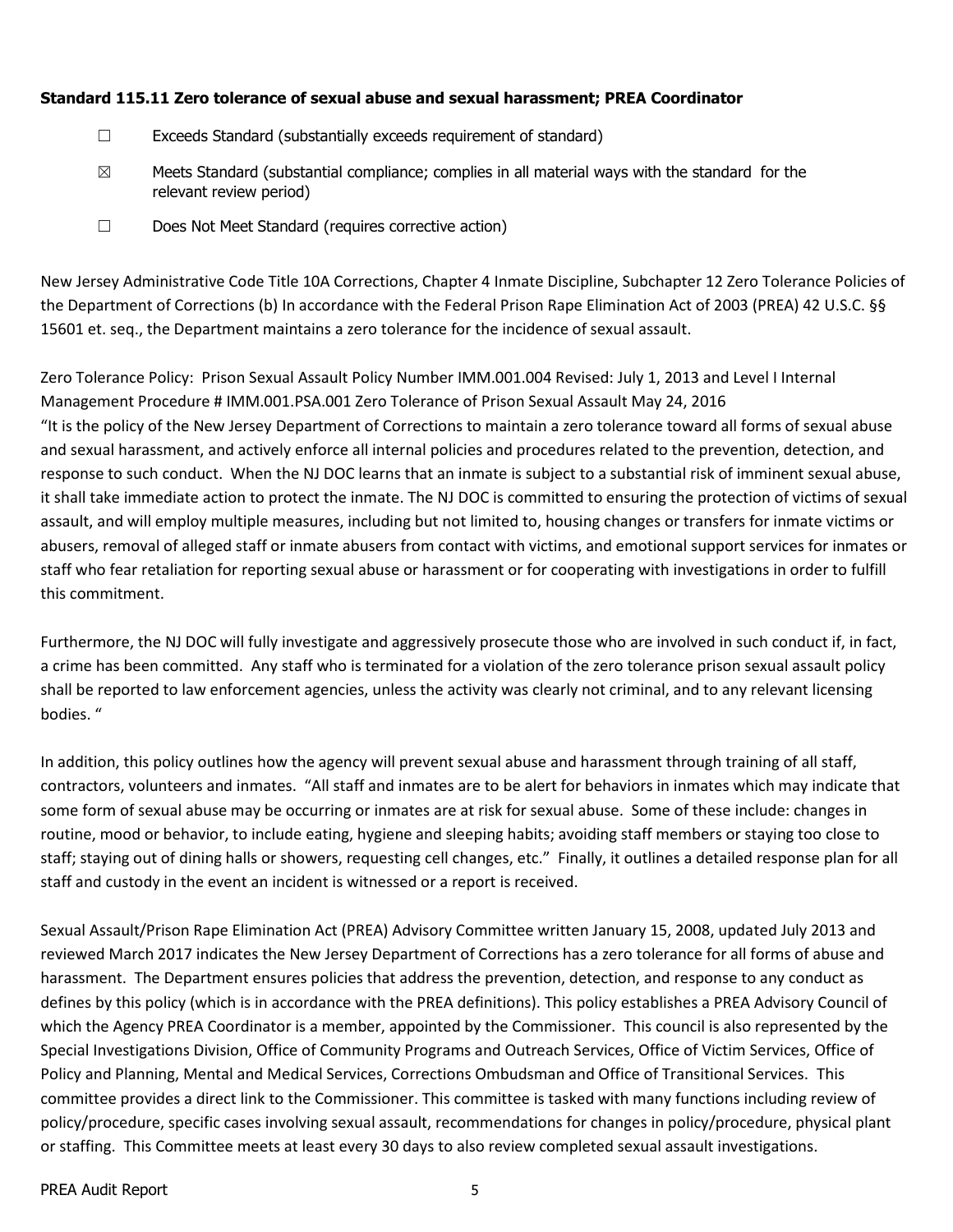Each facility has a PREA Compliance Manager who is of the rank of Deputy Superintendent to oversee all concerns regarding the requirements of the PREA standards. The responsibilities of the institutional PREA Compliance Manager include, but are not limited to, the following:

A. The utilization and data entry into the PREA Tracking System (PTS) for the identification and monitoring of inmates at facility.

B. The daily review of institutional PREA electronic email alerts.

C. The review of PREA electronic email alerts to ensure that specific recommendations contained within the alert have been implemented. These recommendations can include the following but are not limited to:

- 1. Special housing conditions
- 2. Special treatment conditions
- 3. Specific recommendations for follow up

D. Accept and forward for investigation, reports of sexual abuse and harassment, retaliation by other inmates, staff or other individuals who cooperated in investigation, and any staff neglect or violation of responsibilities that may have contributed to such incidents. Reports may be made privately, orally, in writing, anonymously and from third parties. All oral reports must be promptly documented and coordinated with Administration, Special Investigations and Operations to take appropriate measures to protect those individuals against retaliation.

E. The weekly review of PREA electronic courtesy alerts and confirmation that PREA identified inmates are still housed at facility.

F. Interview inmates who previously alleged sexual victimization within 45 days of allegation to ensure they haven't experienced retaliation because of their allegation(s). For at least 90 days following report of sexual assault/harassment allegation, monitor by way of periodic status checks with the NJ DOC PREA Retaliation Monitoring Form (FORM-PREA.AC Retaliation). The Institutional PREA Compliance Manager will deliver a copy of this form to the inmate who will sign for same. A copy of the signed form will be maintained by the Compliance Manager and placed in Folder 115.67 on the DOCNet I drive.

Determination of compliance is based on review of the policies noted above, interview with the Administrator, PREA Coordinator and PREA Compliance Manager, review of randomly selected central office incident reviews and the facilities' review process in addition to the review of tracking mechanisms. The PREA Compliance Manager is a licensed social worker. She reports directly to the Administrator.

# **Standard 115.12 Contracting with other entities for the confinement of inmates**

- ☐ Exceeds Standard (substantially exceeds requirement of standard)
- $\Box$  Meets Standard (substantial compliance; complies in all material ways with the standard for the relevant review period)
- ☐ Does Not Meet Standard (requires corrective action)

NJ DOC contracts with 16 community centers operated by private agencies for a total of 2,642 beds. Contracts are extended through 2018. PREA and ACA audits have been conducted at each of the centers. Centers are under regional review and are audited annually by NJ DOC staff for compliance with PREA standards. This facility does not have direct control over any halfway houses, therefore it is deemed not applicable to this facility.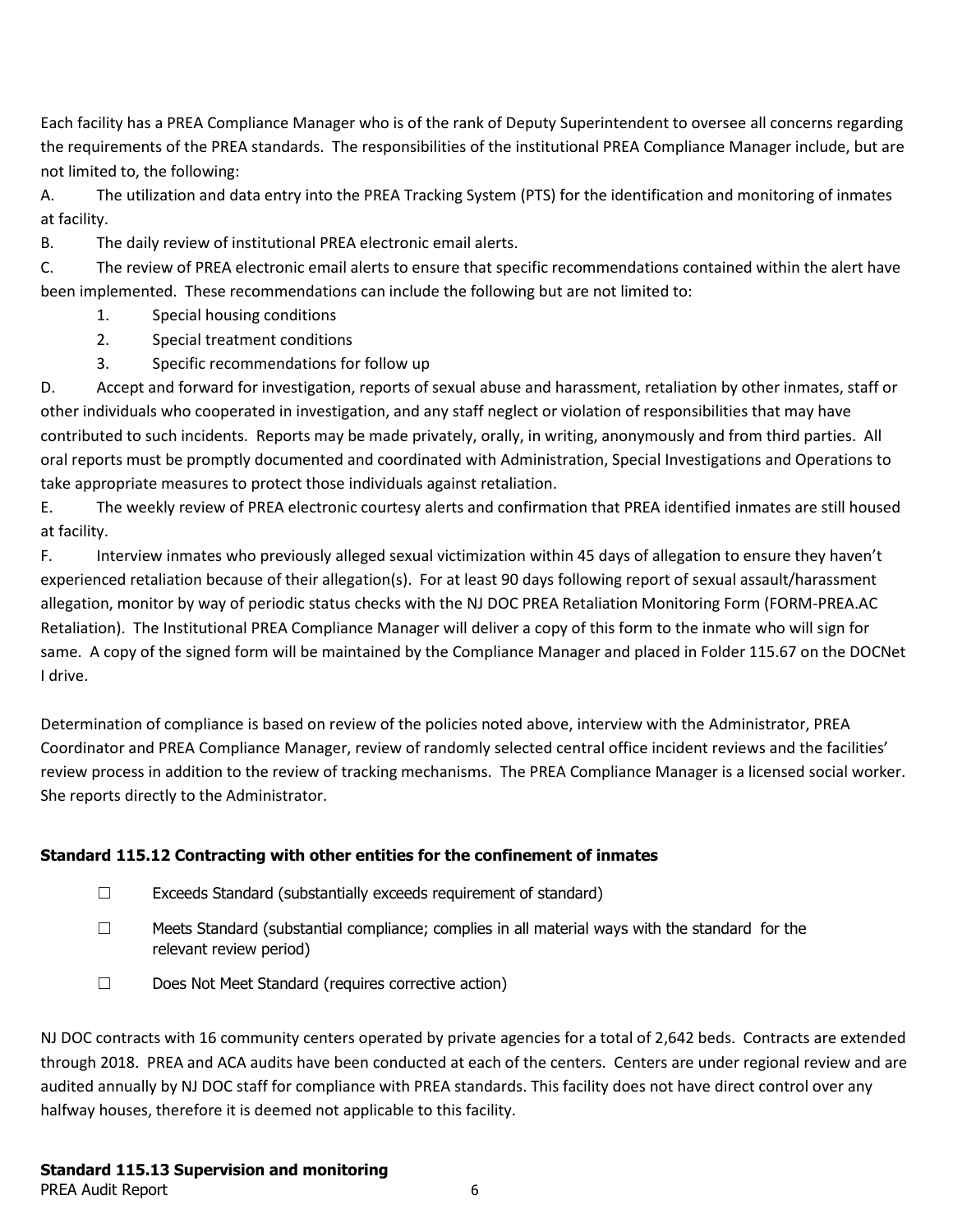- ☐ Exceeds Standard (substantially exceeds requirement of standard)
- $\boxtimes$  Meets Standard (substantial compliance; complies in all material ways with the standard for the relevant review period)
- ☐ Does Not Meet Standard (requires corrective action)

Post Trick Analysis/Baseline Custody Staffing Policy 3301 recognizes staffing levels as a dynamic and continuous process which addresses design and layout of the physical plant, custody level and programming. Requests for staffing can be submitted at any time and will be reviewed, analyzed and assessed by central office within weeks.

This operation uses numerous accepted correctional practices: Staffing levels are reviewed daily at the administrative staff morning meeting, inmate movement is well controlled based on the facility design of separation by the three facilities and practice of limiting mass movement. Corrections officers assigned to housing units are keenly aware of the inmates located in their unit and actively work to prevent problems from occurring (based on staff interviews and observations during the tour).

There are no judicial findings of inadequacy; there are no findings of inadequacy from Federal investigative agencies, there are no findings of inadequacies from internal or external oversight bodies. Review of physical plant and blind spots are done through security reviews and audits conducted regularly at this facility. The composition has remained the same. Staffing levels are reviewed annually with the specific purpose of assessing sexual abuse and harassment elimination which involves the direct participation of the PREA Manager. There are no applicable state laws, local laws or regulations that affect PREA standards.

Number and placement of supervisory staff is reviewed through budgetary review daily. Supervisors were located throughout the facility. Supervisory presence and unannounced rounds on the night shift was randomly reviewed through the logbook and review of video monitoring. Informal interviews with staff and inmates support that supervisors are readily available and make frequent unannounced visits to the unit.

Searches of Inmates and Correctional Facilities Effective Date: September 15, 2007 , Revised: March 20, 2014 Internal Management Procedure # CUS.001.SEA.001 states, "The intermediate-level and higher-level corrections staff are to conduct and document unannounced supervisory rounds at random times every month. These rounds are for the purpose of identifying and deterring sexual abuse and sexual harassment being carried out by corrections staff members. Staff members are prohibited from alerting other staff members that these rounds are occurring, unless such an announcement is related to a legitimate operational function. These rounds are to occur during both the day shifts and night shifts. "

Compliance based on policy, staff interviews, inmate interviews, union presence (who will not allow staffing levels to go too low) and review of 12 randomly selected daily assignment rosters.

#### **Standard 115.14 Youthful inmates**

- ☐ Exceeds Standard (substantially exceeds requirement of standard)
- $\Box$  Meets Standard (substantial compliance; complies in all material ways with the standard for the relevant review period)
- ☐ Does Not Meet Standard (requires corrective action)

N.J.S.A. 2A:4A-26.1 (P.L. 2015 c.89) provides that juveniles "shall serve any custodial sentence imposed in a State juvenile facility operated by the Juvenile Justice Commission (JJC) until the age of 21." Therefore, no youthful offenders are housed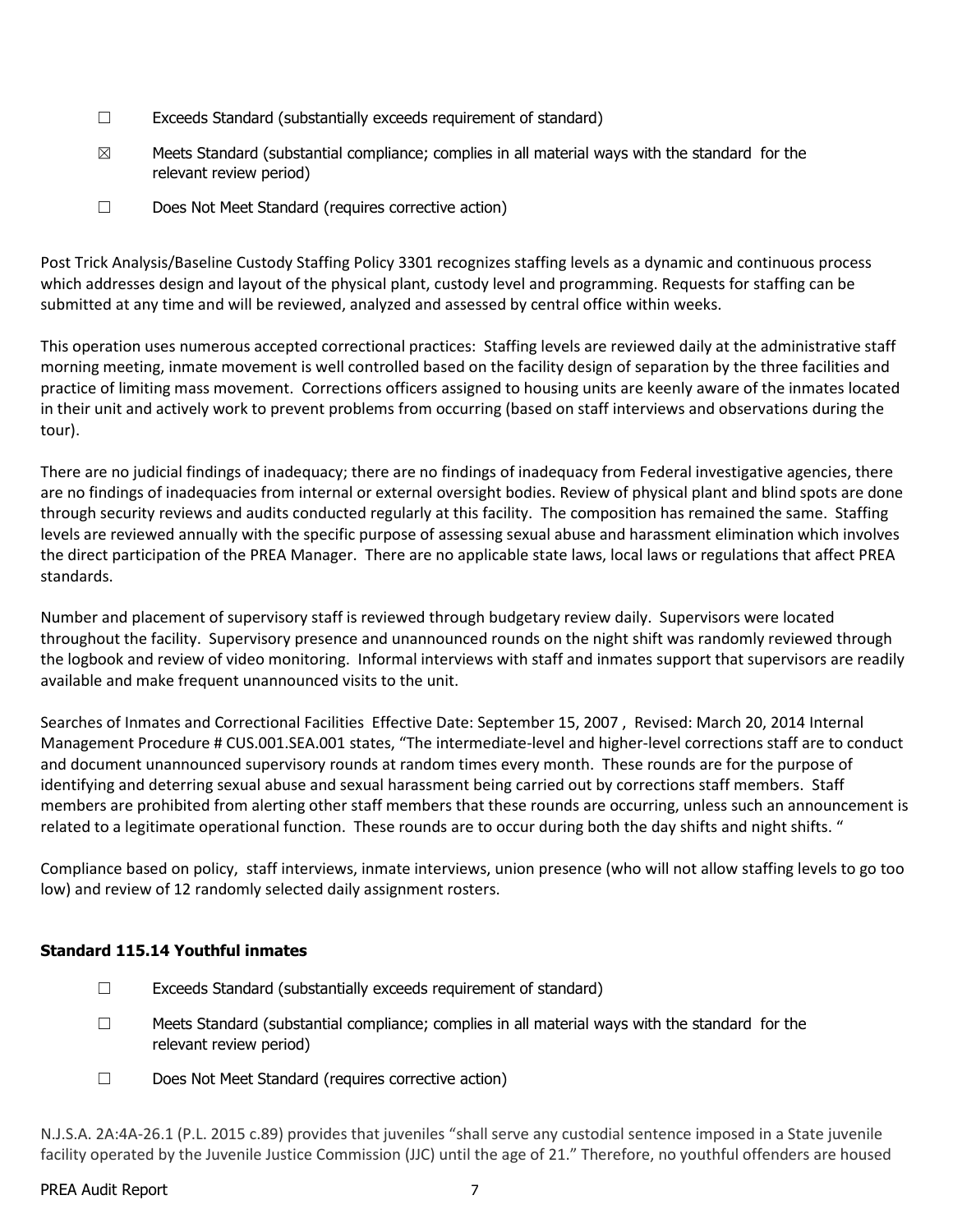#### at any NJDOC facilities.

#### **Standard 115.15 Limits to cross-gender viewing and searches**

- $\Box$  Exceeds Standard (substantially exceeds requirement of standard)
- $\boxtimes$  Meets Standard (substantial compliance; complies in all material ways with the standard for the relevant review period)
- ☐ Does Not Meet Standard (requires corrective action)

Searches of Inmates and Correctional Facilities Effective Date: September 15, 2007 supports the requirements of this standard. Pat searches are conducted when an inmate is fully clothed. Either male or female officers regardless of the sex of the inmate may conduct pat searches. N.J.A.C. Title 10A: 3-5.6. Strip searches are conducted while the inmate is unclothed. Custody staff of the same sex as the inmate conducts strip searches. N.J.A.C. Title 10A: 3-5.7 Strip searches of inmates may be conducted by custody staff of the opposite sex under emergent conditions as ordered by the Administrator, Assistant Superintendent or the highest-ranking custody supervisor on duty. N.J.A.C. Title 10A: 3-5.7(d).

Searches of Inmates and Correctional Facilities Internal Management Procedure CUS.001.SEA.001 March 20, 2014 specifies how body cavity searches are to be conducted. Females are not involved in the process at male facilities. Gender Restrictions of Custody Posts Policy Number CUS.003.001 states, "In order to accommodate the privacy interests of inmates, modesty barriers are provided in all multiple shower head shower areas and unobstructed view single head shower areas and shall be permitted on open-bar cell doors from base to lock-level provided immediate ingress is not impeded. In dormitory housing, one modesty panel per fifty inmates shall be available at the officers' desk. Modesty panels shall be available for inmates' use while changing, but must be used within sight of the officer." When an opposite-gender staff member enters a housing unit where there is not already another opposite-gender staff present, the opposite-gender staff is required to verbally announce their arrival on the unit by announcing "male/female on the floor." This policy applies to both custody and non-custody staff.

Training curriculum demonstrates that staff have been appropriately trained on pat own searches, strip searches, and transgender searches. Professionalism, dignity and respect were emphasized.

It was reported that no cross gender strip searches or cavity searches by opposite gender staff have occurred; the auditor found no evidence to dispute this statement during the entirety of the audit process. Finding of compliance based on review of policy, staff, training curriculum, formal and informal interviews with staff and formal and informal interviews with inmates.

## **Standard 115.16 Inmates with disabilities and inmates who are limited English proficient**

- $\Box$  Exceeds Standard (substantially exceeds requirement of standard)
- $\boxtimes$  Meets Standard (substantial compliance; complies in all material ways with the standard for the relevant review period)
- ☐ Does Not Meet Standard (requires corrective action)

Americans With Disabilities Act and New Jersey Law Against Discrimination – Reasonable Accommodations for Inmates Revised: November 30, 2015 Policy Number IMM.002.003, "The Department shall ensure that inmates with disabilities shall have equal opportunity to participate in or benefit from the Department of Correction's efforts to prevent, detect, and respond to sexual abuse and sexual harassment in accordance to the standards of the Federal Prison Rape Elimination Act of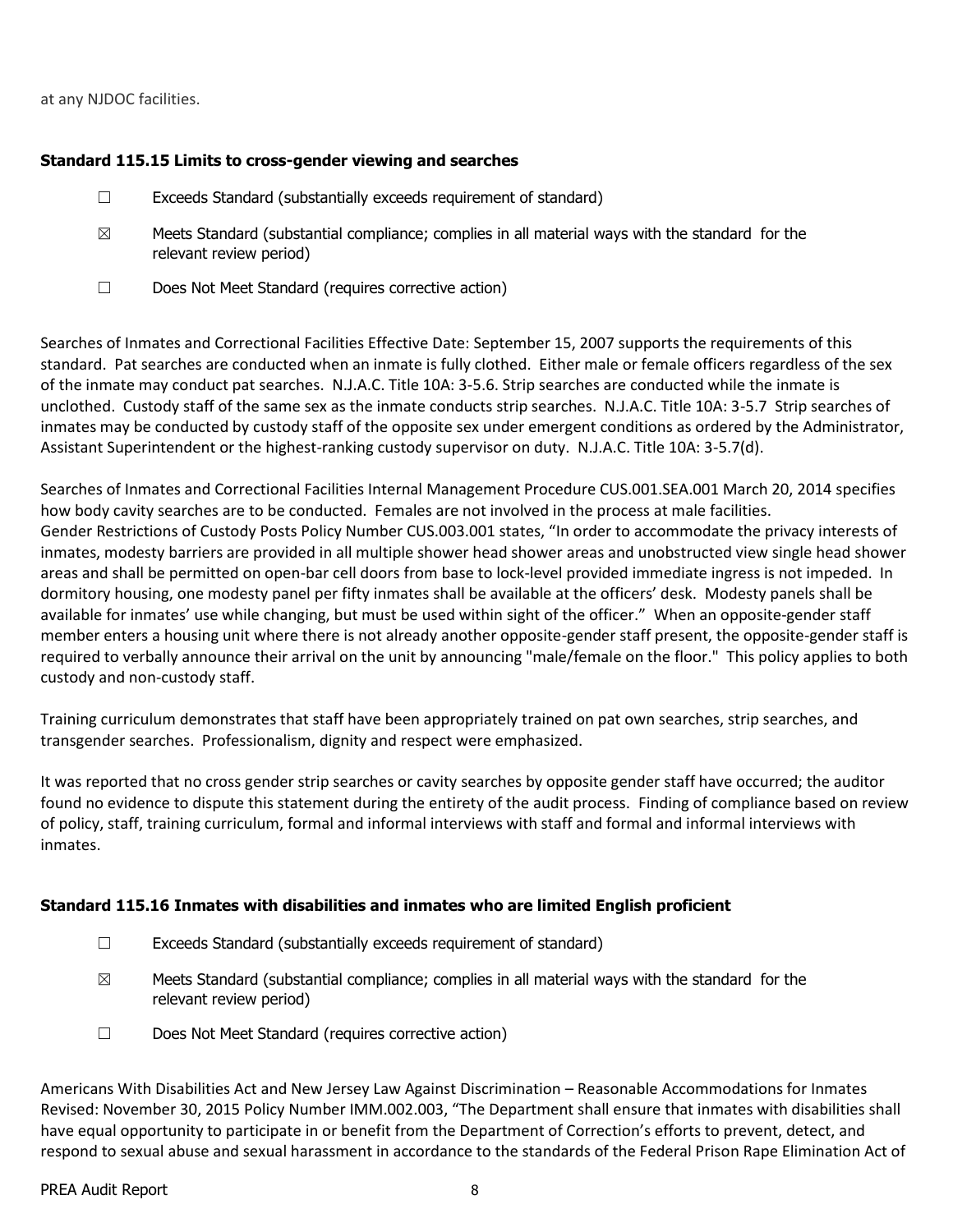#### 2003."

Deaf/Hard of Hearing Inmates Internal Management Procedure PCS.001.DFH.01 August 15, 2016 supports all methods for communication and to ensure participation for hard of hearing prisoners.

Limited English Proficient (LEP) Language Assistance: Bilingual Staff and Use of the Language Line June 29, 2017. Except in emergency circumstances, other inmates shall not be utilized to provide interpretation for LEP inmates in significant matters that include psychological, medical and safety. An exception may be made for trained counsel substitutes in disciplinary proceedings. During the intake process, staff will employ necessary measures to accurately identify LEP inmates and the languages they speak. This should be accurately reflected on each inmate's face sheet. A system of on-going identification and tracking for each identified inmate will be facilitated by the inclusion of a "flag" on the face sheet, which denotes LEP status and the inmate's primary language. To change an inmate's LEP designation after intake, utilize Form 160 "LEP Designation/Change". A print and fillable version of Form 160 are located on the NJ DOC intranet, Forms Management System. Completed forms shall be forwarded to the facility's LEP coordinator. Staff shall be trained annually on the availability of the Language Line and how to access this service, and a copy of the training attendance shall be sent to the Director of the Office of Educational Services. The DOC will continually monitor the effectiveness of its policy and/or IMPS and where needed implement alternative methods to ensure sufficient communication with LEP inmates. Posters shall be prominently posted at several key areas of each facility that notifies the inmate population of the availability services to assist LEP inmates. Inmates will be advised that the Department will provide LEP inmates free interpretation and translation services relative to inmate programming, safety, medical, and quasi-legal proceedings. Acknowledged on the back of inmate ID card, form preferred method of communication, request for TDD call form, cell magnet.

Compliance determined by observations during the audit tour and interviews. The auditor used the language line to interview a limited English inmate. Posters regarding the language were visible as well as posters in English and Spanish regarding the PREA requirements and the audit. Staffs were able to readily identify inmates with disabilities, special mental health needs, and those with limited English skills.

## **Standard 115.17 Hiring and promotion decisions**

- ☐ Exceeds Standard (substantially exceeds requirement of standard)
- $\boxtimes$  Meets Standard (substantial compliance; complies in all material ways with the standard for the relevant review period)
- ☐ Does Not Meet Standard (requires corrective action)

Pre-Employment and ID Card Renewal Background Checks: Issuance of Employee/Volunteer ID Cards Policy Number ADM.006.007 "To establish a policy whereby a background check is conducted on all individuals being considered for employment (including permanent, temporary and contract employment positions) with the NJ DOC, and for those individuals being considered to work as volunteers within the Department. Background checks will also be conducted as NJ Department of Corrections (NJ DOC) ID cards expire and individual renews the ID card. The background checks are conducted by the Special Investigations Division and the results of the background check determine if an applicant is suitable for employment and/or performing volunteer services for the Department. All approved applicants will be fingerprinted and NJ DOC ID cards, specific to the employment/volunteer position, will be issued to the new employees/volunteers. "

The NJ DOC conducts background checks at least every five years for current permanent employees, every three years for contractors, and annually for temporary employees and volunteers. The background check is completed by the Special Investigations Division at the time the NJ DOC ID card is renewed. In addition, any DOC employee being considered for promotion, custody or civilian, must submit to a current, updated background check before a promotion can be approved. The process requires completion and submission of a PREA compliant background check form to enable SID to run the background. There is a 28 page questionnaire, returned notarized, with notification of duty to report even during the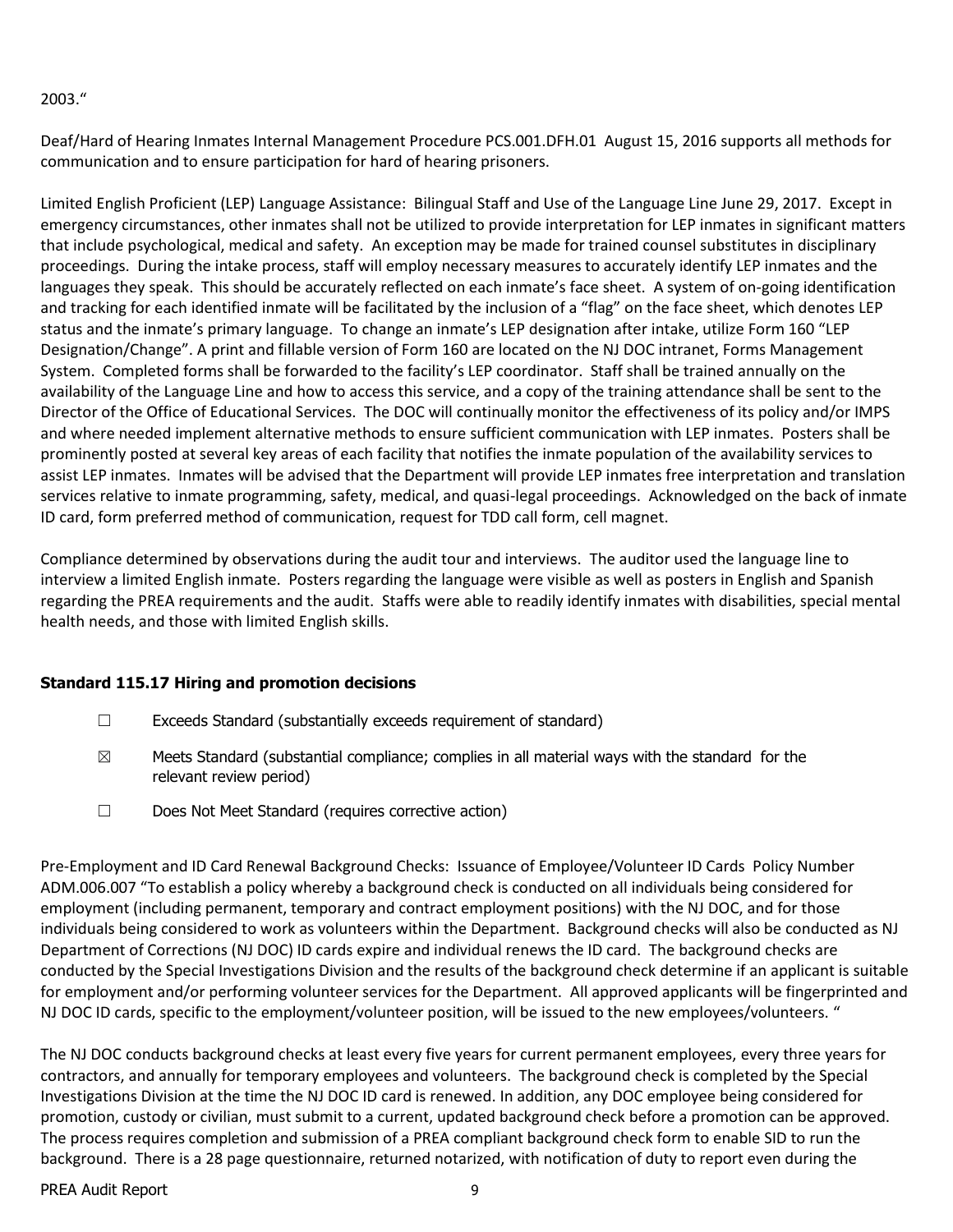#### application process.

Policy Number PSM.001.001 The Reporting of Summons, Arrests, Incarcerations: The Confiscation of Firearms and/or Suspension of Firearms Privileges of New Jersey Department of Corrections Employees Revised: September 1, 2013 Reviewed: September 2015 mandates continuous reporting by staff.

Staff Selection and Promotions Policy Number PSM.001.011 Revised: March 10, 2014 Reviewed: March 2015 In accordance with the Prison Rape Elimination Act (PREA) of 2003-115.17, the NJ DOC will also consider any incidents of sexual harassment in determining whether to hire and/or promote applicants/employees. The applicant/employee shall be advised by the NJ DOC Office of Human Resources that the Department does not hire or promote anyone who has engaged in sexual abuse, has been convicted of engaging or attempting to engage in sexual activity in the community facilitated by force, overt or implied threats of force or coercion, or if the victim did not consent or was unable to consent or refuse, or; has been civilly or administratively adjudicated to have engaged in the activity described herein. In interviews for hiring or promotions, applicants/employees shall be asked about the above. Material omissions regarding such misconduct or the provision of materially false information shall be grounds for termination.

Résumé Review Criteria and PREA Check: "The Résumé Review Criteria form shall include a PREA hiring eligibility check for all candidates. 1. New Hires: Each candidate shall indicate on the background check form whether he or she 1) has engaged in sexual abuse in a prison, jail, lockup, community confinement facility, juvenile facility, or other institution; 2) has been convicted of engaging or attempting to engage in sexual activity in the community facilitated by force, overt or implied threats of force, or coercion, or if the victim did not consent or was unable to consent or refuse; or 3) has been civilly or administratively adjudicated to have engaged in the activity described in number 2 of this paragraph. 2. Promotional Candidates: The HR Manager will ensure completion of an updated background screening by contacting SID, EED and Employee Relations to ensure that currently employed promotional candidates meet the same PREA related standards as described for new hires in subsection 1 above. "

Interview with the Human Resource Manager on site supports that they will provide information on prior employees with a signed released from that employee. Interview with the investigators regarding actions taken when conducting a background check supports compliance. Interviews with staff who had three years or less with the department supported a finding of compliance as well.

## **Standard 115.18 Upgrades to facilities and technologies**

- ☐ Exceeds Standard (substantially exceeds requirement of standard)
- $\boxtimes$  Meets Standard (substantial compliance; complies in all material ways with the standard for the relevant review period)
- ☐ Does Not Meet Standard (requires corrective action)

Capital Planning and Construction: Mission, Goals and Objectives SOP.001.000 Revised: February 1, 2014 "The mission of the Capital Planning and Construction Unit is to provide for the shelter needs of the Department of Corrections and to provide controlled, safe and healthy living environments for all staff and inmates."

"H. To ensure the protection of inmates from sexual abuse in accordance with the standards of the Federal Prison Rape Elimination Act of 2003. No new modifications have been made to this facility. Forty seven new cameras have been added since the last audit and have been strategically placed to prevent sexual abuse. Additional cameras are anticipated. Interview with staff and especially inmates indicated support for the cameras in that they inmates feel safer and staff can support investigations with more concrete evidence."

There are 39 cameras to support monitoring of operations and enhance compliance with prevention, detection and response to PREA allegations.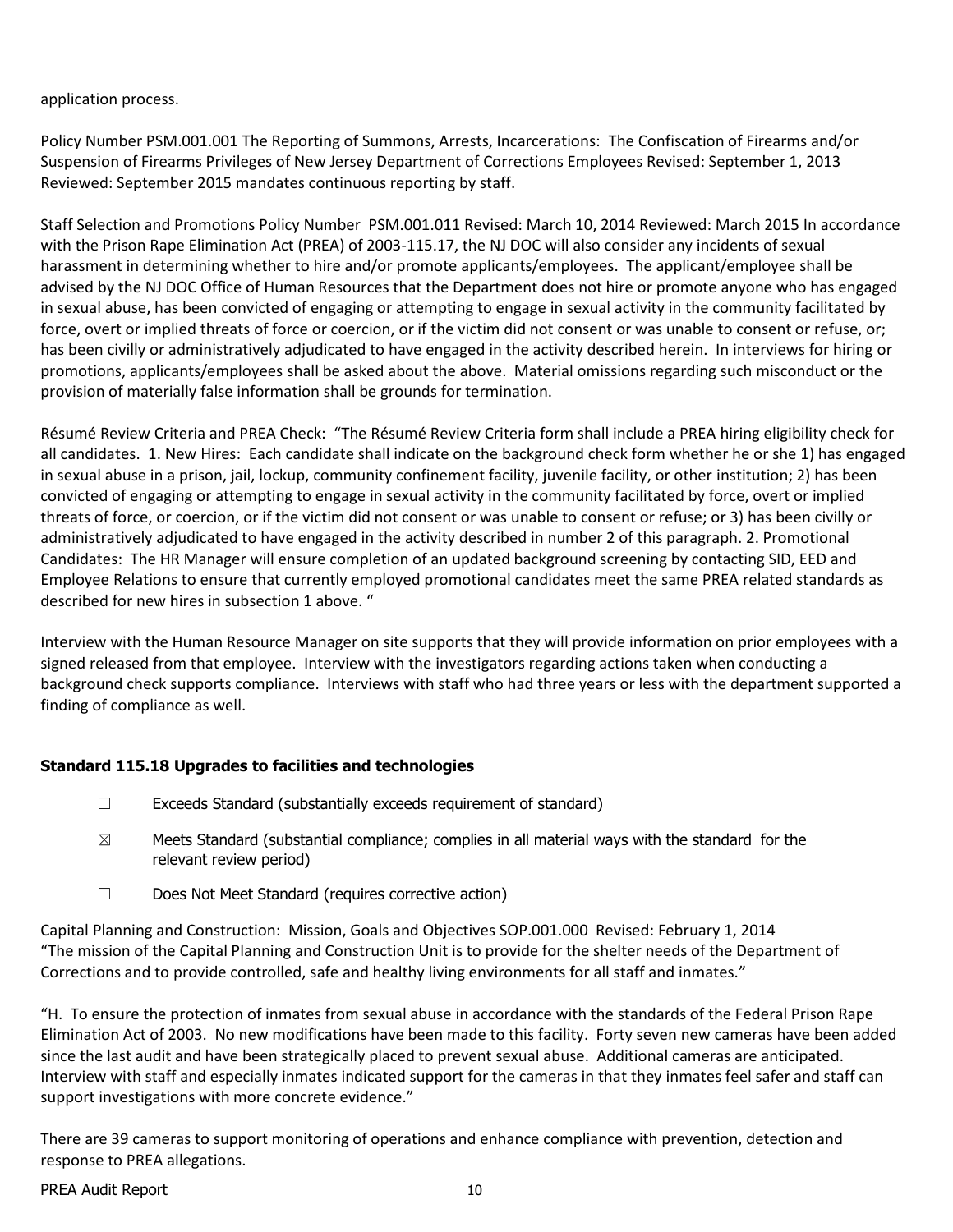#### **Standard 115.21 Evidence protocol and forensic medical examinations**

- ☐ Exceeds Standard (substantially exceeds requirement of standard)
- $\boxtimes$  Meets Standard (substantial compliance; complies in all material ways with the standard for the relevant review period)
- ☐ Does Not Meet Standard (requires corrective action)

Special Investigations Division Internal Management Procedure #014 is as follows:

I. PURPOSE: To establish a policy to be followed in all sexual incidents which is designed to insure the integrity of evidence and to provide for the safety of staff and/or inmates involved in sexual assaults.

II. DEFINITIONS: Federal Prison Rape Elimination Act of 2003 (PREA): This act was established to provide for the analysis of the incidence and effects of prison rape in Federal, State, and local institutions and provide information, resources, and recommendation and funding to protect individuals from prison rape.

III. POLICY: This procedure will conform with the current New Jersey Administrative Code ET AL and the New Jersey Statues on Rules of Evidence and the Federal Prison Rape Elimination Act.

Investigation Procedures #035 Revised January 2016

The New Jersey Department of Corrections assigns the responsibility of investigating violations of the laws of the State Of New Jersey, as well as violations of the New Jersey Administrative Code (10A) and NJ Department of Corrections policies and procedures by inmates, employees and other individuals who visit NJ Department of Corrections facilities to the Special Investigations Division. All Special Investigations Division investigators will be required to complete the New Jersey Division of Criminal Justice Basic Course for investigators. The specialized training received by members of the Division ensures that such investigations are done thoroughly, competently, in an unbiased objective manner and using the most modern techniques and equipment possible. While remaining cognizant of the limitations and ramifications of the use of such techniques, any lawful techniques to perform an investigation may be used.

Health Services Unit Internal Management Procedures Sexual Assault Internal Management Procedure # MED.MLI.007 "The New Jersey Department of Corrections also mandates that the healthcare staff shall follow the institution's written plan for responding to allegations of sexual assault of inmates. The assaulted inmate will be transported to an Emergency Department properly equipped to assess (i.e. SANE Nurse), treat, and provide required prophylaxis, contraceptives, pregnancy termination counseling and gathering of forensic evidence. Healthcare staff shall not be involved in the management or treatment of sexual assault cases unless it is necessary to stabilize the inmate before the transfer to the appropriate community facility. Such care may include the control of bleeding or stabilizing of other injuries incurred, but most frequently would involve emotional support and understanding."

Hospitals that have certified staff to conduct forensic examinations also have a Sexual Assault Response Team which includes a qualified rape crisis advocate from the community who reports to the hospital. Compliance based on review of policies, law regarding victim advocacy services, and interviews with staff and the S.I.D. investigators. There has not been an incident requiring transport for a forensic exam in the past 12 months.

## **Standard 115.22 Policies to ensure referrals of allegations for investigations**

- $\Box$  Exceeds Standard (substantially exceeds requirement of standard)
- $\boxtimes$  Meets Standard (substantial compliance; complies in all material ways with the standard for the relevant review period)
- ☐ Does Not Meet Standard (requires corrective action)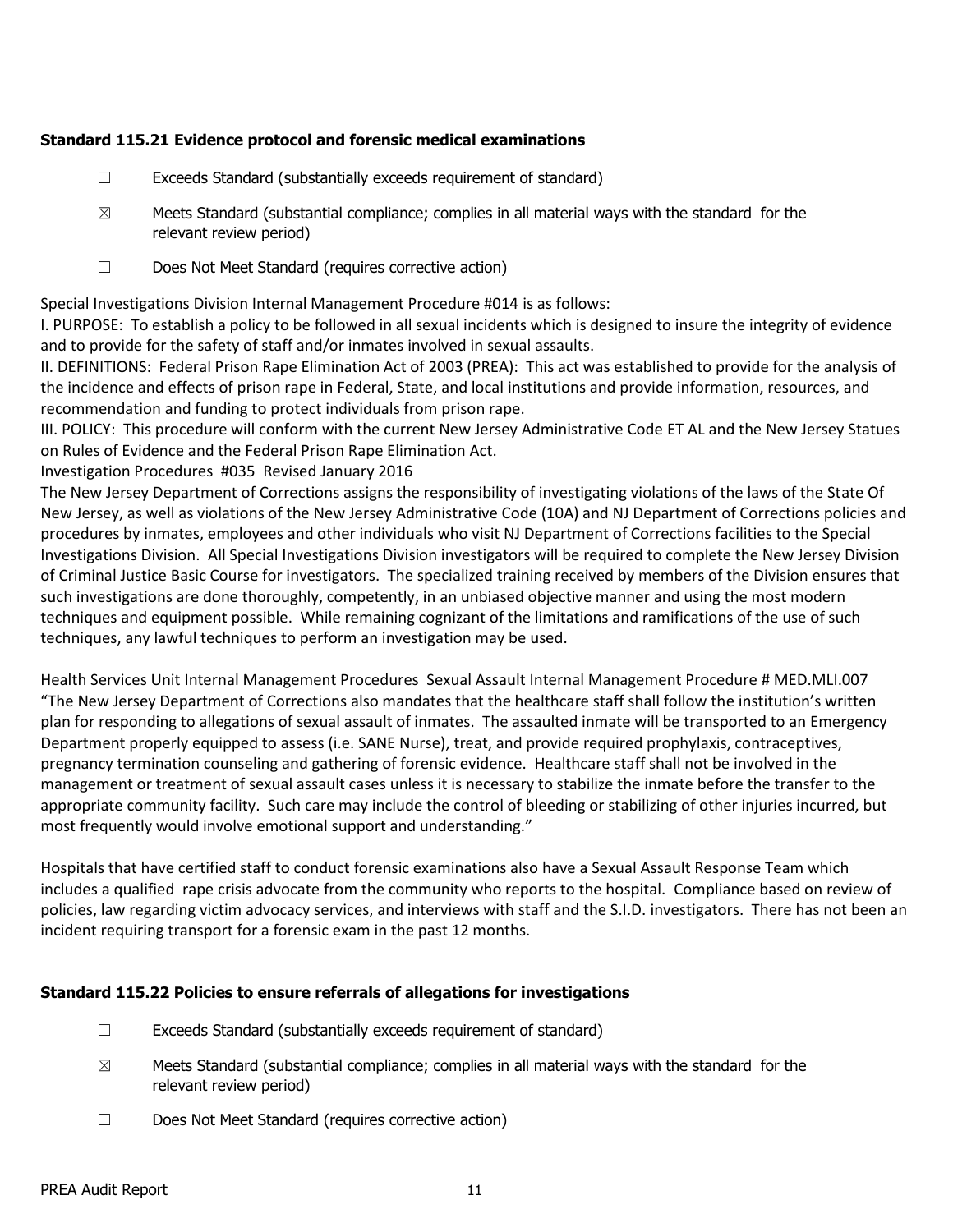Procedures for Sexual Offenses Internal Management Procedure #014 March 2015PURPOSE "To establish a policy to be followed in all sexual incidents which is designed to insure the integrity of evidence and to provide for the safety of staff and/or inmates involved in sexual assaults.

II. DEFINITIONS: Federal Prison Rape Elimination Act of 2003 (PREA): This act was established to provide for the analysis of the incidence and effects of prison rape in Federal, State, and local institutions and provide information, resources, and recommendation and funding to protect individuals from prison rape.

III. POLICY: This procedure will conform with the current New Jersey Administrative Code ET AL and the New Jersey Statues on Rules of Evidence and the Federal Prison Rape Elimination Act.

Zero Tolerance of Prison Sexual Assault Level I Internal Management Procedure # IMM.001.PSA.001 POLICY It is the policy of the New Jersey Department of Corrections to maintain a zero tolerance toward all forms of sexual abuse and sexual harassment, and actively enforce all internal policies and procedures related to the prevention, detection, and response to such conduct. When the NJ DOC learns that an inmate is subject to a substantial risk of imminent sexual abuse, it shall take immediate action to protect the inmate. The NJ DOC is committed to ensuring the protection of victims of sexual assault, and will employ multiple measures, including but not limited to, housing changes or transfers for inmate victims or abusers, removal of alleged staff or inmate abusers from contact with victims, and emotional support services for inmates or staff who fear retaliation for reporting sexual abuse or harassment or for cooperating with investigations in order to fulfill this commitment. "

"Intervention/Staff Reporting: 1. Staff who receive an initial report of sexual assault or harassment must separate the victim from the alleged assailant to protect the victim and prevent further violence. 2. Staff who receive an initial report of sexual assault or harassment are required to promptly intervene on the victim's behalf to ensure the victim receives prompt medical and psychological assistance, as appropriate to his or her needs and the circumstances of the alleged offense. 3. Regardless of the source, NJ DOC staff, contract employees and volunteers who receive information concerning inmate on inmate sexual assault, or who observe an incident of offender on offender sexual assault, or have reasonable cause to suspect that an offender is a victim of sexual assault (offender on offender or staff on offender), that retaliation against offenders or staff who reported such an incident occurred, or that any staff neglect or violation of responsibilities that may have contributed to an incident or retaliation, must immediately report the information or incident to their immediate supervisor and/or shift supervisor. This report must be made regardless of when or at which institution the alleged incident occurred. The immediate supervisor/shift supervisor will immediately notify the Special Investigations Division and forward all written reports to the SID investigative unit. The assigned investigator will notify local law enforcement. 4. Apart from reporting to designated supervisors or officials, staff shall not reveal information related to a sexual abuse report to anyone other than to the extent necessary to make treatment, investigation, and other security and management decisions. 5. An employee, contractor or volunteer who fails to report an allegation, or coerces or threatens another person to submit inaccurate, incomplete or untruthful information with the intent to alter a report, may face disciplinary charges, up to and including dismissal, even on a first offense."

Investigations by the Special Investigations Division ADM.006.011 Revised: July 28, 2015"The NJ DOC assigns to the SID the responsibility of investigating violations of the laws of the United States, the State of New Jersey, as well as violations of the New Jersey Administrative Code (10A), New Jersey Criminal Code Title 2C and NJ DOC policies and procedures by inmates, staff and other individuals who visit NJ DOC facilities. The specialized training received by members of the SID helps to ensure that such investigations are conducted in a thorough, competent, objective manner and using the most current techniques and equipment possible. While remaining cognizant of the limitations and ramifications of the use of such investigatory techniques, any lawful techniques to perform an investigation may be used. "

Crime Scene Management CUS.001.CSM.01 Revised: July 22, 2015 is a confidential policy with details of how to ensure crime scenes are maintained and evidence is appropriately collected.

Procedures for Sexual Offenses Internal Management Procedure #014 March 2015 PURPOSE: " To establish a policy to be followed in all sexual incidents which is designed to insure the integrity of evidence and to provide for the safety of staff and/or inmates involved in sexual assaults.

PREA Audit Report 12 II. DEFINITIONS: Federal Prison Rape Elimination Act of 2003 (PREA): This act was established to provide for the analysis of the incidence and effects of prison rape in Federal, State, and local institutions and provide information, resources, and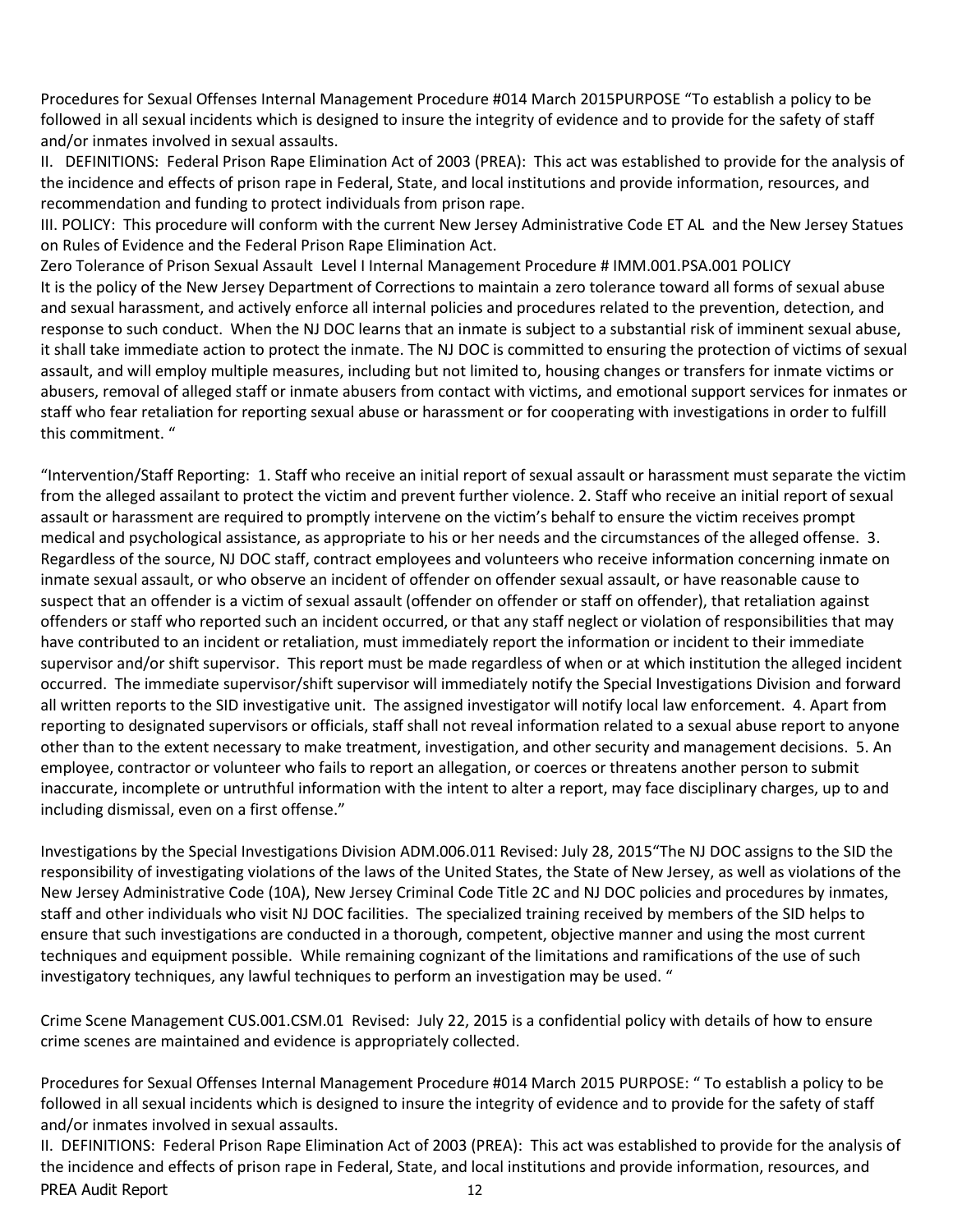recommendation and funding to protect individuals from prison rape.

III. POLICY: This procedure will conform with the current New Jersey Administrative Code ET AL and the New Jersey Statues on Rules of Evidence and the Federal Prison Rape Elimination Act."

Compliance based on the policies, review of 2 completed PREA investigations, interviews with investigators, interviews with staff and interviews with inmates.

## **Standard 115.31 Employee training**

- $\boxtimes$  Exceeds Standard (substantially exceeds requirement of standard)
- $\Box$  Meets Standard (substantial compliance; complies in all material ways with the standard for the relevant review period)
- ☐ Does Not Meet Standard (requires corrective action)

Standards of Professional Conduct: Staff/Inmate Over Familiarity ADM.010.004 Revised: March 1, 2016 states the following: "Staff members of the NJ DOC hold a special position of trust. Because the NJ DOC is a law enforcement agency, staff members must meet a higher standard of personal conduct and ethical behavior that is intended to hold the respect and confidence of both the citizens of the State and the NJ DOC inmate population. Whether on or off duty, the individual conduct of NJ DOC staff members reflects upon the employee and, in some circumstances, upon the NJ DOC and the State of New Jersey."

Overview/Sexual Assault Victim Response Booklet is issued to all staff and thorough explains all aspects of the law and the standards requirements. Staff interviewed had them in their possession for reference. Staff sign acknowledgement of receipt of Quik Series Prison Rape Elimination Act (PREA).

Zero Tolerance of Prison Sexual Assault Level I Internal Management Procedure # IMM.001.PSA.001 May 24, 2016Prevention states, "All NJ DOC staff, contract employees and volunteers with direct and/or incidental contact with inmates receive documented PREA training." Staff sign the Acknowledgement of Receipt Prison Rape Elimination Act (PREA) Public Law 108-79 which places responsibility on them to ensure they understand the training before signing stating, " The New Jersey Department of Corrections is committed to ensure that all employees know the agency's current sexual abuse and sexual harassment policies and procedures. NJ DOC holds refresher PREA training every two years. In years in which an employee does not receive refresher training, we distribute all updated information on current sexual abuse and sexual harassment policies. If you should have any questions regarding any aspect of the Prison Rape Elimination Act please contact your institutional training department or your institutional PREA representative. Failure to sign this form does not relieve an employee of the responsibility to understand and adhere to all NJ DOC policy and procedures. Please find your refresher packet attached. Please attest below with your signature that you have received and understand this information".

Training curriculum addressed the following: Zero tolerance; What to do to prevent, detect, report, and response policies; Inmates' right to be free from sexual abuse and sexual harassment; Right to be free from retaliation for reporting – both staff and inmates; Dynamics of sexual abuse and harassment in confinement; Common reactions of sexual abuse and sexual harassment; How to detect and respond to signs of threatened and sexual abuse; How to avoid inappropriate relations with inmates; How to communicate effectively with lesbian, gay, transgender, etc; Relevant laws of mandatory reporting and it was tailored to the gender of the facility.

Compliance finding based on review of policy, review of the training curriculum, interviews with staff custody and noncustody, review of training records reflecting all staff have been trained in 2017. Staff were able to articulate what specific actions they take to prevent sexual abuse and harassment in their assigned areas. Exceeds standards based on annual review of the PREA training as well as issuance of PREA quick books to all staff.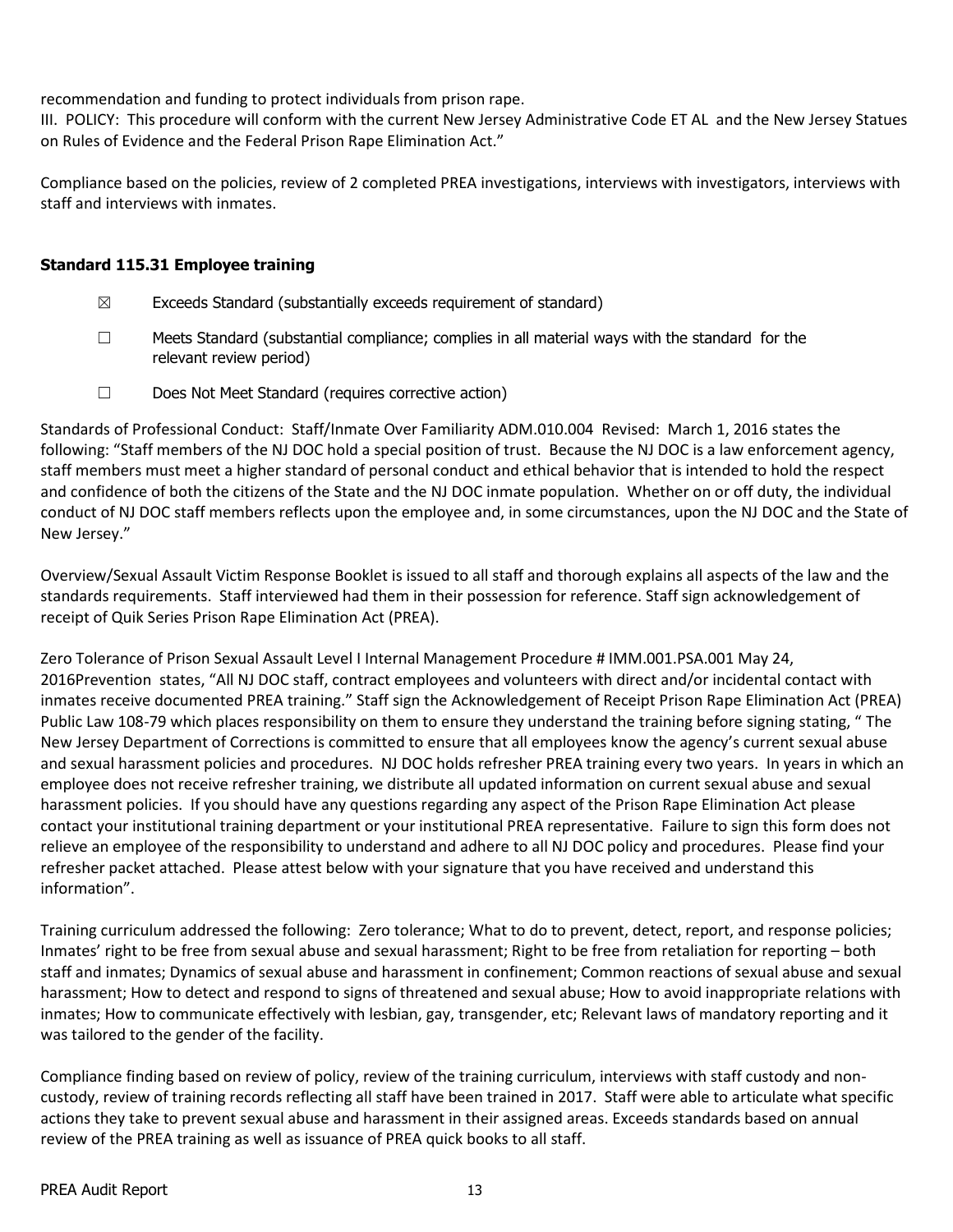## **Standard 115.32 Volunteer and contractor training**

- $\Box$  Exceeds Standard (substantially exceeds requirement of standard)
- $\boxtimes$  Meets Standard (substantial compliance; complies in all material ways with the standard for the relevant review period)
- ☐ Does Not Meet Standard (requires corrective action)

Training of volunteers includes, "Any form of Sexual Misconduct to include staff/volunteer on inmate or inmate on inmate sexual harassment, sexual assault, sexual abusive contact and consensual sex.

Any volunteer who engages in, fails to report, or knowingly condones sexual harassment or sexual contact with or between inmates may be subject to criminal prosecution."

Pre-Employment and ID Card Renewal Background Checks: Issuance of Employee/Volunteer ID Cards ADM.006.007 Revised June 1, 2015. To establish a policy whereby a background check is conducted on all individuals being considered for employment (including permanent, temporary and contract employment positions) with the NJ DOC, and for those individuals being considered to work as volunteers within the Department. Background checks will also be conducted as NJ Department of Corrections (NJ DOC) ID cards expire and individual renews the ID card.

POLICY Volunteer Service Program PCS.001.003 January 1, 2017. The NJ DOC authorizes the use of volunteer services offered by professionals, students and members of the community in areas such as, but not limited to, chaplaincy services, educational services and social services. All volunteers are subject to an extensive application process, which includes appropriate screening, criminal history background check, and volunteer orientation and training. The NJ DOC reserves the right to curtail, suspend or discontinue the services of a volunteer for reasons included, but not limited to: 1. Any breach of confidentiality; 2. Unlawful conduct or breach of correctional facility rules and regulations; 3. Physical or emotional illness; 4. Inability to cooperate with staff; 5. Erratic or unreliable attendance; 6. Violation(s) of the rules of the Volunteer Service Program; 7. Any prohibited conduct contained in the volunteer contract; and 8. Any conduct which threatens the order or security of the correctional facility or the safety of the volunteer.

See response above regarding contractual training.

Compliance based on review of policy and review of volunteer handbook. Interview with the investigators confirm that the volunteers have backgrounds checks before authorizing to provide services. Contractors who regularly work at the facility received training from their agency regarding PREA as well as training from the facility. Contractors who work intermittently review the PREA requirements and sign acknowledging they understand the requirements.

## **Standard 115.33 Inmate education**

- ☐ Exceeds Standard (substantially exceeds requirement of standard)
- $\boxtimes$  Meets Standard (substantial compliance; complies in all material ways with the standard for the relevant review period)
- ☐ Does Not Meet Standard (requires corrective action)

Zero Tolerance of Prison Sexual Assault Level I Internal Management Procedure # IMM.001.PSA.001 May 24, 2016 states, "During intake and as inmates are transferred between facilities, all inmates will receive information about the NJ DOC's policies regarding the Prison Rape Elimination Act (PREA) and Zero Tolerance for Sexual Assault/Rape. Additional information regarding prevention, intervention, treatment and counseling will be provided by designated staff in a manner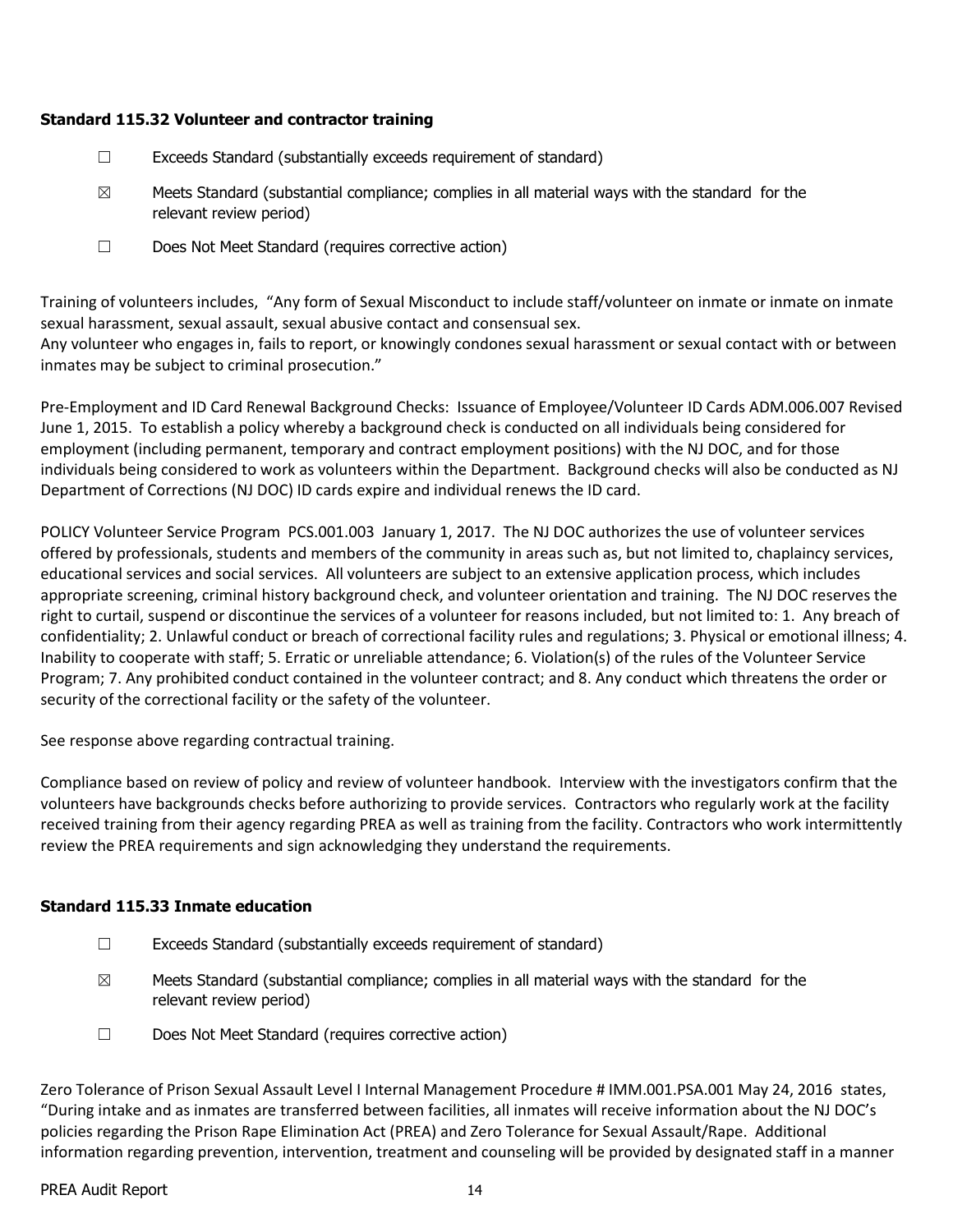that is clearly understood by inmates."

Upon arrival, inmates receive a handbook to the facility with the following information inserted: ZERO TOLERANCE POLICY – PRISON SEXUAL ASSAULT

The New Jersey Department of Corrections preserves and protects the rights of sexual assault victims in its prisons and correctional facilities, and will fully investigate and aggressively prosecute those who are involved in such conduct if, in fact, a crime has been committed. Accordingly, the NJ DOC maintains a zero tolerance policy (IMM.001.004 Zero Tolerance Prison Sexual Assault) for the incidence of sexual assault. This means the NJ DOC DOES NOT tolerate any level of sexual harassment, sexual abuse or assault in this facility.

To achieve the goals of this policy, any inmate found guilty of sexual assault shall be subject to prohibited act \*.050, Sexual Assault and a finding of guilt shall result in the most severe sanctions (see N.J.A.C. 10A:4-4.1). Additionally, pursuant to N.J.A.C. 10A:4-4.2, all prohibited acts that may constitute crimes of the first degree (including aggravated sexual assault), second degree (including sexual assault) and/or third or fourth degree crimes under the Criminal Code of the State of New Jersey (N.J.S.A. 2C:1-1 et seq.) shall be referred to the prosecutor of the county of which the correctional facility is located. PRISON RAPE ELIMINATION ACT (PREA)/SEXUAL ASSAULT-FREE ENVIRONMENT (SAFE)

PREA means the Federal Prison Rape Elimination Act of 2003. This act was established to provide for the analysis of the incidence and effects of prison rape in Federal, State, and local institutions and provide information, resources, and recommendations and funding to protect individuals from prison rape, sexual abuse and sexual harassment. The major provisions of PREA include adherence to a zero-tolerance standard for the incidence of inmate sexual assault and rape, the development of standards for the detection, prevention, reduction and punishment of prison rape and the collection and dissemination of information on the incidence of prison rape.

The NJ DOC is committed to your safety and the safety of staff. You have the right to serve your sentence with dignity and free from sexual assault, sexual harassment, and retaliation. You are encouraged to familiarize yourself with the PREA information provided to you at orientation and for reporting allegations of sexual abuse to a staff member in a timely manner.

Additionally, the NJ DOC is responsible for planning and implementing measures to create a safe environment for both inmates and staff which are free from sexual abuse and misconduct. Through federal funding provided by PREA, the Office of Victim Services has developed the SAFE (Sexual Assault-Free Environment [SAFE] Program) that is designed to: Increase the awareness and education of staff/inmates on the impact and effects of sexual assault; Provide procedures for inmates to report threats of sexual assault in an effort to give power to inmates to seek out support and assistance that is needed; Change the existing correctional facility culture surrounding reporting, policies, procedures and other efforts to help inmates who fall prey to sexual assault while in prison;

How to Report: The Prison Rape Elimination Act at the New Jersey Department of Corrections

NJ DOC has a zero-tolerance policy for all forms of inmate sexual abuse and sexual harassment. NJ DOC works to prevent, detect and respond to all allegations and incidents of sexual abuse and harassment during confinement. All allegations of sexual abuse and sexual harassment will be referred for investigation.

Inmates or anyone of behalf of an inmate (lawyer, clergy person, friend, counselor, etc.) may report sexual abuse and sexual harassment to a staff member or by using any of the following:

Inmate Remedy System Form

NJ Office of the Corrections Ombudsman Free Confidential Hotline

Special Investigations Division Locked Confidential Mailbox

NJ DOC SID Confidential Tip Line

Important Reporting Information

NJ DOC SID Confidential Tip Line 609-530-2500

NJ Office of the Corrections Ombudsman 609-633-2596 for reporting by Family, Friends and any other individual on behalf of an inmate

NJ Office of the Corrections Ombudsman 1-555-555-5555 (Inmate Only Toll Free Number)

NJ Office of the Corrections Ombudsman by Mail:

Office of the Corrections Ombudsman

PO Box 855

Trenton, NJ 08625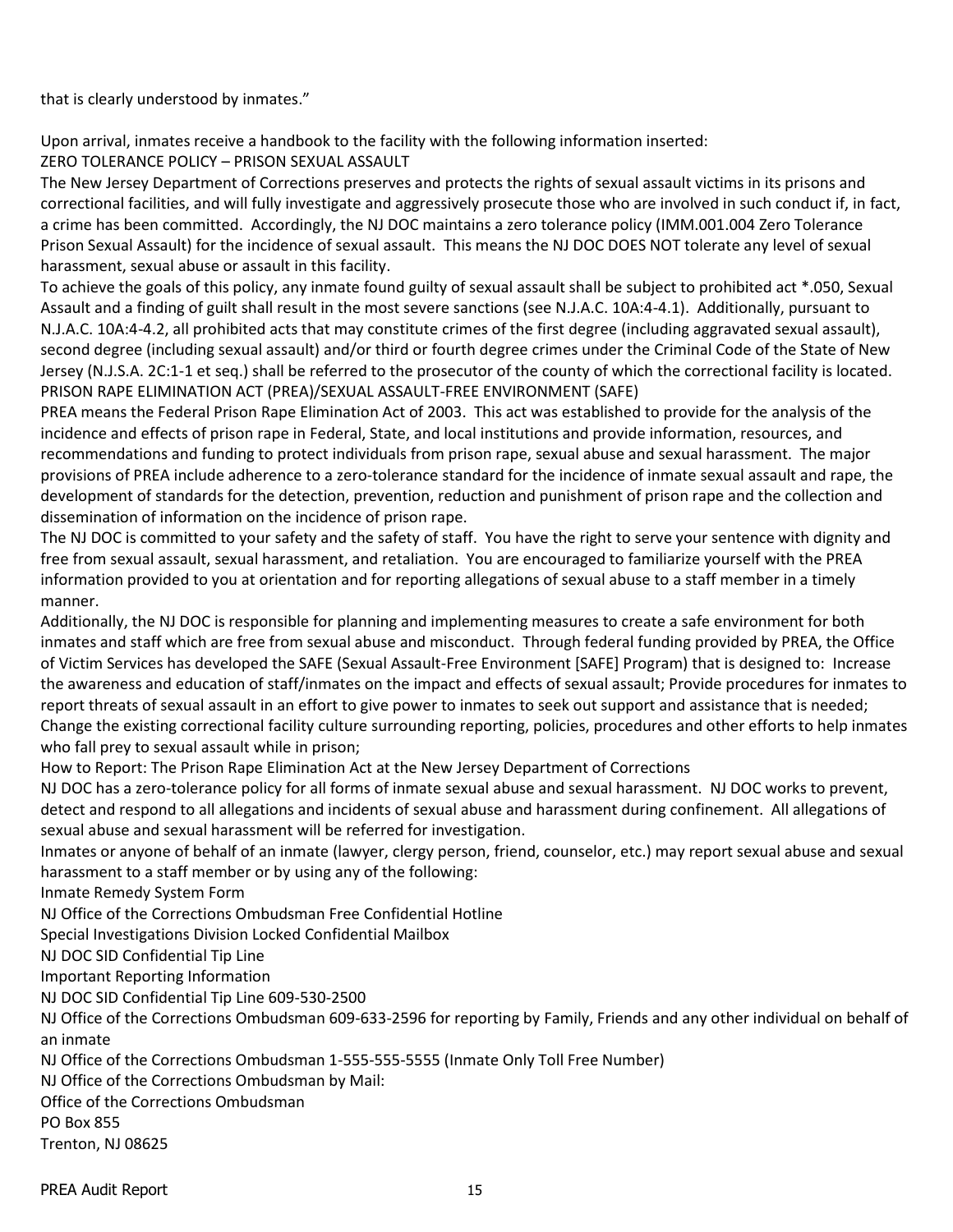Within one week, inmates attend orientation and receive follow up information in the form of a video. Information continuously and readily available: Permanent, fixed notices were seen throughout the facility regarding the zero tolerance for sexual abuse and sexual harassment. In addition, information on how to contact the Ombudsman and that the number is not monitored was affixed to walls next to the telephones in the unit. A video is played on a continuous loop on the prison video channel (as confirmed by inmate interviews). These posters and inserts are also available in Spanish. Language needs are assessed at intake and noted in the inmate management system to ensure non-English needs are met.

Compliance based on review of information and confirmation that it is received as determined by interviews with the inmate population.

#### **Standard 115.34 Specialized training: Investigations**

- ☐ Exceeds Standard (substantially exceeds requirement of standard)
- $\boxtimes$  Meets Standard (substantial compliance; complies in all material ways with the standard for the relevant review period)
- ☐ Does Not Meet Standard (requires corrective action)

Investigations by the Special Investigations Division Policy Number ADM.006.011 July 28, 2015 "Special Investigations Division (SID), (prior to November 17, 1999 known as the Internal Affairs Unit), means the unit responsible for conducting investigations at the discretion of the commissioner or designee. SID is the division within the Office of the Commissioner whose duties include, but are not limited to, ensuring that possible violations of the laws of the State of New Jersey, as well as violations of the New Jersey Administrative Code (10A), the NJ Criminal Code Title 2C, the Prison Rape Elimination Act of 2003 (PREA) and NJ DOC policies and procedures by inmates, employees and individuals who visit NJ DOC correctional facilities are investigated. Additionally, the SID shall serve as the NJ DOC liaison to all other law enforcement agencies, conduct cooperative investigations in conjunction with federal, state, county and municipal law enforcement agencies and supervise the safety and security of the NJ DOC Central Office Complex. "

The New Jersey Department of Corrections assigns the responsibility of investigating violations of the laws of the State Of New Jersey, as well as violations of the New Jersey Administrative Code (10A) and NJ Department of Corrections policies and procedures by inmates, employees and other individuals who visit NJ Department of Corrections facilities to the Special Investigations Division. All Special Investigations Division investigators will be required to complete the New Jersey Division of Criminal Justice Basic Course for investigators. The specialized training received by members of the Division ensures that such investigations are done thoroughly, competently, in an unbiased objective manner and using the most modern techniques and equipment possible. While remaining cognizant of the limitations and ramifications of the use of such techniques, any lawful techniques to perform an investigation may be used.

Training curriculum for investigators has been reviewed; it is very detailed and specific to issues regarding sexual abuse and sexual harassment investigations. Investigators are in a separate division and are able to conduct both administrative and criminal investigations. Documentation showing all investigators in the state have been trained has been reviewed and specific investigators for the two investigations reviewed were crossed reference on the list. Compliance based on review of policy, training curriculum, training documents, interviews with three investigators and review of two completed investigations.

## **Standard 115.35 Specialized training: Medical and mental health care**

- ☐ Exceeds Standard (substantially exceeds requirement of standard)
- $\boxtimes$  Meets Standard (substantial compliance; complies in all material ways with the standard for the relevant review period)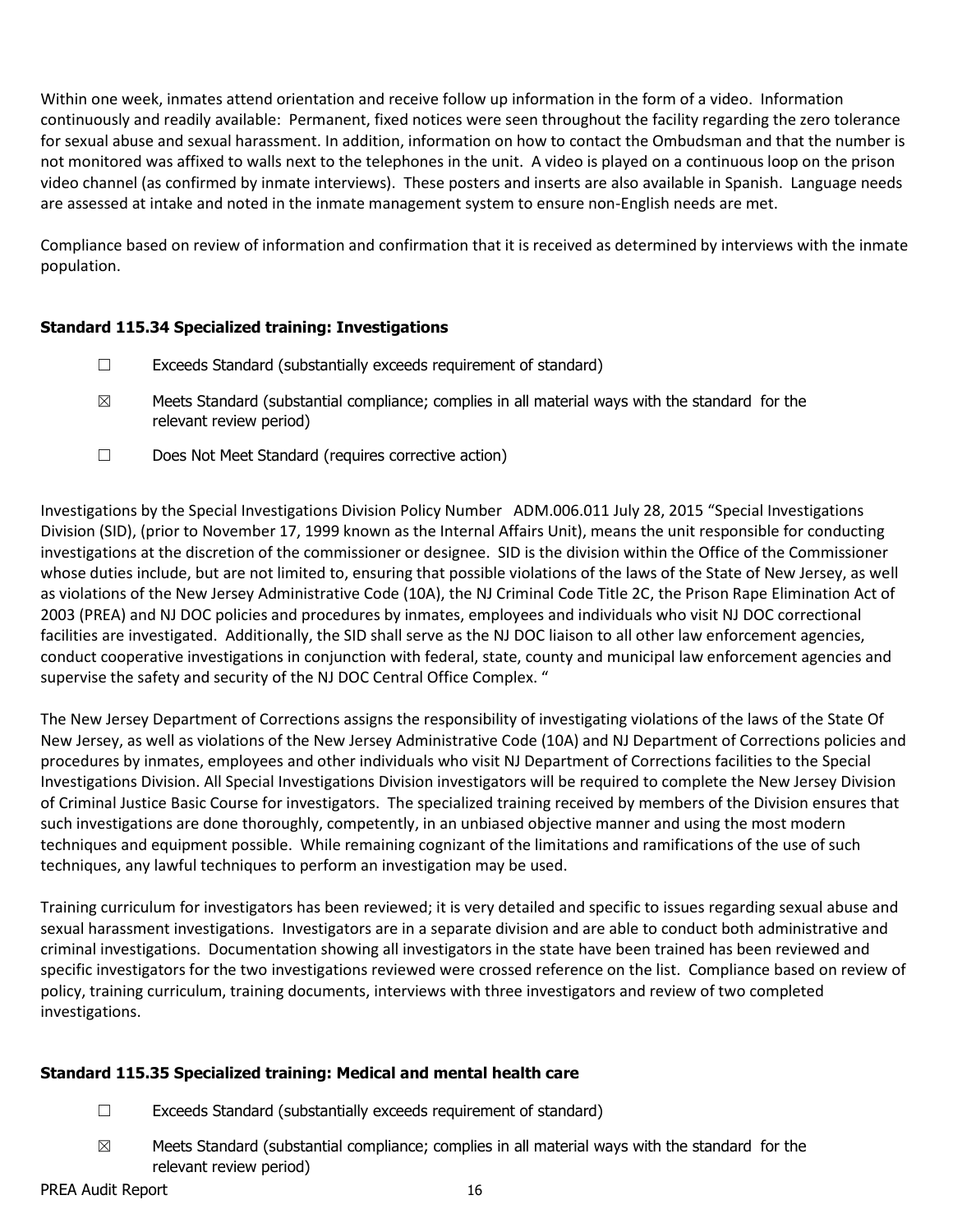☐ Does Not Meet Standard (requires corrective action)

Medical, dental and mental health services are provided through a contract with University Correctional Health Care. Contractual staffs are trained in the same manner as custody staff in addition to training received by their agency. Agency training is detailed regarding detecting signs of sexual abuse. Medical staffs at the facility are not responsible for collecting evidence but are trained regarding how to preserve evidence. Emphasis is placed on how to respond professionally to the victims of abuse and harassment. Both training curriculums specify specific procedures for how to report sexual abuse and harassment.

Compliance is based on review of the non custody training curriculum, medical, dental and mental health training curriculum, training records, and interviews with medical and mental health staff.

## **Standard 115.41 Screening for risk of victimization and abusiveness**

- ☐ Exceeds Standard (substantially exceeds requirement of standard)
- $\boxtimes$  Meets Standard (substantial compliance; complies in all material ways with the standard for the relevant review period)
- ☐ Does Not Meet Standard (requires corrective action)

Health Appraisals at Reception Internal Management Procedure MED.IMA.001 January 2017 states, "The New Jersey Department of Corrections mandates that a comprehensive health appraisal of each new admission inmate, including medical history and physical examination, is to be completed within seventy-two (72) hours after admission to a reception facility. Documentation of any conditions relevant to the Prison Rape Elimination Act of 2003 (PREA) that require special accommodations or notifications occurs during this assessment. A PREA Monitoring tool is used to assess is an inmate is a perpetrator, victim or both. Information is maintained in the medical record and classification records and noted in the electronic system that informs the PREA Managers at the different facilities."

The assessment is not completed in person when an inmate transfers from one facility to another.

Corrective Action Needed: Revise policy to require that the intake assessment is completed on all inmates in person when they transfer from facility to facility. Determine what objective tool will be used as this process involves both medical/mental health staff and classification staff. Determine what will define an inmate as a perpetrator, victim, potential perpetrator and potential victim. Determine controls on dissemination of information. Provide the revised policy, and examples of assessments completed on inmates who arrived from other facilities within 60 days.

Corrective Action Completed: A memo from the Deputy Commissioner has been issued clarifying that the requirements of the policy include a review, in person, of each inmate who arrives from another facility. This facility was in compliance with the majority of the population who is received directly from the courts; these inmates receive a thorough intake screening which included all the requirements of the standard. There is a small percentage of inmates who request to transfer to this facility to receive the specialized programming. This population will now also be screened as required by the standard. This screening is conducted by medical staff and addresses all elements of the screening tool requirements and will be conducted in person.

## **Standard 115.42 Use of screening information**

- ☐ Exceeds Standard (substantially exceeds requirement of standard)
- $\boxtimes$  Meets Standard (substantial compliance; complies in all material ways with the standard for the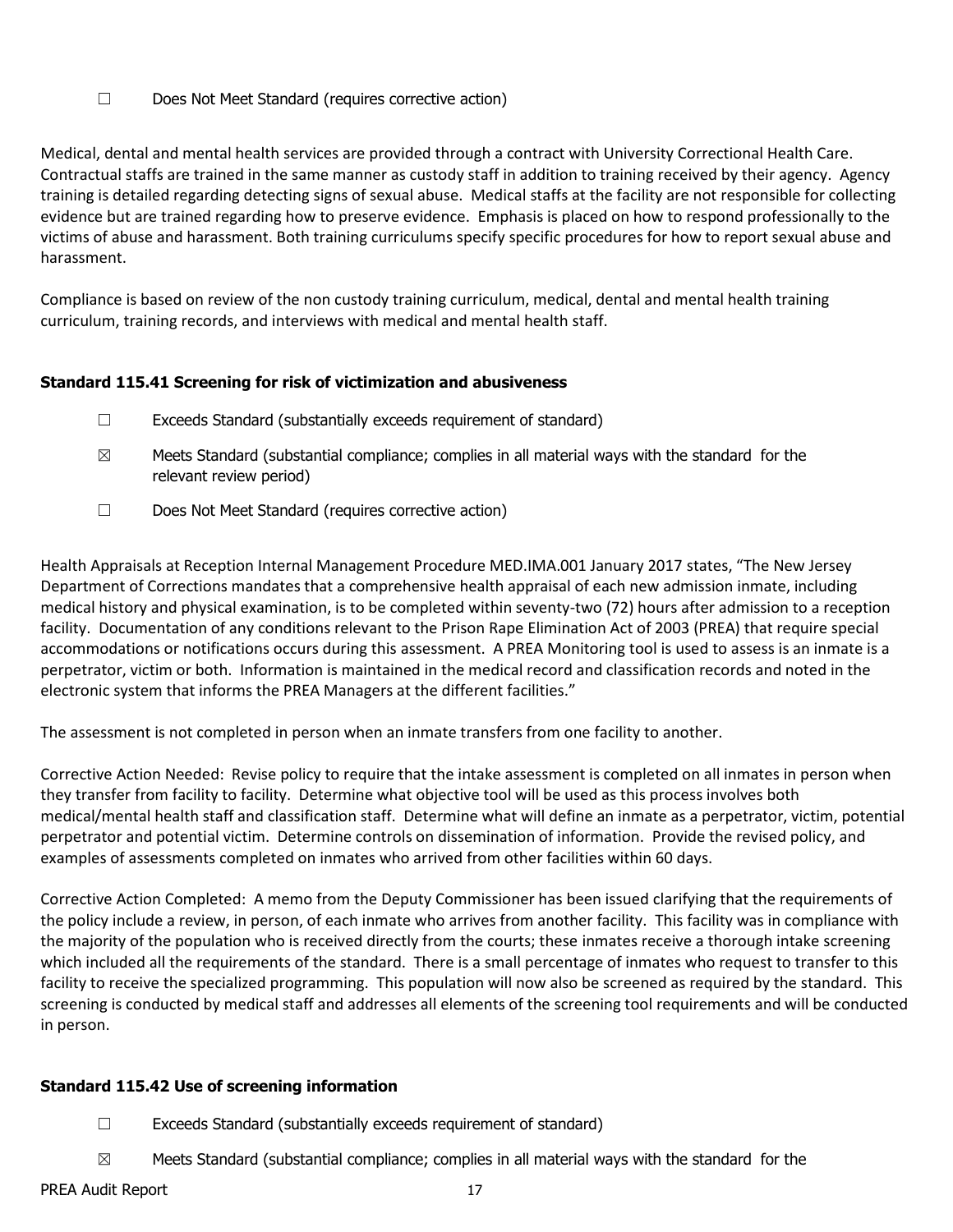relevant review period)

☐ Does Not Meet Standard (requires corrective action)

Classification Intake Procedures Internal Management Procedure CLS.002.INT.001 May 18, 2015 Ensures that the inmate is thoroughly reviewed by classification staff upon arrival at a housing unit.

Review of Inmates by Classification and Review Committees Policy Number CLS.005.001 June 1, 2016. Each inmate committed to the custody of the NJ DOC shall be individually reviewed on a case by case basis. Instructions regarding the scheduling of inmate committee reviews and the responsibilities, composition, and decision making criteria of the various classification and review committees can be found in N.J.A.C. 10A:9 and the applicable Internal Management Procedures (see section V).

The classification review of a transgender or intersex inmate shall be an in-person review. Placement and programming assignments for each transgender or intersex inmate shall be scheduled for classification review every six months. Additional procedures regarding the classification review of transgender or intersex inmates can be found in Internal Management Procedure PCS.001.006 Transgender/Intersex Review Committee.

Institutional Prison Rape Elimination Act (PREA) Compliance Manager Procedure # PCS.001.PREA.ICM Effective Revised: June 29, 2015 Reviewed: June 1, 2016-No Change

"D. Gender Identity Based Housing Requests 1. On a case by case basis, the Sexual Assault Advisory Council will review a transgender/intersex inmate's request for housing that is based on gender identity. The committee will consider: Medical and/or mental health evaluations/information to include reports that address an inmate's transgender, intersex and/or gender dysphoric status along with a recommendation for suitability to house in a male correctional facility, a female correctional facility, or both types of correctional facilities; b. The needs expressed by the inmate including the inmate's own views with respect to safety and the inmate's expressed gender identity; c. Security threat level (STG/TST Information); d. Objective Classification Score/assigned custody level; e. Maximum expiration date and parole eligibility dates. f. Prosecutor Notification requirements; g. Criminal history; h. Disciplinary history; i. Likelihood of perpetrating abuse; j. Types of facilities and location; k. Inmate population; l. Staffing issues; m. Physical plant issues; n. Programming requirements and availability; o. Sentencing/and other legal requirements; p. Institutional adjustment; and q. Any other relevant factors. 2. Once the gender identity transfer request has been reviewed, the council will make a recommendation regarding gender identity based housing. This recommendation will be forwarded to the correctional facility Institutional Classification Committee for consideration when determining the inmate's housing assignment. The housing assignment/transfer and notification to the inmate will be handled in accordance with all applicable operational policies and procedures and the provisions set forth in N.J.A.C. 10A. "

Compliance based on interview with the PREA Manager, review of policy, review of PREA tracking list, interviews with inmates. There is not a dedicated wing for transgender, intersex inmates. Showers are separate and available throughout the day. No transgender or intersex inmates were housed at this facility at the time of the audit.

## **Standard 115.43 Protective custody**

- $\Box$  Exceeds Standard (substantially exceeds requirement of standard)
- $\boxtimes$  Meets Standard (substantial compliance; complies in all material ways with the standard for the relevant review period)
- ☐ Does Not Meet Standard (requires corrective action)

PREA Audit Report 18 Zero Tolerance of Prison Sexual Assault Level I Internal Management Procedure # IMM.001.PSA.001 POLICY: " It is the policy of the New Jersey Department of Corrections to maintain a zero tolerance toward all forms of sexual abuse and sexual harassment, and actively enforce all internal policies and procedures related to the prevention, detection, and response to such conduct. When the NJ DOC learns that an inmate is subject to a substantial risk of imminent sexual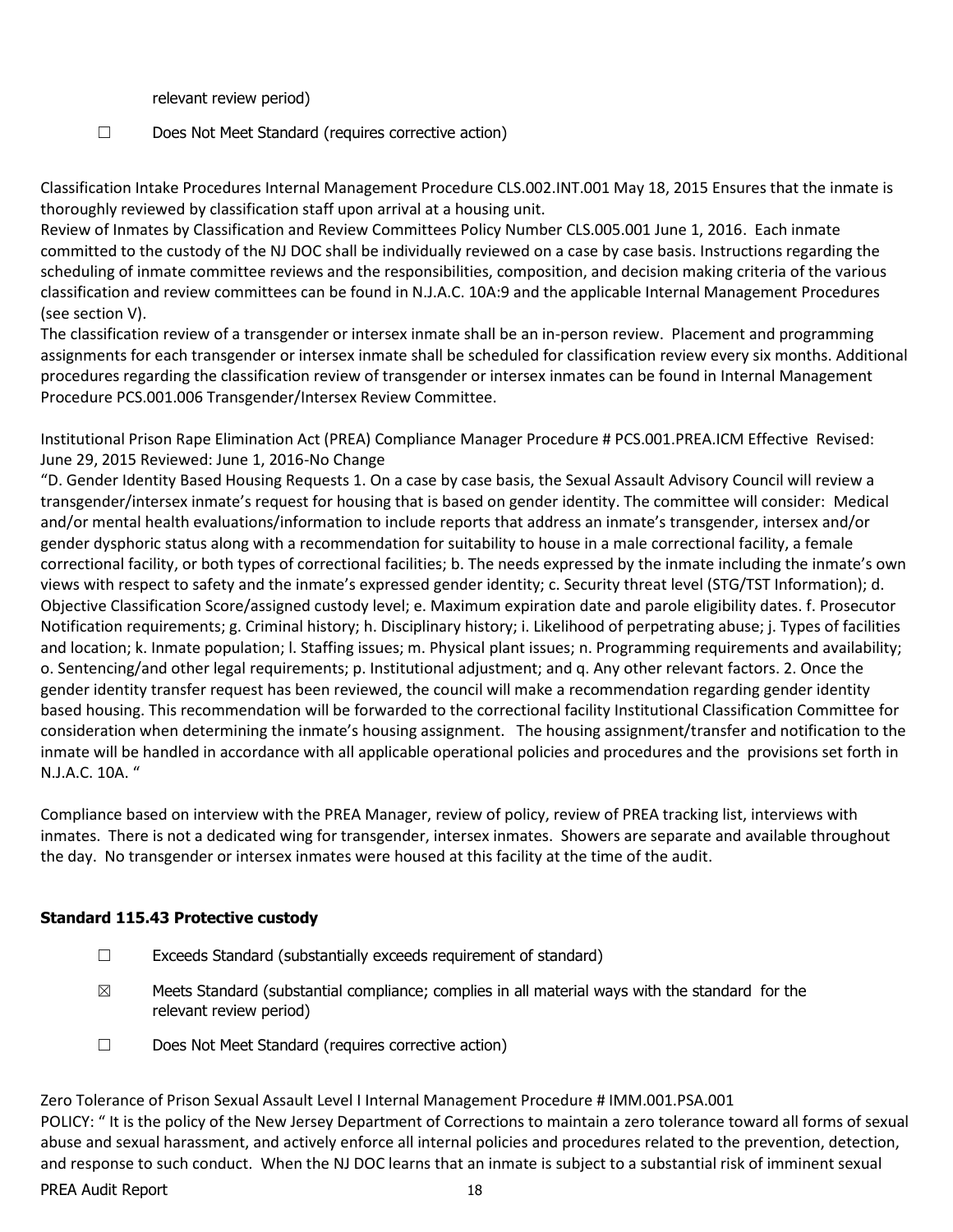abuse, it shall take immediate action to protect the inmate. The NJ DOC is committed to ensuring the protection of victims of sexual assault, and will employ multiple measures, including but not limited to, housing changes or transfers for inmate victims or abusers, removal of alleged staff or inmate abusers from contact with victims, and emotional support services for inmates or staff who fear retaliation for reporting sexual abuse or harassment or for cooperating with investigations in order to fulfill this commitment."

Review of investigations and response to questionnaire indicate that no high risk victims have been placed in involuntary restrictive housing. During the review of documentation, interviews and tour of the facility the auditor found no evidence to dispute this finding. Inmates are reviewed at intake; the electronic PREA management system alerts the facility to incoming victims or abusers. Based on this information, the standard is deemed compliant.

## **Standard 115.51 Inmate reporting**

- ☐ Exceeds Standard (substantially exceeds requirement of standard)
- $\boxtimes$  Meets Standard (substantial compliance; complies in all material ways with the standard for the relevant review period)
- ☐ Does Not Meet Standard (requires corrective action)

Inmates are provided the following information:

PREA and NJ DOC Zero Tolerance of Prison Sexual Assault

How Inmates Can Report Allegations of Sexual Abuse/Harassment

As part of NJ DOC's compliance with the Prison Rape Elimination Act (PREA), inmates who have been victimized or who have knowledge of sexual abuse or harassment can immediately report an incident of sexual abuse/harassment directly to any custody or civilian staff member. Additional methods of reporting sexual abuse/harassment are:

NJ DOC Inmate Remedy System

NJ Office of the Corrections Ombudsman – inmates may use the free confidential telephone hotline, complete the "Office of the Corrections Ombudsman Request for Assistance form" or send written correspondence to the NJ Office of the Corrections Ombudsman. Correspondence may be sent interoffice mail with no postage required.

Special Investigations Division at your facility

Institutional PREA Compliance Manager at your facility

NOTE: Third parties on behalf of an inmate (family, friends, etc.) may utilize the NJ DOC Inmate Remedy System or contact the NJ Office of the Corrections Ombudsman to report an incident of sexual abuse/harassment.

NJ Office of the Corrections Ombudsman

Office of the Corrections Ombudsman

PO Box 855

Trenton, NJ 08625

1-609-633-2596 (Main Office)

1-555-555-5555 (Inmate Only Toll Free Number)

Level I Internal Management Procedure # IMM.001.PSA.001 Zero Tolerance of Prison Sexual Assault

Offenders may utilize the Inmate Remedy System form/JPay kiosk to report sexual abuse or harassment; however, offenders are not required to go through the Inmate Remedy System to report allegations of sexual abuse or harassment. Designated staff will process such reports as a high priority in accordance with established facility emergency procedures and forward copies to the facility's Administrator and PREA Compliance Manager; or

2. Offenders may use the free confidential telephone hotline to report sexual abuse or harassment to the Corrections Ombudsman. Offenders may also utilize the Office of the Corrections Ombudsman Request for Assistance form or send written correspondence to their office; or

Offenders may use the Special Investigation Division (SID) confidential tip phone line and/or the locked SID mailbox to report sexual abuse or harassment to the SID Investigative Unit.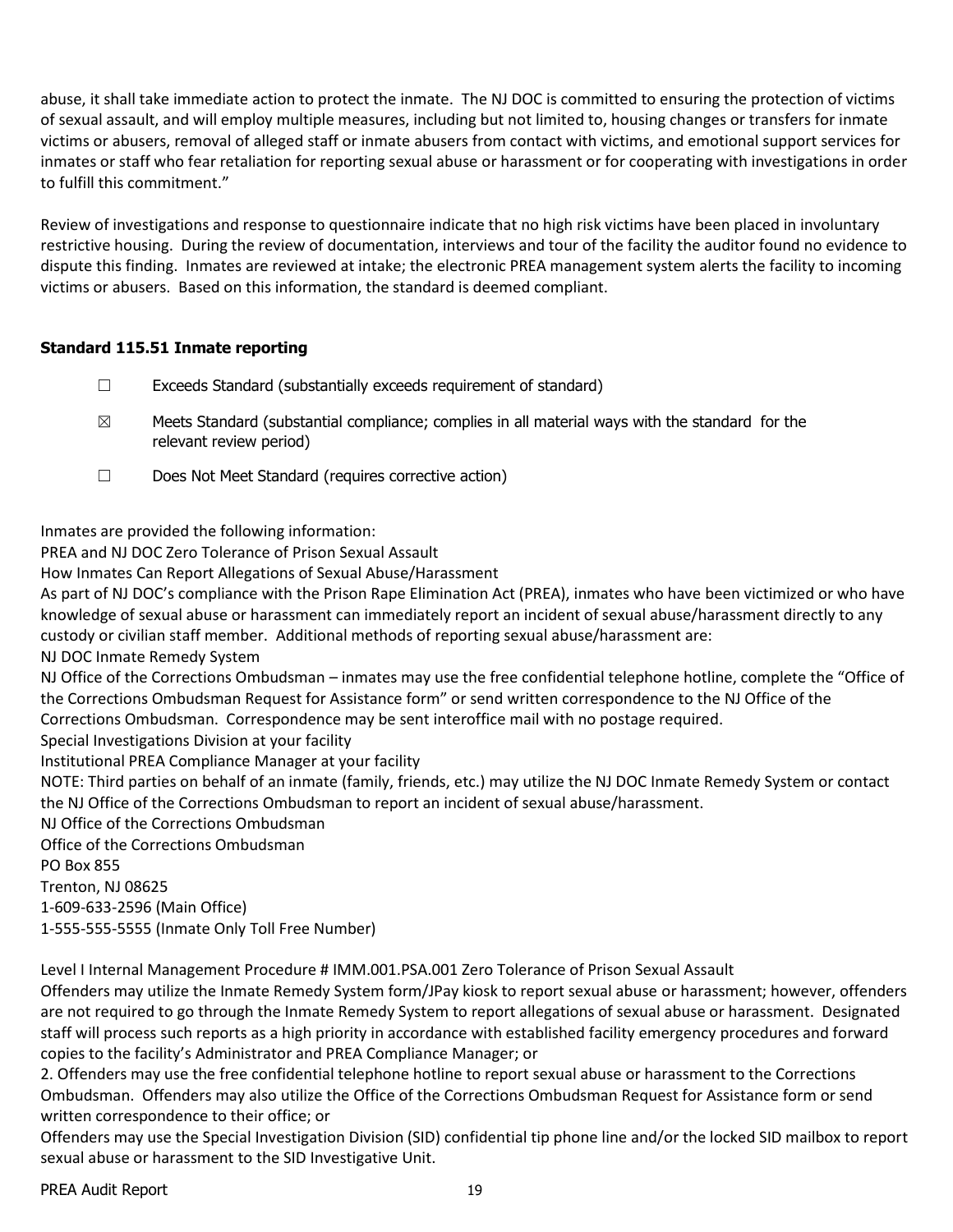Staff can call the S.I.D. hotline should they need to repot a PREA incident privately. This was confirmed by interview with the investigators and staff.

Compliance based on review of inmate materials, policy, inmate interviews, review of completed investigations and the posters visible throughout the tour. One investigation was initiated due to a grievance.

#### **Standard 115.52 Exhaustion of administrative remedies**

- ☐ Exceeds Standard (substantially exceeds requirement of standard)
- $\boxtimes$  Meets Standard (substantial compliance; complies in all material ways with the standard for the relevant review period)
- ☐ Does Not Meet Standard (requires corrective action)

INMATE REMEDY SYSTEM Policy Number IMM.002.001 & Internal Management Procedure # IMM.002.IRS.001 February 1, 2014 supports compliance for this standard. Processing of Remedy Forms under the Prison Rape Elimination Act of 2003 (PREA): "No time limits will be imposed on when an inmate may submit a grievance regarding an allegation of sexual abuse or when an inmate is subject to a substantial risk of imminent sexual abuse. All grievance forms involving allegations of sexual abuse or risk of sexual abuse will be immediately forwarded to SID for investigation and notification will be made to the facility Administrator. Grievances submitted alleging sexual abuse will not be referred to a staff member for response who is the subject of the complaint."

"A final decision on the merits of a grievance alleging sexual abuse must be issued within 90 days of the initial filing of the grievance. Computation of the 90 day time period shall not include time consumed by inmates in preparing any administrative appeal. An extension of 70 days may be granted, with approval of the Administrator, if the normal time period is insufficient to make an appropriate decision. If the inmate does not receive a response within the timeframes indicated, including any properly noticed extension, the inmate may consider the absence of a response to be a denial. After receiving an Inmate Remedy Form alleging an inmate is subject to a substantial risk of imminent sexual abuse, the grievance shall be immediately forwarded to SID for immediate corrective action with a copy to the facility Administrator. An initial response will be provided within 48 hours and a final decision will be issued within 5 calendar days. The initial response and final decision shall document the determination whether the inmate is in substantial risk of imminent sexual abuse and what actions were taken in response to the grievance. "

SID fowards the findings from grievances that allege sexual assault back to the institutional Inmate Remedy System Coordinator within the required time frames. The coordinator will provide forward a response to the inmate.

"Under the PREA law, third parties, including fellow inmates, staff members, family members, attorneys and outside advocates will be permitted to assist inmates in filing requests for administrative remedies relating to allegations of sexual abuse and will be permitted to file a Remedy Form on behalf of the inmate. "

Compliance based on review of the policy and procedure and sporadic interviews with inmates.

#### **Standard 115.53 Inmate access to outside confidential support services**

- ☐ Exceeds Standard (substantially exceeds requirement of standard)
- $\boxtimes$  Meets Standard (substantial compliance; complies in all material ways with the standard for the relevant review period)
- ☐ Does Not Meet Standard (requires corrective action)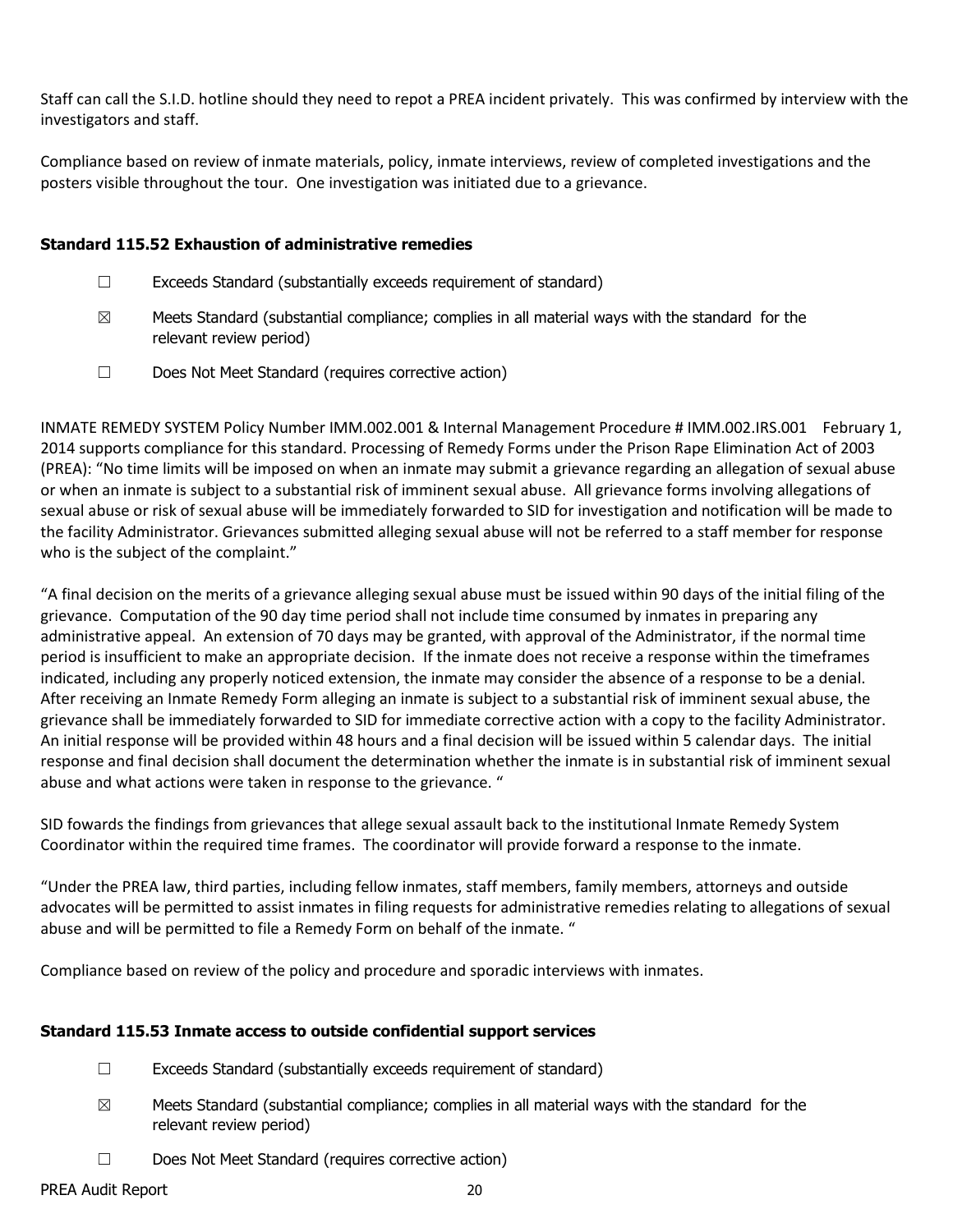An insert to the inmate handbook was written, printed and distributed information inmates of all the numbers for outside services that are available. It did not have information on the extent of monitoring.

#### Facts for the Offender

All cases of sexual assault are investigated by the Special Investigations Division (SID) as a criminal investigation. You may be prosecuted for a criminal offense and if found guilty, any additional prison time will be added to your current sentence. You will be issued a notice of charges. If you are found guilty, sanctions will be harsh. In addition, your classification level will be reviewed and likely increased, which could mean a transfer to a higher security prison or unit with significantly less freedom of movement and limited privileges. If you have family, this may affect them and their ability to visit you. Engaging in such conduct in prison significantly increases your risk of HIV infection, along with exposing you to other sexually transmitted diseases.

If you have trouble controlling your actions, seek help from mental health staff and/or consider participating in programs designed to control anger or reduce stress. To reduce immediate feelings of anger or aggression, try talking to or writing a friend, meditate or do breathing exercises to relax, work on a hobby, or engage in some type of exercise.

It is required to have an inmate pin to test the phone, so at the time of the audit, it could not be determined that the inmate population is able to reach the phone number listed. Contact was made outside the facility; the system re-directed the phone call to the closest county.

Subsequently, contact was made with Jyoti Venketraman, Programs Initiative Manager for the New Jersey Coalition Against Sexual Assault. She confirmed there are 21 county based rape crisis centers to serve in the primary role to support survivors of sexual violence. These services include a confidential 24 hour crisis hotline. Counselors attend a 40 hour training course to be certified. They are educated regarding the laws of confidentiality. She states they have received calls from the correctional facilities and she is aware of PREA and the requirement to provide outside confidential support service. Services can be provided in English, Spanish and through use of a language line if needed.

Corrective Action Needed: Provide documentation that the updated inserts have been provided to the population. Develop an MOU with the New Jersey Coalition Against Sexual Assault to define limits when providing services to the inmate population. Obtain a generic personal identification number from the company that provides phone services to the inmate population, test inmate phones at this facility and provide documentation that the calls were able to be made. Consider making the phone number not monitored; provide information as to why this could not be done.

## Corrective Action Completed:

Revised brochures for Cumberland (SSCF & SWSP) and Middlesex (ADTC & EJSP) counties have been developed and issued to the inmate population.

Since the New Jersey Coalition Against Sexual Assault is a state organization that works with all county rape crisis centers but does not control the individual county hotline numbers, the NJ DOC will be establishing MOUs with each county that houses inmates separately. An MOU with Cumberland County and Middlesex County is in process. Both counties already have MOUs with county jails and are open to completing an MOU for the state facilities as well as the remaining New Jersey Department of Corrections facilities.

Brochures contain direct phone numbers and mailing addresses of county specific outside confidential support services. The direct phone numbers were tested through the inmate phone service and documentation provided. Ultimately, the DOC will establish, through its inmate telephone provider, a universal number that will connect directly to the county rape crisis center where the inmate is housed. These calls will be either confidential or subject to limited monitoring. Currently, the calls are subject to limited monitoring and inmates are aware as it is posted directly above the number on the brochure. In the future, with the establishment of the universal number, the call may be confidential or subject to limited monitoring, depending on what is allowable during set up. The universal number requires commissioner approval and established MOUs in all counties where facilities are located.

## **Standard 115.54 Third-party reporting**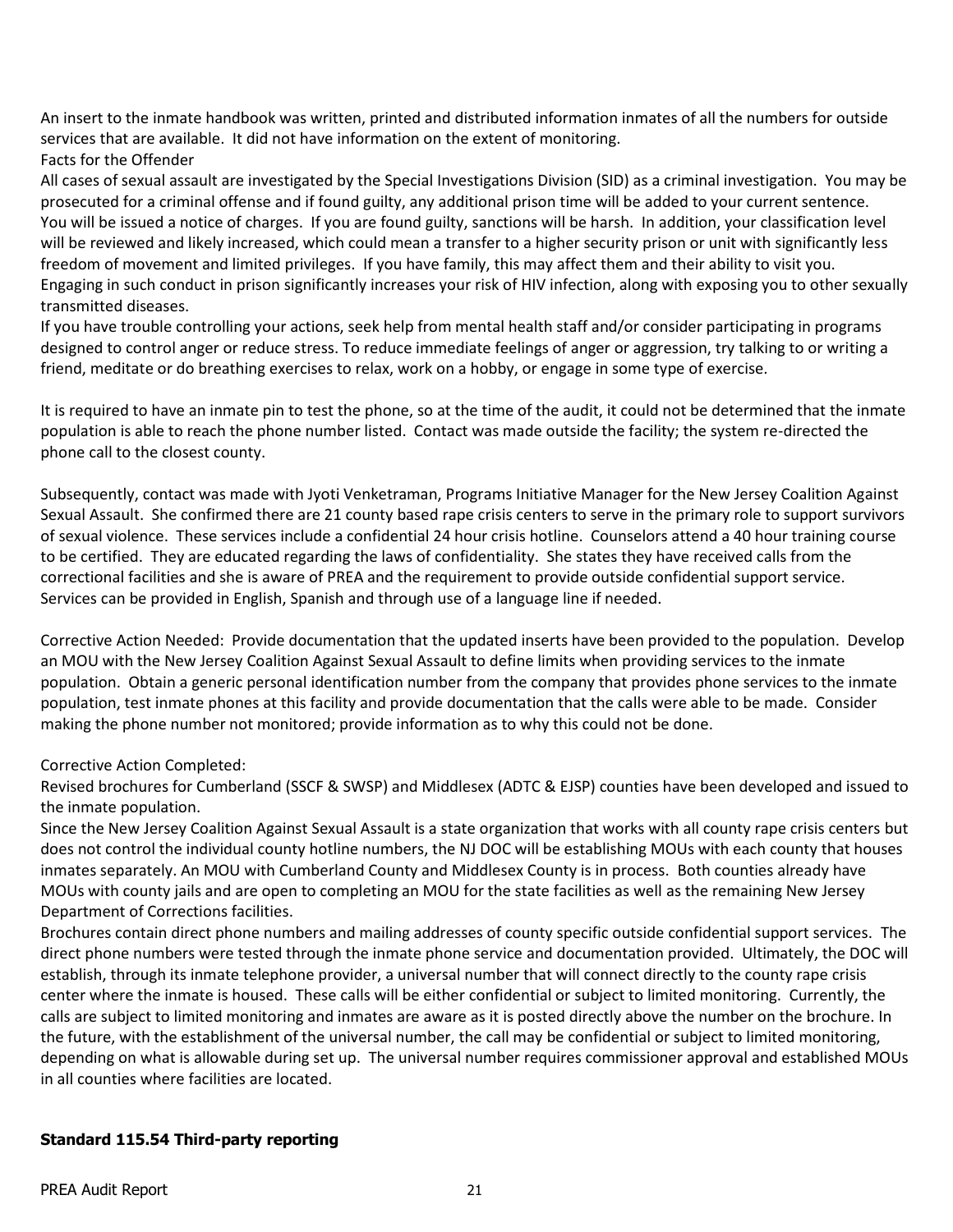- ☐ Exceeds Standard (substantially exceeds requirement of standard)
- $\boxtimes$  Meets Standard (substantial compliance; complies in all material ways with the standard for the relevant review period)
- ☐ Does Not Meet Standard (requires corrective action)

Posted on the website:

THE NJ DEPT OF CORRECTIONS RECOGNIZES THE RIGHT OF OFFENDERS TO BE FREE FROM SEXUAL MISCONDUCT What is PREA? The Prison Rape Elimination Act (PREA) is a federal law that went into effect in September of 2003 and prohibits sexual misconduct in correctional settings such as prisons, jails, lockups, juvenile facilities and Immigration Services/ICE detention facilities.

Sexual misconduct under this law includes: Offender-on-offender sexual assault and abuse Staff-on-offender sexual misconduct (sexual/inappropriate relationships with offenders) Offender-on-offender and staff-on offender sexual harassment .

The NJ Department of Corrections (NJDOC) has zero tolerance for sexual misconduct of any kind and will impose discipline for such misconduct, up to and including dismissal for staff and discipline for offenders who victimize other offenders. Incidents of sexual misconduct will also be referred to law enforcement when applicable. NJDOC policies prohibiting sexual misconduct apply to all offenders, employees, contractors, and volunteers.

How would I know if my family member/ friend is being threatened/ victimized? A victim may: Have trouble sleeping Suffer a loss of appetite Experience stomachaches and/or headaches Display anger or rage Seem unusually anxious Express concern about their safety Seem unusually detached or withdrawn Have episodes of crying or shaking Not care about their personal hygiene .

What can I do to help? There are many ways to help someone who has been a victim of sexual misconduct during confinement including: Don't be judgmental Listen; be supportive and patient Encourage them to report the abuse Reporting abuse on their behalf.

Having a family member or friend who has been the victim of sexual misconduct can be very upsetting. For this reason, it is also important to take care of yourself.

Can I report sexual abuse/misconduct for my family member/friend? If you have information regarding a NJDOC offender who has been the victim of sexual misconduct while under NJDOC custody, you may:

Contact the PREA Compliance Manager at any of the NJDOC facilities

Contact Special Investigations Division 609-826-5617

Call the Special Investigations Division Tip Line at 609-530-2500

Call the Office of the Corrections Ombudsman at 609-633-2596

The NJDOC has a zero tolerance for all forms of retaliation against any person because of his/her involvement in the reporting or investigation of a PREA claim.

Compliance based on review of the website and that the majority inmate interviews confirmed they were aware that a third party complaint can be received.

## **Standard 115.61 Staff and agency reporting duties**

- ☐ Exceeds Standard (substantially exceeds requirement of standard)
- $\boxtimes$  Meets Standard (substantial compliance; complies in all material ways with the standard for the relevant review period)
- ☐ Does Not Meet Standard (requires corrective action)

Level I Internal Management Procedure # IMM.001.PSA.001 Zero Tolerance of Prison Sexual Assault has the following information:

1. Staff who receive an initial report of sexual assault or harassment must separate the victim from the alleged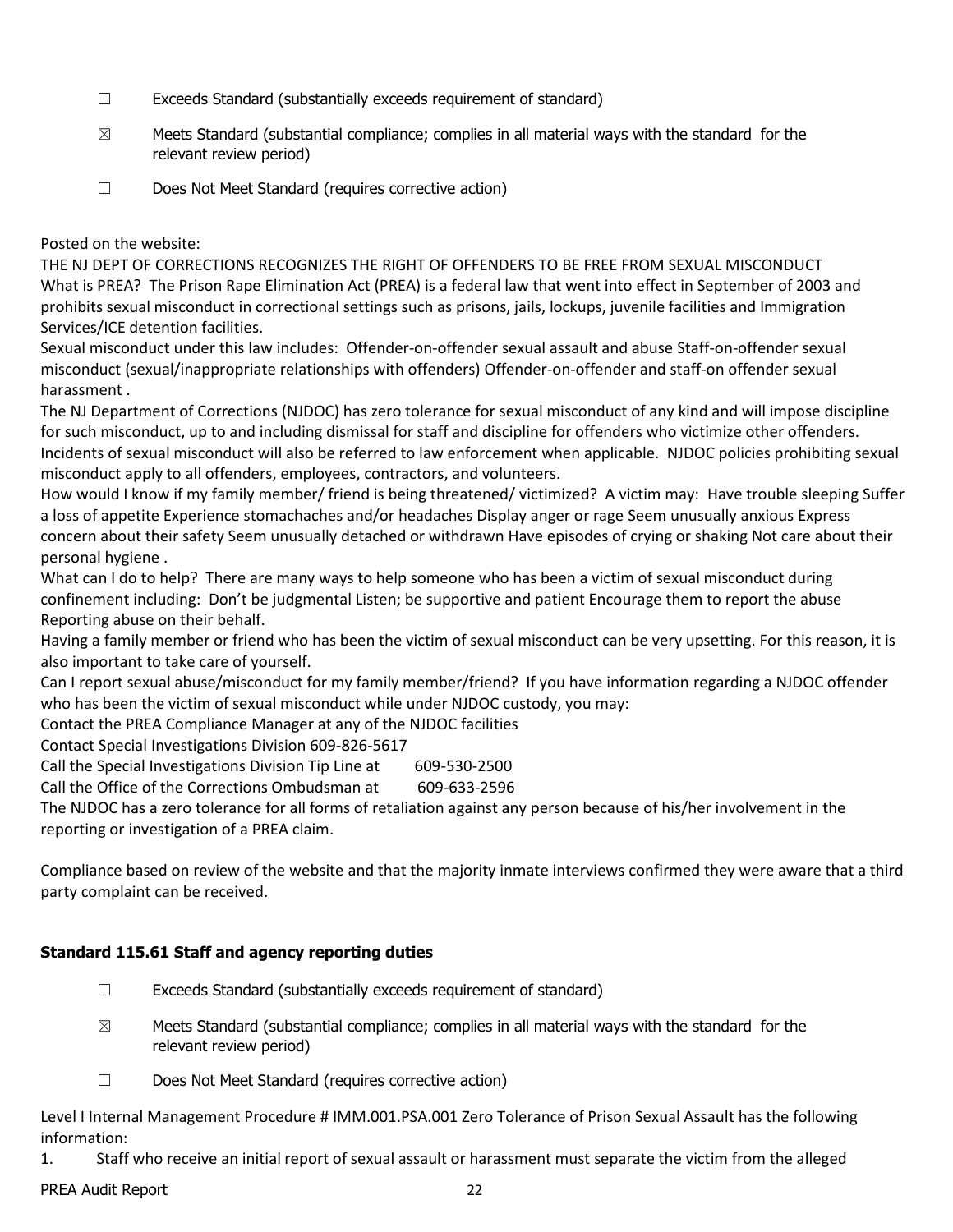assailant to protect the victim and prevent further violence.

2. Staff who receive an initial report of sexual assault or harassment are required to promptly intervene on the victim's behalf to ensure the victim receives prompt medical and psychological assistance, as appropriate to his or her needs and the circumstances of the alleged offense.

3. Regardless of the source, NJ DOC staff, contract employees and volunteers who receive information concerning offender on offender sexual assault, or who observe an incident of offender on offender sexual assault, or have reasonable cause to suspect that an offender is a victim of sexual assault (inmate on inmate or staff on inmate), that retaliation against inmates or staff who reported such an incident occurred, or that any staff neglect or violation of responsibilities that may have contributed to an incident or retaliation, must immediately report the information or incident to their immediate supervisor and/or shift supervisor. This report must be made regardless of when or at which institution the alleged incident occurred. The immediate supervisor/shift supervisor will immediately notify the Special Investigations Division and forward all written reports to the SID investigative unit. The assigned investigator will notify local law enforcement.

4. Apart from reporting to designated supervisors or officials, staff shall not reveal information related to a sexual abuse report to anyone other than to the extent necessary to make treatment, investigation, and other security and management decisions.

5. An employee, contractor or volunteer who fails to report an allegation, or coerces or threatens another person to submit inaccurate, incomplete or untruthful information with the intent to alter a report, may face disciplinary charges, up to and including dismissal, even on a first offense.

D. Security

Once an alleged incident of sexual assault has been reported, staff will follow appropriate security procedures to include: 1. Providing medical and mental health assistance for the alleged victim as soon as possible; 2. Separating the victim from the alleged assailant; 3. If the alleged abuse occurred within a time period that still allows for the collection of physical evidence, request that the victim not take any actions that could destroy evidence, including washing, brushing teeth, changing clothes, urinating, defecating, smoking, drinking, or eating; 4. Taking reasonable measures to identify, isolate and separate witnesses; 5. Preserve and protect any crime scene until appropriate steps can be taken to collect evidence; 6. Secure the incident scene so items cannot be removed or introduced; and 7. Permitting only assigned investigators to assess the scene; 8. If the first staff responder is not a custody staff member, the responder shall be required to request the victim not take any actions listed in subsection D. (3) of this section, and then immediately notify custody staff.

Compliance based on the policy, staff interviews, investigator interviews and review of the two completed investigations.

## **Standard 115.62 Agency protection duties**

- ☐ Exceeds Standard (substantially exceeds requirement of standard)
- $\boxtimes$  Meets Standard (substantial compliance; complies in all material ways with the standard for the relevant review period)
- ☐ Does Not Meet Standard (requires corrective action)

Zero Tolerance of Prison Sexual Assault IMM.001.PSA.001 It is the policy of the New Jersey Department of Corrections to maintain a zero tolerance toward all forms of sexual abuse and sexual harassment, and actively enforce all internal policies and procedures related to the prevention, detection, and response to such conduct. When the NJ DOC learns that an inmate is subject to a substantial risk of imminent sexual abuse, it shall take immediate action to protect the inmate. The NJ DOC is committed to ensuring the protection of victims of sexual assault, and will employ multiple measures, including but not limited to, housing changes or transfers for inmate victims or abusers, removal of alleged staff or inmate abusers from contact with victims, and emotional support services for inmates or staff who fear retaliation for reporting sexual abuse or harassment or for cooperating with investigations in order to fulfill this commitment.

Compliance finding based on staff interviews, investigator interviews, supervisor interviews and review of the two completed investigations. This facility has the ability to separate the inmate into different housing units for protection, up to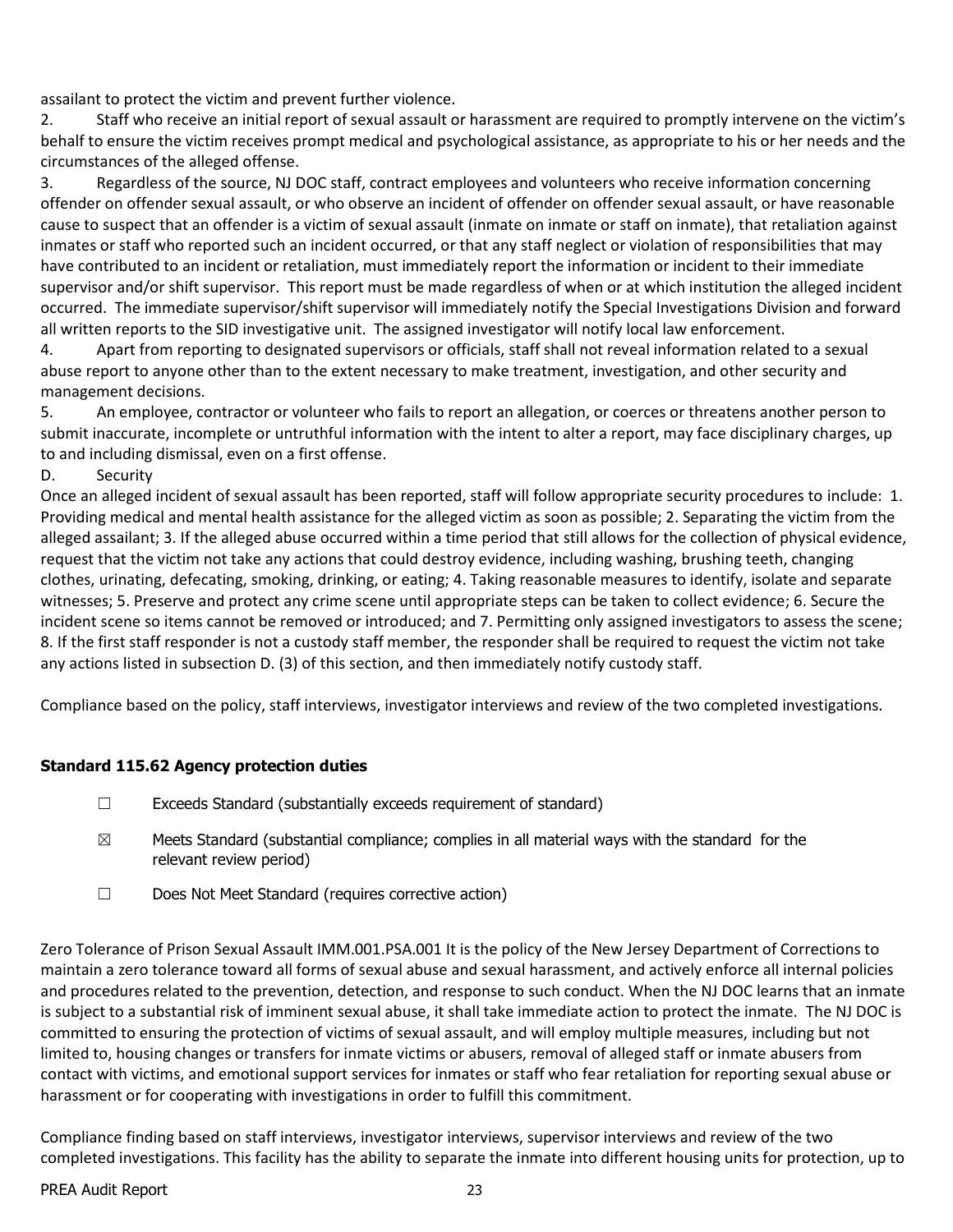and including administrative retrictive housing if needed as a last resort.

#### **Standard 115.63 Reporting to other confinement facilities**

- $\Box$  Exceeds Standard (substantially exceeds requirement of standard)
- $\boxtimes$  Meets Standard (substantial compliance; complies in all material ways with the standard for the relevant review period)
- ☐ Does Not Meet Standard (requires corrective action)

Level I Internal Management Procedure Title: Institutional PREA Compliance Manager Effective Date: January 1, 2014 Revised: June 29, 2015 Internal Management Procedure # PCS.001.PREA.ICM. "The institutional PREA Compliance Manager must also accept reports that an inmate was sexually abused while incarcerated at another facility. The IPCM will advise their administrator and serve as administrator's designee in notifying the head of the facility/agency where the alleged abuse occurred no later than 72 hours after receiving the allegation. Maintain documentation of such notification in Folder 115.63 on the DOCNet I drive. Convene an institutional level sexual assault review of the sexual assault allegation within 30 days of the completion of the investigation by the Special Investigations Division (SID). The review is held in accordance with PREA Standard 115.86 and COHQ's Sexual Assault Advisory Council's procedures and review form. A copy of the signed review committee form will be maintained by the PREA Compliance Manager and placed in Folder 115.86 on the DOCNet I drive. "

Compliance based on review of the policy and interview with the PREA Compliance Manager. No complaints were received from another agency. No complaints were received that needed to be sent to other facilities or agencies during the past 12 months.

## **Standard 115.64 Staff first responder duties**

- $\Box$  Exceeds Standard (substantially exceeds requirement of standard)
- $\boxtimes$  Meets Standard (substantial compliance; complies in all material ways with the standard for the relevant review period)
- ☐ Does Not Meet Standard (requires corrective action)

Level I Internal Management Procedure # IMM.001.PSA.001 Zero Tolerance of Prison Sexual Assault has the following information:

#### D. Security

Once an alleged incident of sexual assault has been reported, staff will follow appropriate security procedures to include: 1. Providing medical and mental health assistance for the alleged victim as soon as possible; 2. Separating the victim from the alleged assailant; 3. If the alleged abuse occurred within a time period that still allows for the collection of physical evidence, request that the victim not take any actions that could destroy evidence, including washing, brushing teeth, changing clothes, urinating, defecating, smoking, drinking, or eating. 4. Taking reasonable measures to identify, isolate and separate witnesses; 5. Preserve and protect any crime scene until appropriate steps can be taken to collect evidence; 6. Secure the incident scene so items cannot be removed or introduced; and 7. Permitting only assigned investigators to assess the scene; 8. If the first staff responder is not a custody staff member, the responder shall be required to request the victim not take any actions listed in subsection D. (3) of this section, and then immediately notify custody staff.

Compliance based on the policy, staff interviews, investigator interviews and review of the investigations. All staff were keenly aware of the process to follow in the event of having to be a first responder.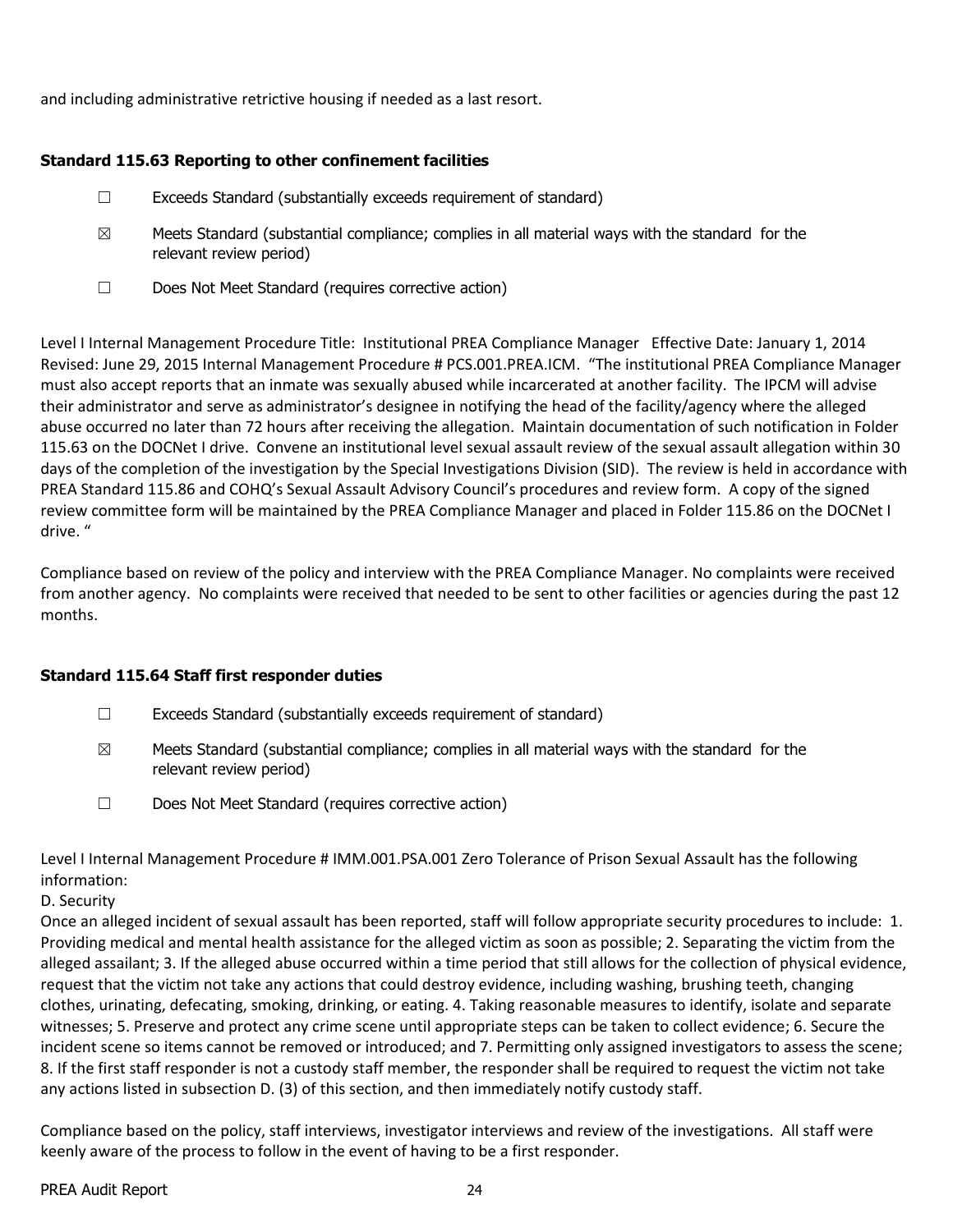## **Standard 115.65 Coordinated response**

- ☐ Exceeds Standard (substantially exceeds requirement of standard)
- $\boxtimes$  Meets Standard (substantial compliance; complies in all material ways with the standard for the relevant review period)
- ☐ Does Not Meet Standard (requires corrective action)

Level I Internal Management Procedure # IMM.001.PSA.001 Zero Tolerance of Prison Sexual Assault section D. Security has the following information: Once an alleged incident of sexual assault has been reported, staff will follow appropriate security procedures to include: 1. Providing medical and mental health assistance for the alleged victim as soon as possible; 2. Separating the victim from the alleged assailant; 3. If the alleged abuse occurred within a time period that still allows for the collection of physical evidence, request that the victim not take any actions that could destroy evidence, including washing, brushing teeth, changing clothes, urinating, defecating, smoking, drinking, or eating; 4. Taking reasonable measures to identify, isolate and separate witnesses; 5. Preserve and protect any crime scene until appropriate steps can be taken to collect evidence; 6. Secure the incident scene so items cannot be removed or introduced; and 7. Permitting only assigned investigators to assess the scene; 8. If the first staff responder is not a custody staff member, the responder shall be required to request the victim not take any actions listed in subsection D. (3) of this section, and then immediately notify custody staff.

Compliance based on the policy, staff interviews, investigator interviews and review of the investigations. As stated, all staff, including medical and mental health staff, were keenly aware of the process to follow in the event of having to be a first responder.

# **Standard 115.66 Preservation of ability to protect inmates from contact with abusers**

 $\Box$  Exceeds Standard (substantially exceeds requirement of standard)

 $\boxtimes$  Meets Standard (substantial compliance; complies in all material ways with the standard for the relevant review period)

☐ Does Not Meet Standard (requires corrective action)

Contracts have been reviewed for all union staff, they do not prevent management from changing assignments. Interview with the state wide union representative supports that the officers union will not impede having a staff member's assignment changed, pending the outcome of the investigation.

# **Standard 115.67 Agency protection against retaliation**

 $\Box$  Exceeds Standard (substantially exceeds requirement of standard)

 $\boxtimes$  Meets Standard (substantial compliance; complies in all material ways with the standard for the relevant review period)

☐ Does Not Meet Standard (requires corrective action)

PREA Audit Report 25 Institutional Prison Rape Elimination Act (PREA) Compliance Manager Procedure # PCS.001.PREA.ICM Revised: June 29, 2015 Reviewed: June 1, 2016. Ensures that there will be an interview of inmates who previously alleged sexual victimization within 45 days of allegation to ensure they haven't experienced retaliation because of their allegation(s). For at least 90 days following report of sexual assault/harassment allegation, monitor by way of periodic status checks with the NJ DOC PREA Retaliation Monitoring Form (FORM-PREA.AC Retaliation). The Institutional PREA Compliance Manager is to deliver a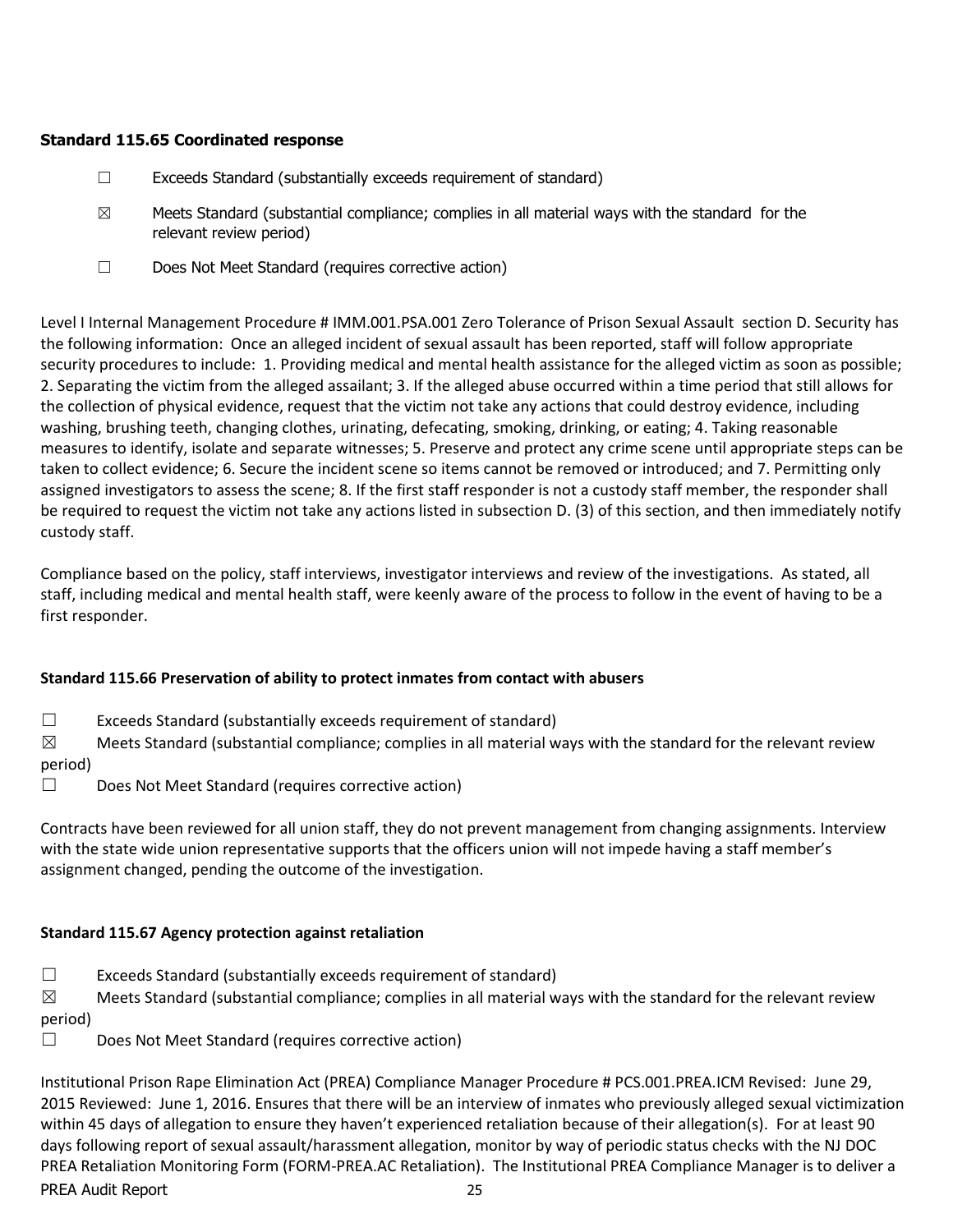copy of this form to the inmate who will sign for same. A copy of the signed form will be maintained by the PREA Compliance Manager and placed in Folder 115.67 on the DOCNet I drive.

PREA E Management System July 1, 2015 PCS.001.PREA.EMS PREA New Incident Alerts and Alerts for 45 Day and 90 Day Reminders. "The New Incident Alerts occur hourly each day and the New Incident 45 Day Reminder and 90 Day Reminder alerts occur within the time frame of the established retaliation monitoring period. Recipients of the New Incident Alerts are: Agency Wide PREA Coordinator, Institutional PREA Compliance Manager, COHQ PREA Compliance Unit & Rutgers Recipients. Recipients of the 45 and 90 Day Reminder alerts are: Agency Wide PREA Coordinator, Institutional PREA Compliance Manager, SID Recipients."

"The IPCM at the institution where the inmate resides shall monitor inmate disciplinary reports, performance reviews and reassignments for staff to determine if there is any suggestion of possible retaliation. If there is a suggestion of possible retaliation, any evidence of possible retaliation must be referred to the SID for investigation and the Agency Wide PREA Coordinator must be advised of same. The IPCM shall continue such monitoring beyond 90 days is the initial monitoring indicates a continuing need. "

Compliance decision based on review of policy, review of tracking records, review of retaliation monitoring, interview with PREA Compliance Manager and inmates interviews.

## **Standard 115.68 Post-allegation protective custody**

- $\Box$  Exceeds Standard (substantially exceeds requirement of standard)
- $\boxtimes$  Meets Standard (substantial compliance; complies in all material ways with the standard for the relevant review period)
- ☐ Does Not Meet Standard (requires corrective action)

INMATE PLACEMENT INVESTIGATION FORM is completed on each incident - when it was reported and assessment of the proper placement of the inmate who has made an allegation. This facility has numerous options for placement. As a last resort, an inmate will be placed in Restrictive Housing. This placement is approved by the Administrator, or designee. Restrictive Housing Policy Number ADM.019.002 December 21, 2015 Temporary Close Custody addresses the non-punitive removal of an inmate from general population or other assigned housing, with restriction to the inmate's cell or to a close custody unit for a period not to exceed 72 hours, for special observation (other than a healthcare need) or investigation, unless information or evidence warrants an extension beyond 72 hours.

Compliance based on use of Temporary Close Custody as a last resort in which a decision will be rendered within 72 hours. This is non-punitive placement in which privileges are maintained as feasible.

## **Standard 115.71 Criminal and administrative agency investigations**

- ☐ Exceeds Standard (substantially exceeds requirement of standard)
- $\boxtimes$  Meets Standard (substantial compliance; complies in all material ways with the standard for the relevant review period)
- ☐ Does Not Meet Standard (requires corrective action)

Procedures for Sexual Offenses Internal Management Procedure #014 March 2015 states, "Regardless of the source, NJ DOC staff, contract employees and volunteers who receive information concerning offender on offender sexual assault, or who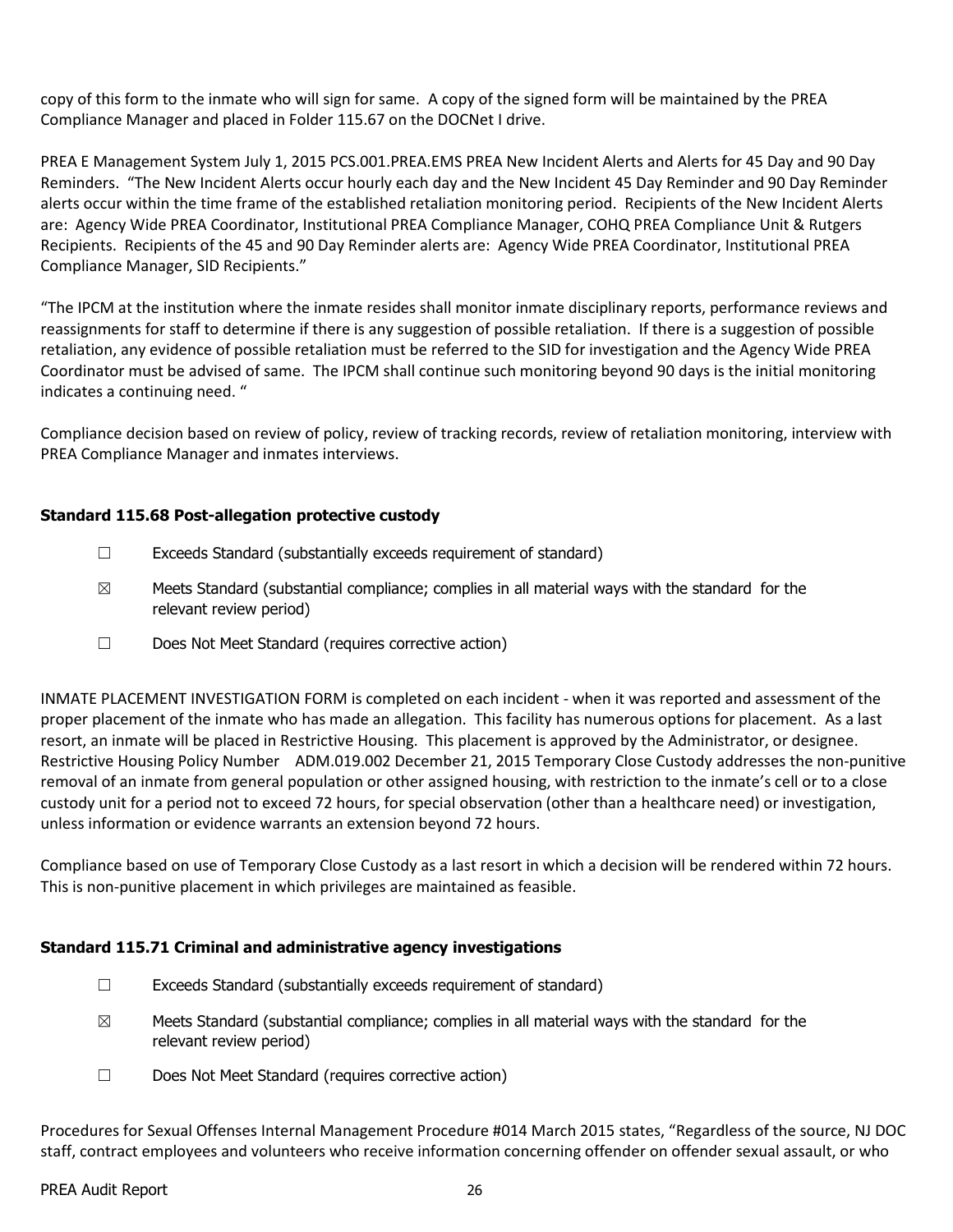observe an incident of offender on offender sexual assault, or have reasonable cause to suspect that an offender is a victim of sexual assault (offender on offender or staff on offender), that retaliation against offenders or staff who reported such an incident occurred, or that any staff neglect or violation of responsibilities that may have contributed to an incident or retaliation, must immediately report the information or incident to their immediate supervisor and/or shift supervisor. This report must be made regardless of when or at which institution the alleged incident occurred. The immediate supervisor/shift supervisor will immediately notify the Special Investigations Division and forward all written reports to the SID investigative unit. The assigned investigator will notify local law enforcement. "

Investigations by the Special Investigations Division ADM.006.011 Revised: July 28, 2015 addresses the following: "The NJ DOC assigns to the SID the responsibility of investigating violations of the laws of the United States, the State of New Jersey, as well as violations of the New Jersey Administrative Code (10A), New Jersey Criminal Code Title 2C and NJ DOC policies and procedures by offenders, staff and other individuals who visit NJ DOC facilities. The specialized training received by members of the SID helps to ensure that such investigations are conducted in a thorough, competent, objective manner and using the most current techniques and equipment possible. While remaining cognizant of the limitations and ramifications of the use of such investigatory techniques, any lawful techniques to perform an investigation may be used."

#### Investigation Procedures Internal Management Procedure #035

PREA Audit Report 27 Revised: January 2016 and Procedures for Sexual Offenses Internal Management Procedure #014 IV PROCEDURES includes the following: " 1. The Principal Investigator will meet with the Institutional Majors and establish procedures to be followed pending arrival of the investigator from the Special Investigations Division. Procedures will include the following: A. Isolate and protect the victim until escorted to the institution infirmary. Do not allow the victim to change clothing or to wash. B. Contact Center Control to inform them of the incident. C. If the perpetrator(s) of the offense is suspected, he is also to be isolated and protected. D. If the incident occurs on a housing unit, isolate the areas of the assault, the cell of the victim, and the cell of the perpetrator. If appropriate the area will be declared as a crime scene. E. If the incident occurs in another area of the institution, the area in which the alleged assault took place will be isolated if possible and the housing unit officer will be notified by Center Control to isolate the cells of all inmates involved in the assault. F. Give a summary of your actions to investigators pending a full written report. G. Enter record of action taken in unit log book. H. Do not allow anyone into the area of assault without permission of the investigator. I. Isolate and separate all witnesses. 2. Center Control Lieutenant upon notification of a possible sexual assault will perform the following procedures. A. Contact investigators from the Special Investigations Division. B. Contact the institution Administrator or on-call Administrator and the NJ DOC Health Services Director. C. Dispatch a custody supervisor to handle and document the preliminary investigation of the incident pending the arrival of investigators from the Special Investigations Division. D. Obtain required information from on-scene officers and instruct officers to isolate appropriate areas or cells of inmates involved in the offense. E. Investigators from the Special Investigations Division will evaluate the incident as reported by Center Control. If the evidence or information obtained indicates that a sexual assault may have occurred, the investigator will notify the County Prosecutors Office of the incident and request direction in obtaining a sex crime kit in accordance with that offices procedure. F. It is the responsibility of the custody supervisor to assign an officer to protect and observe the victim to prevent the destruction of evidence pending medical examination. The suspected perpetrator(s) will also be kept under continual observation in an area not accessible to the victim. Officers assigned to protect and observe victim and/or perpetrator will submit a written report confirming this surveillance. G. The hospital physician or authorized medical representative by the Prosecutors. Office will take the required evidence from the victim and perpetrator, if known, using the appropriate SEX CRIMES KIT. The investigator will witness this taking of evidence from the person concerned. When appropriate, photographs of any evidence will be obtained by the Investigator. 3. All evidence gathered from the scene of the incident and taken by the physician will be retained in the evidence room located in the Special Investigations Division pending shipment to the Forensic Laboratory, or handled in accordance with the guidelines of the County Prosecutors Office. A. Chain-of-evidence procedures will be strictly adhered to and fully documented. B. All evidence will be collected under the supervision of the Special Investigations Division. 4. Specific procedures will be used for the collection, preservation and packaging of Evidence in a sexual assault. A. Stains-items to be submitted must be dry before packaging. B. Clothing-submit each item in a separate paper bag. Handle the clothing as little as possible, do not touch or fold areas where there are suspected seminal stains. C. Package and submit large objects relevant to the investigation (blankets, sheets, bedding, rugs) in their entirety. Receipts for personal items confiscated will be issued as required. D. Additional evidence is obtained by using the Sex Crimes Kit as explained above. Samples should be obtained by a qualified medical practitioner. It is important the victim be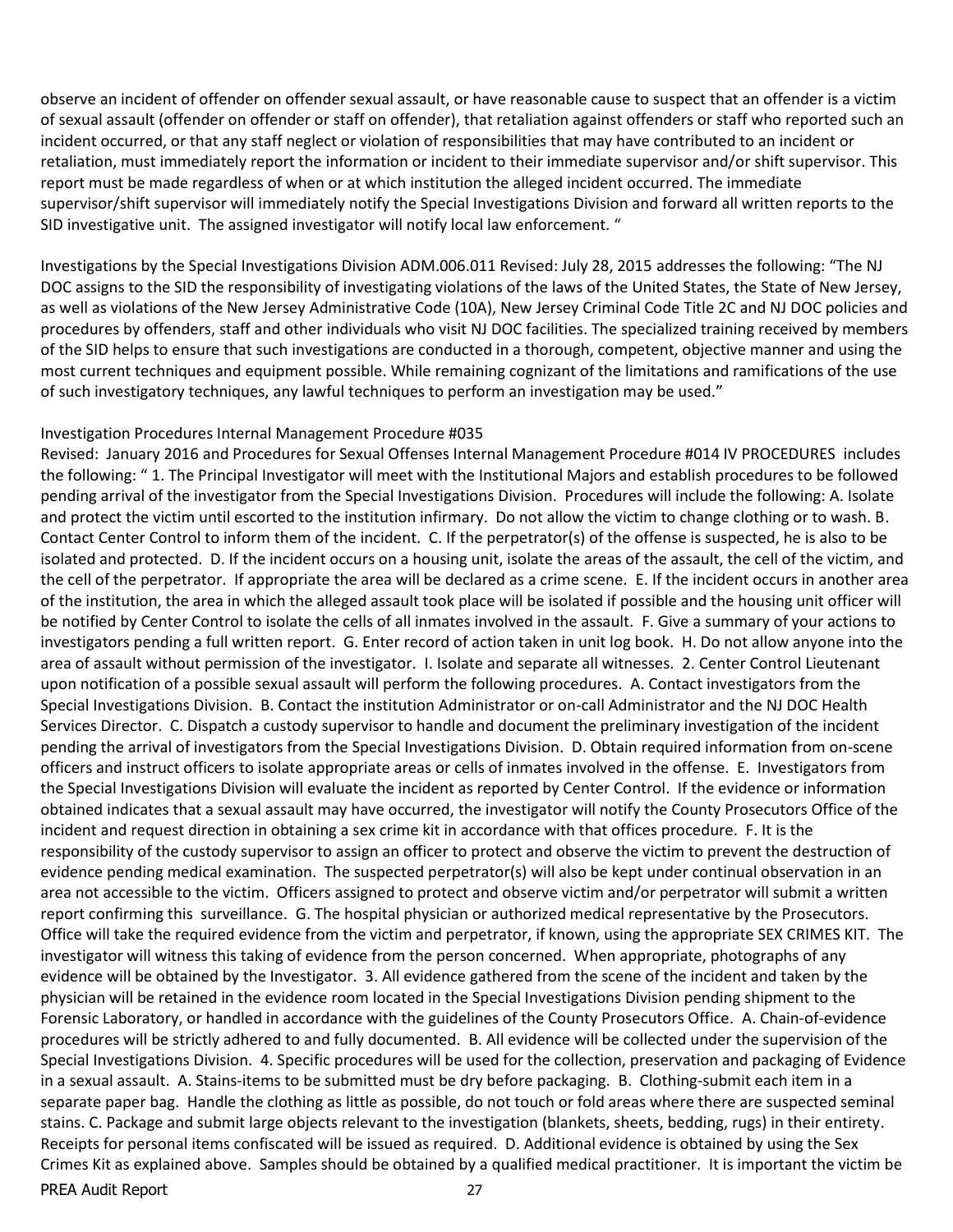examined as soon as possible for the presence of motile (active or alive) spermatozoa. 5. Initial interviews will be conducted by the Special Investigations Division investigators ensuring the victim and perpetrator have been advised of their rights. Formal statements will be taken during the interview from witnesses, victims (s), and alleged perpetrator(s). This will be completed following initial medical examinations and evidence gathering. All interviewed suspects should be videotaped in accordance with the Attorney Generals guidelines. 6. The Special Investigations Division investigator will advise the Chief Investigator and administration of the status of the investigation with continuing updates as the investigation continues. The County Prosecutor's Office will also be advised of the incident and status of the investigation. 7. The Special Investigations Division investigator will assure that the proper inmate disciplinary reports are written and processed when warranted. Institutional disciplinary action is separated from criminal proceedings; however, much of the required information is the same. 8. Incident reports will be written and issued to the appropriate authorities. 9. If the victim or perpetrator of the alleged sexual assault is not an inmate, the County Prosecutor's Office will be advised and the proper investigative procedures will be adhered to. 10. In the event that a subject of a sexual assault investigation is transferred to another correctional facility, appropriate notifications will be made to the institution. Based on review of the training curriculum, interview with the investigators and review of the investigations, a polygraph is not used to support investigative findings. In addition, the investigator training supports the criteria of a preponderance of evidence for administrative investigations, and referral to prosecutors for potential criminal investigations, individual assessment of credibility, as well as criteria to evaluate staff contributions to each situation."

Compliance based on review of policy, training curriculum, training records, review of two completed investigations from the previous 12 months, and interviews with the investigators.

## **Standard 115.72 Evidentiary standard for administrative investigations**

- $\Box$  Exceeds Standard (substantially exceeds requirement of standard)
- $\boxtimes$  Meets Standard (substantial compliance; complies in all material ways with the standard for the relevant review period)
- ☐ Does Not Meet Standard (requires corrective action)

See response to 115.71.

## **Standard 115.73 Reporting to inmates**

- ☐ Exceeds Standard (substantially exceeds requirement of standard)
- $\boxtimes$  Meets Standard (substantial compliance; complies in all material ways with the standard for the relevant review period)
- ☐ Does Not Meet Standard (requires corrective action)

Institutional Prison Rape Elimination Act (PREA) Compliance Manager Procedure # PCS.001.PREA.ICM Revised: June 29, 2015 Reviewed: June 1, 2016 states, "Advise inmates who previously alleged sexual victimization of the disposition of the investigation. The Institutional PREA Compliance Manager will deliver a copy of form Sexual Assault Investigation Disposition to the inmate who will sign for same. A copy of the signed from will be maintained by the PREA Compliance Manager and placed in Folder 115.73 on the DOCNet I drive. "

Compliance based on policy, review of notifications with corresponding investigations and interview with the PREA Compliance Manager. Two investigations from the previous twelve months were substantiated.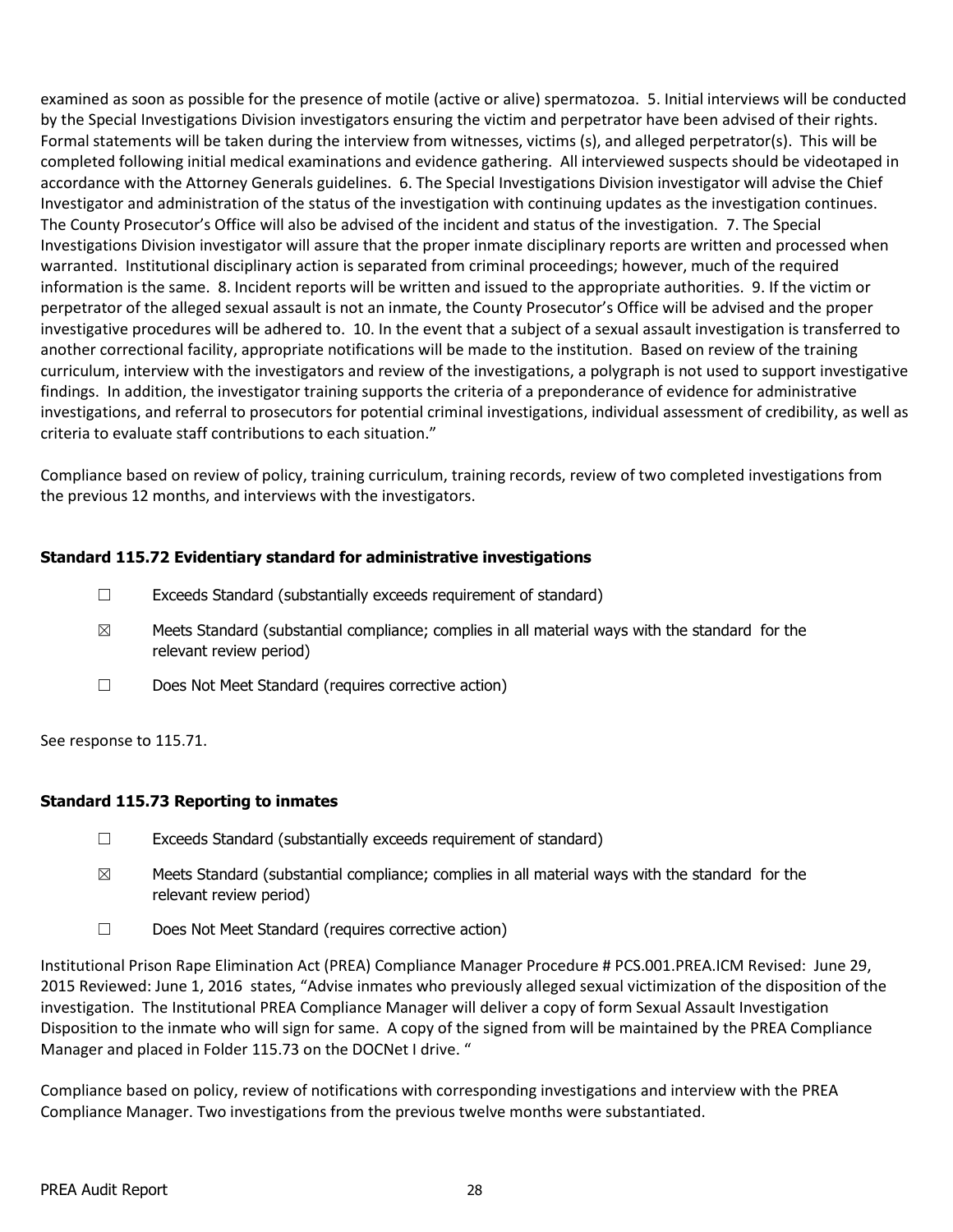#### **Standard 115.76 Disciplinary sanctions for staff**

- ☐ Exceeds Standard (substantially exceeds requirement of standard)
- $\boxtimes$  Meets Standard (substantial compliance; complies in all material ways with the standard for the relevant review period)
- ☐ Does Not Meet Standard (requires corrective action)

Level I Internal Management Procedure # IMM.001.PSA.001 Zero Tolerance of Prison Sexual Assault includes the following, "It is the policy of the New Jersey Department of Corrections to maintain a zero tolerance toward all forms of sexual abuse and sexual harassment, and actively enforce all internal policies and procedures related to the prevention, detection, and response to such conduct. When the NJ DOC learns that an inmate is subject to a substantial risk of imminent sexual abuse, it shall take immediate action to protect the inmate. The NJ DOC is committed to ensuring the protection of victims of sexual assault, and will employ multiple measures, including but not limited to, housing changes or transfers for inmate victims or abusers, removal of alleged staff or inmate abusers from contact with victims, and emotional support services for inmates or staff who fear retaliation for reporting sexual abuse or harassment or for cooperating with investigations in order to fulfill this commitment. Furthermore, the NJ DOC will fully investigate and aggressively prosecute those who are involved in such conduct if, in fact, a crime has been committed. Any staff who is terminated for a violation of the zero tolerance prison sexual assault policy shall be reported to law enforcement agencies, unless the activity was clearly not criminal, and to any relevant licensing bodies. Regardless of the source, NJ DOC staff, contract employees and volunteers who receive information concerning offender on offender sexual assault, or who observe an incident of offender on offender sexual assault, or have reasonable cause to suspect that an offender is a victim of sexual assault (inmate on inmate or staff on inmate), that retaliation against inmates or staff who reported such an incident occurred, or that any staff neglect or violation of responsibilities that may have contributed to an incident or retaliation, must immediately report the information or incident to their immediate supervisor and/or shift supervisor. This report must be made regardless of when or at which institution the alleged incident occurred. The immediate supervisor/shift supervisor will immediately notify the Special Investigations Division and forward all written reports to the SID investigative unit. The assigned investigator will notify local law enforcement. "

It also addresses that staff shall not reveal information related to a sexual abuse report to anyone other than to the extent necessary to make treatment, investigation, and other security and management decisions. " An employee, contractor or volunteer who fails to report an allegation, or coerces or threatens another person to submit inaccurate, incomplete or untruthful information with the intent to alter a report, may face disciplinary charges, up to and including dismissal, even on a first offense."

Policy, Disciplinary Action Policy, training curriculum, staff interviews as well as inmate interviews support compliance. Review of the completed investigations for the previous 12 months indicates one staff has been disciplined or terminated for sexual abuse or harassment.

#### **Standard 115.77 Corrective action for contractors and volunteers**

- $\Box$  Exceeds Standard (substantially exceeds requirement of standard)
- $\boxtimes$  Meets Standard (substantial compliance; complies in all material ways with the standard for the relevant review period)
- ☐ Does Not Meet Standard (requires corrective action)

Volunteer Service Program PCS.001.003 Revised: January 1, 2017 state, "POLICY: The NJ DOC authorizes the use of volunteer services offered by professionals, students and members of the community in areas such as, but not limited to,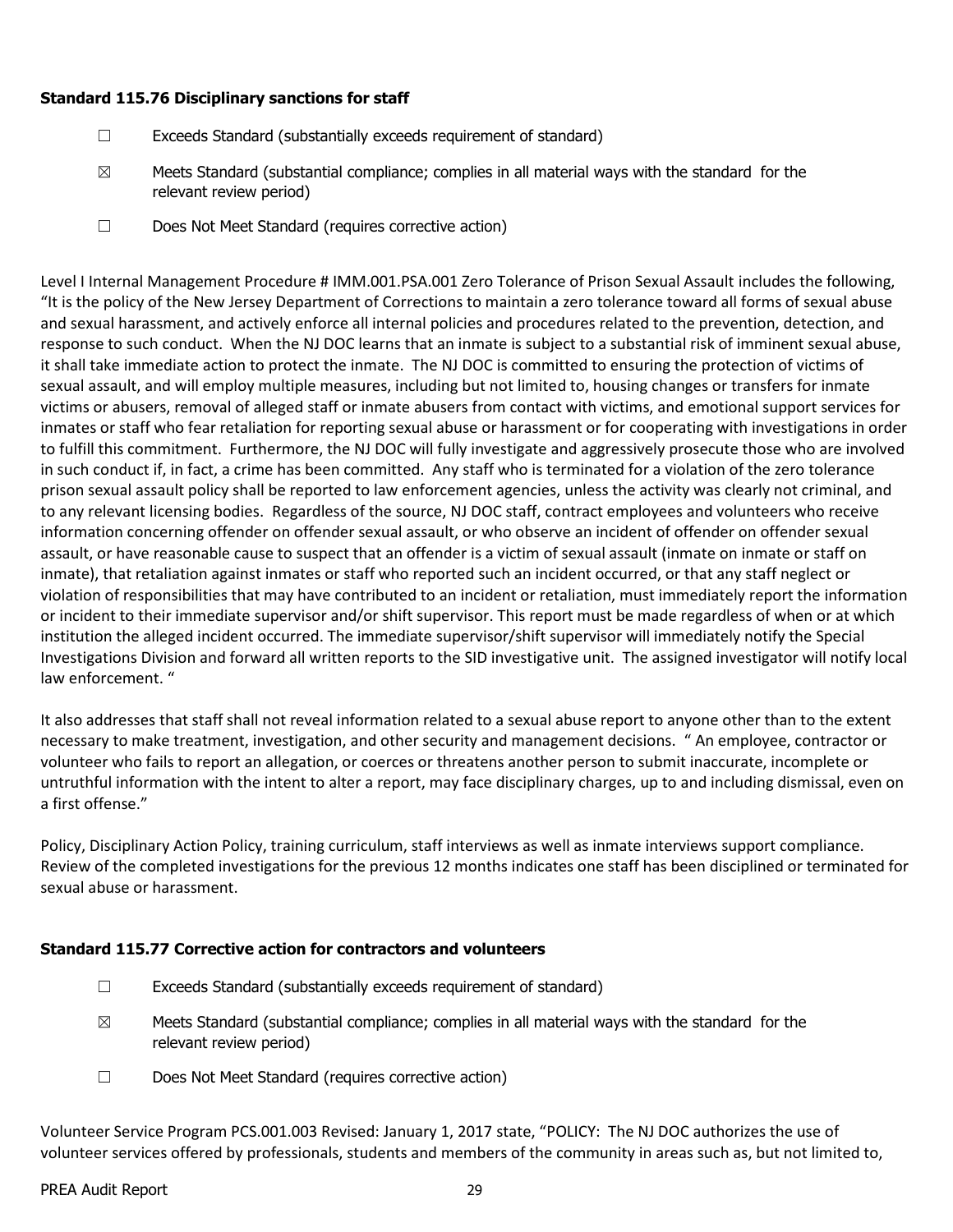chaplaincy services, educational services and social services. All volunteers are subject to an extensive application process, which includes appropriate screening, criminal history background check, and volunteer orientation and training. The NJ DOC reserves the right to curtail, suspend or discontinue the services of a volunteer for reasons included, but not limited to: 1. Any breach of confidentiality; 2. Unlawful conduct or breach of correctional facility rules and regulations; 3. Physical or emotional illness; 4. Inability to cooperate with staff; 5. Erratic or unreliable attendance; 6. Violation(s) of the rules of the Volunteer Service Program; 7. Any prohibited conduct contained in the volunteer contract; and 8. Any conduct which threatens the order or security of the correctional facility or the safety of the volunteer. "

All volunteers are provided information regarding conduct and consequences for violating the required conduct. There were no volunteers terminated for sexual abuse or harassment during the past twelve months as determined by staff interviews, interview with the volunteer coordinator, information noted on the facility questionnaire, and review of the completed investigations. Contractors are provided information in the same manner as employees. No contractors have been terminated or disciplined for abuse or harassment towards the inmate population. Review of compliance based on policy and volunteer records.

#### **Standard 115.78 Disciplinary sanctions for inmates**

- ☐ Exceeds Standard (substantially exceeds requirement of standard)
- $\boxtimes$  Meets Standard (substantial compliance; complies in all material ways with the standard for the relevant review period)
- ☐ Does Not Meet Standard (requires corrective action)

Administrative Codes support zero tolerance of sexual abuse and harassment as well as inmate discipline. The inmate discipline handbook is provided to the inmates and notes action can be taken for sexual assault, engaging in sexual acts with others, making sexual proposals or threats to another, and indecent exposure. Sanctions are commensurate with the act as established by the disciplinary process. Participation in offender therapy is driven by the Judge and not considered by the facility in relation to PREA.

Mental health staff reviews misconduct reports to determine if mental disabilities or mental illness contributed to the act before the report is sent to the hearing officer. Inmates are not written misconducts for sexual behavior with staff that involved staff consent. In the previous 12 months, no inmates have received misconduct for filing a false report. Based on interviews, this would only occur with clear and substantial evidence, such as a video recording, that the allegations were false.

Compliance based on review of policies, interviews with mental health staff, interviews with the investigators and review of the two completed PREA investigations. One investigation was substantiated regarding an inmate perpetrator in which this process was verified.

#### **Standard 115.81 Medical and mental health screenings; history of sexual abuse**

- ☐ Exceeds Standard (substantially exceeds requirement of standard)
- $\boxtimes$  Meets Standard (substantial compliance; complies in all material ways with the standard for the relevant review period)
- ☐ Does Not Meet Standard (requires corrective action)

Mental Health Services: Mental Health Reception and Evaluation Internal Management Procedure MED.MHS.001.002

#### PREA Audit Report 30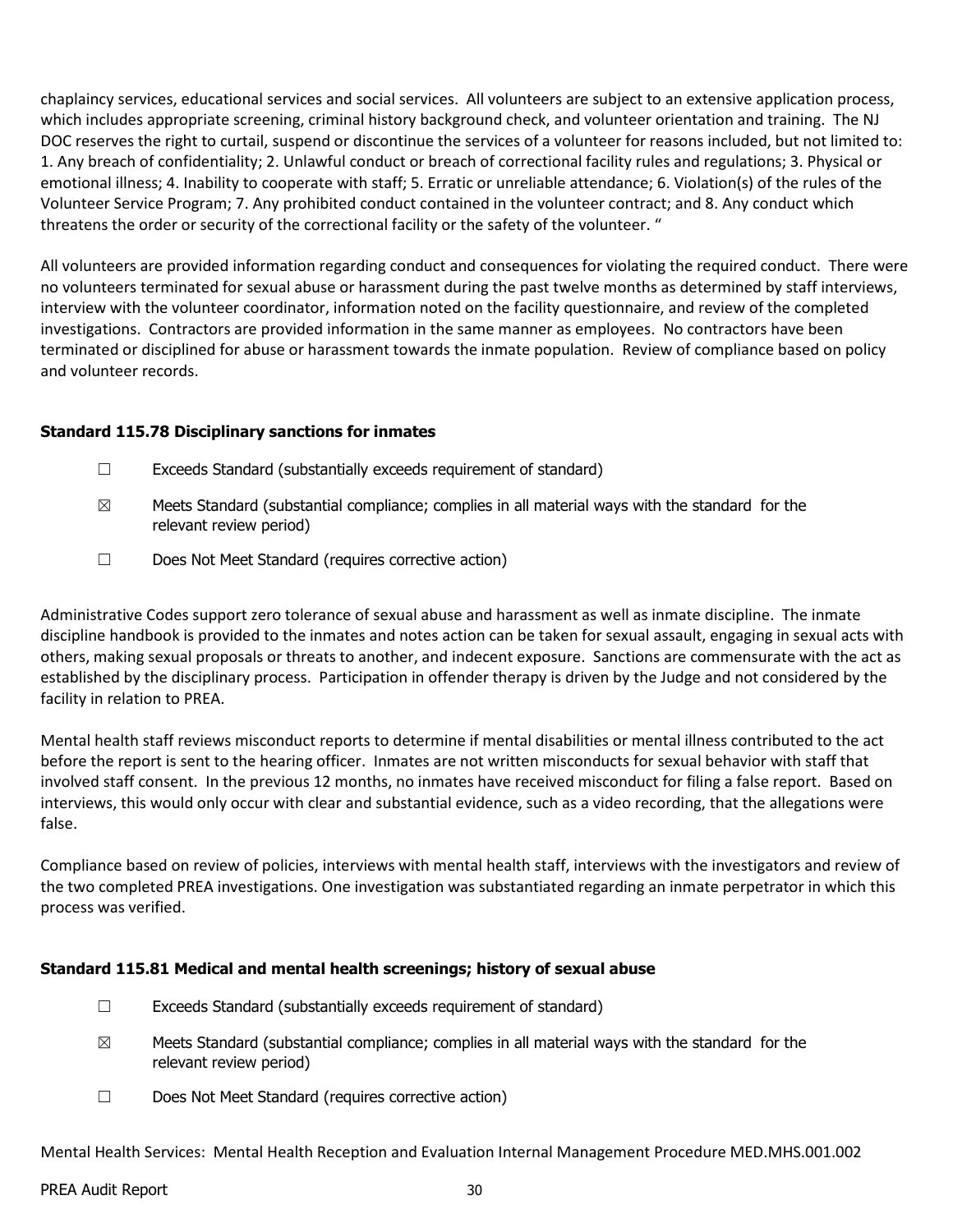January 2017 states, "PREA means Prison Rape Elimination Act of 2003. PREA requires that correctional facilities provide the means for detection, prevention, and reduction of sexual assault and is a standard adopted by the National Commission on Correctional Health Care. Sexual assault is defined as a sexual act that is coercive or assaultive in nature and involves the use or threat of force. PREA standards begin with detection at intake and provide mechanisms for reporting sexual victimization and abusiveness to Administrative staff on an ongoing basis for safety and security purposes. " In addition, "the screening nurse will immediately refer any inmate who requires further mental health evaluation (based upon the results of the intake screening) to the Clinician Supervisor or designee for disposition. This referral will be documented in the EMR and routed electronically to the Mental Health Department via the Mental Health Desktop. The Clinician Supervisor or designee will review EMR referrals to the MH Desktop at least twice during the day and before leaving for the day. Upon this review, the Clinician Supervisor or designee will triage the referrals and document this by appending the nursing screen. Alternatively, they may write a separate MH miscellaneous chart note specifying whether the inmate can be seen for the routine MH intake process or needs to be evaluated more emergently. If an emergent evaluation is determined to be warranted, the nurse will make this referral verbally to the MH Clinician Supervisor or designee in addition to the EMR referral. If the referral is of an emergent nature, the psychologist will evaluate the inmate within four (4) hours. If for any reason this is not possible, clinical determination will be obtained through the on-call procedure." . . "All intake psychological evaluations of inmates will be conducted within 5 calendar days (120 hours) following admission to reception facility. The risk assessment questions are included in the intake review and are recorded in the EMR. The process ensures follow up with mental health staff. Policy indicates encounters for nursing, provider and psychological intake to address ongoing PREA monitoring. Noting this in the EMR ensures the information is limited to mental and medical staff. "

Compliance finding is based on review of policy regarding screening by medical staff with follow up within five days. This is reviewed when transferring from facility to facility. Consent is addressed with the initial visit with mental health which covers may areas including sexual abuse outside of the institutional setting. There are no inmates housed at this facility who are under the age of 18 years old.

## **Standard 115.82 Access to emergency medical and mental health services**

- $\Box$  Exceeds Standard (substantially exceeds requirement of standard)
- $\boxtimes$  Meets Standard (substantial compliance; complies in all material ways with the standard for the relevant review period)
- ☐ Does Not Meet Standard (requires corrective action)

Sexual Assault Internal Management Procedure # MED.MLI.007 January 2017

POLICY: The NJ DOC mandates that the following medical and health care services be available in all Operational Units housing inmates and in compliance with any existing PREA standard:

6. The New Jersey Department of Corrections also mandates that the healthcare staff shall follow the institution's written plan for responding to allegations of sexual assault of inmates. The assaulted inmate will be transported to an Emergency Department properly equipped to assess (i.e. SANE Nurse), treat, and provide required prophylaxis, contraceptives, pregnancy termination counseling and gathering of forensic evidence. Healthcare staff shall not be involved in the management or treatment of sexual assault cases unless it is necessary to stabilize the inmate before the transfer to the appropriate community facility.

Counseling Services for Victims of Sexual Assault Internal Management Procedure MED.MHS.002.010 January 2017 2. Review recommendations reported by the rape counselor or hospital's emergency services, and implement any warranted interventions. 3. Assess the inmate for signs/symptoms of acute emotional distress or other reactive mental health problems related to trauma and provide treatment if necessary. Document services provided and assessment results in the Electronic Medical Record under the appropriate PREA monitoring encounter. 4. If the inmate is returned to the facility after normal business hours, the inmate will be placed on Constant Watch (see Internal Management Procedure MED.MHS.002.009 Management of Potentially Suicidal Inmates) until he/she is evaluated in person by a psychologist or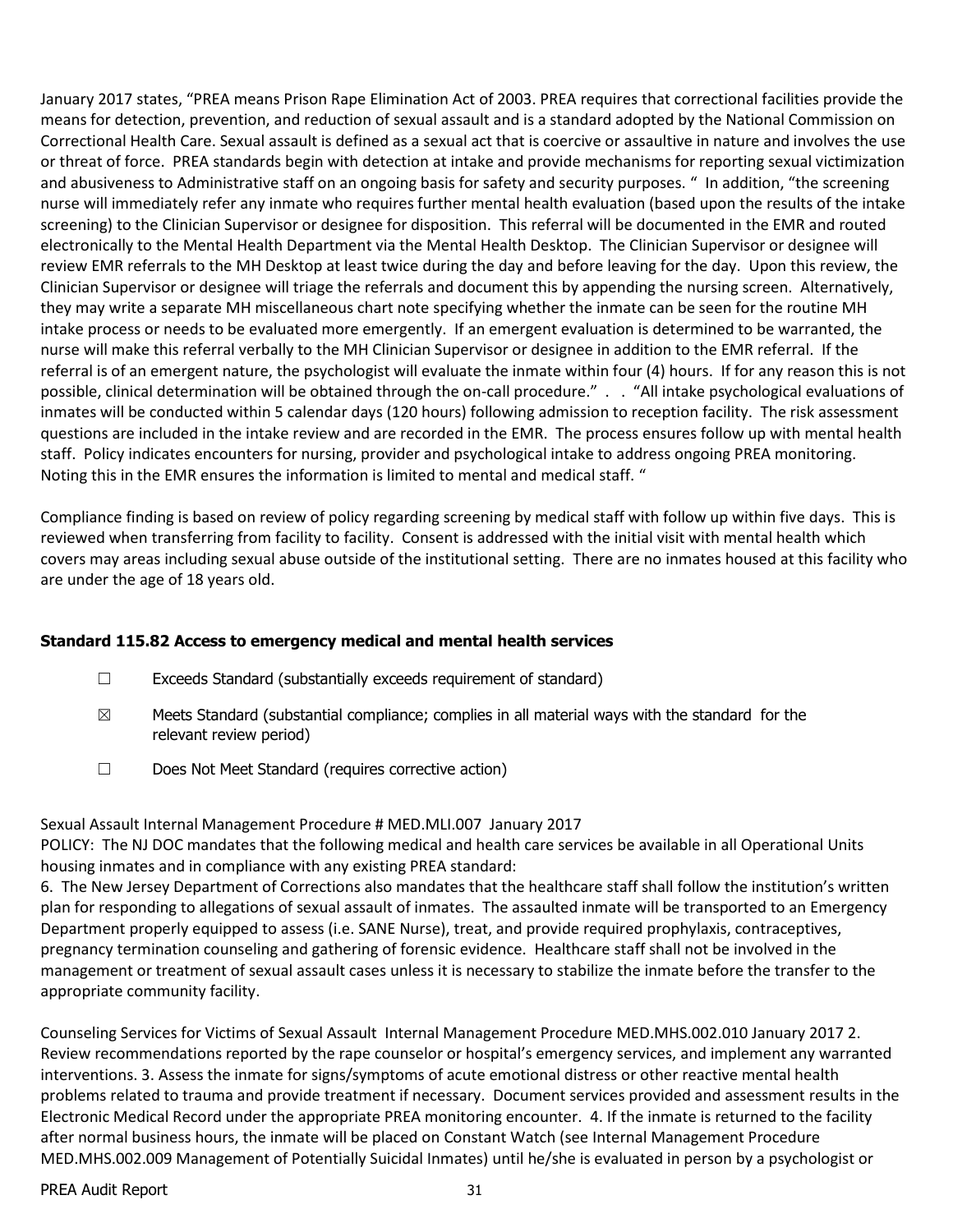psychiatrist/nurse practitioner. Further guidance may be found in MED.MLI.007 Sexual Assault. 5. At the time of release from NJ DOC, aftercare services will be arranged for any active mental health disorder in accordance with current procedures for release planning. When mental health determines that follow up services are warranted relative to the sexual assault, separate from mental health needs, referrals will be made in accordance with recommendations reported by the SAFE/SANE counselor and/or other hospital emergency department staff. C. In accordance with PREA standards, the mental health staff will conduct an evaluation of all known inmate abusers within 60 days of learning of such abuse history and offer treatment when deemed appropriate.

Compliance based on policy, interview with medical and mental health staff, and review of the twenty completed investigations. There were no known inmate abusers that required review. During the previous 12 months, no incident occurred that required an inmate to be taken to an outside hospital.

## **Standard 115.83 Ongoing medical and mental health care for sexual abuse victims and abusers**

- ☐ Exceeds Standard (substantially exceeds requirement of standard)
- $\boxtimes$  Meets Standard (substantial compliance; complies in all material ways with the standard for the relevant review period)
- ☐ Does Not Meet Standard (requires corrective action)

Sexual Assault Internal Management Procedure # MED.MLI.007 January 2017 POLICY states, " The NJ DOC mandates that the following medical and health care services be available in all Operational Units housing inmates and in compliance with any existing PREA standard" . In addition, the New Jersey Department of Corrections also mandates that the healthcare staff shall follow the institution's written plan for responding to allegations of sexual assault of inmates. The assaulted inmate will be transported to an Emergency Department properly equipped to assess (i.e. SANE Nurse), treat, and provide required prophylaxis, contraceptives, pregnancy termination counseling and gathering of forensic evidence. Healthcare staff shall not be involved in the management or treatment of sexual assault cases unless it is necessary to stabilize the inmate before the transfer to the appropriate community facility.

Counseling Services for Victims of Sexual Assault Internal Management Procedure MED.MHS.002.010 January 2017 Includes the following requirements:

- Review recommendations reported by the rape counselor or hospital's emergency services, and implement any warranted interventions.
- Assess the inmate for signs/symptoms of acute emotional distress or other reactive mental health problems related to trauma and provide treatment if necessary. Document services provided and assessment results in the Electronic Medical Record under the appropriate PREA monitoring encounter.
- If the inmate is returned to the facility after normal business hours, the inmate will be placed on Constant Watch (see Internal Management Procedure MED.MHS.002.009 Management of Potentially Suicidal Inmates) until he/she is evaluated in person by a psychologist or psychiatrist/nurse practitioner. Further guidance may be found in MED.MLI.007 Sexual Assault.
- At the time of release from NJ DOC, aftercare services will be arranged for any active mental health disorder in accordance with current procedures for release planning. When mental health determines that follow up services are warranted relative to the sexual assault, separate from mental health needs, referrals will be made in accordance with recommendations reported by the SAFE/SANE counselor and/or other hospital emergency department staff.

In addition, it states that in accordance with PREA standards, the mental health staff will conduct an evaluation of all known inmate abusers within 60 days of learning of such abuse history and offer treatment when deemed appropriate.

Co-Pay for Eligible Health and Dental Care Internal Management Procedure MED.IMHC.010 Revised/Reviewed: January 2017 states, that the following services are excluded from the co-payment requirement: • Emergency services. • Prescribed laboratory work to include inmate requests for HIV testing. • Psychiatric, psychological, substance abuse and social work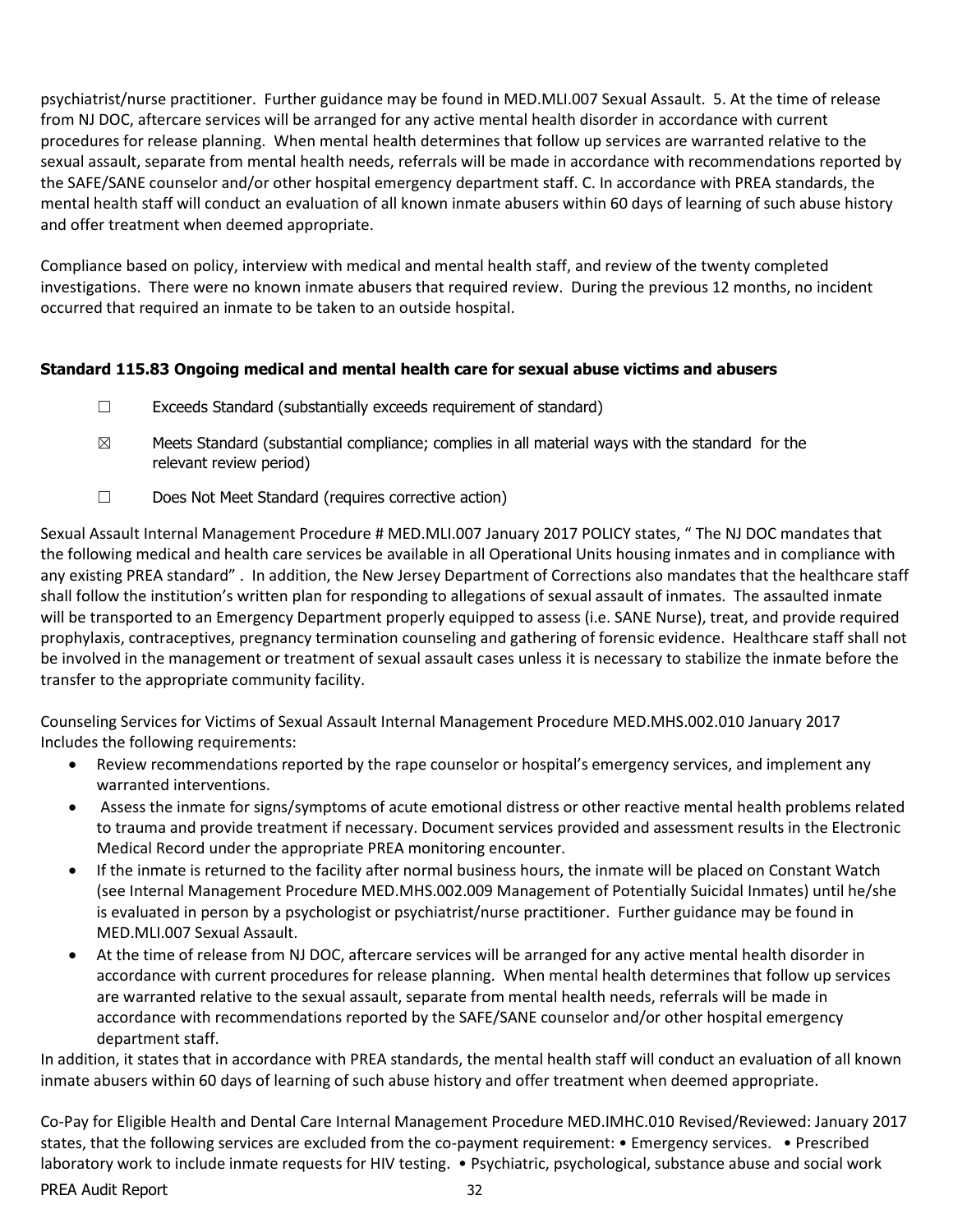treatment including medication prescribed by the psychiatrist for mental health purposes • Medical visits initiated by medical/mental health staff to comply with NJ DOC policy or regulations. • Follow-up visits scheduled by a qualified healthcare professional.

During the previous 12 months, no incident occurred that required an inmate to be taken to an outside hospital.

Compliance based on policy, interview with medical and mental health staff, and review of the two completed investigations. There were no known inmate abusers that required review. During the previous 12 months, no incident occurred that required an inmate to be taken to an outside hospital.

## **Standard 115.86 Sexual abuse incident reviews**

- $\boxtimes$  Exceeds Standard (substantially exceeds requirement of standard)
- ☐ Meets Standard (substantial compliance; complies in all material ways with the standard for the relevant review period)
- ☐ Does Not Meet Standard (requires corrective action)

Sexual Assault/Prison Rape Elimination Act (PREA) Advisory Council September 27, 2016 PCS.001.PREA.001 PURPOSE: " To establish a panel to assess and improve the effectiveness of the department's sexual abuse prevention, detection and response protocols and to review, on a case by case basis, housing requests for transgender/intersex inmates based on gender identity. "

Committee Functions include the following:

1. Provide a forum to address issues related to the prevention and detection of and response to prison sexual assault/harassment.

2. Provide administration with recommendations and/or corrective action, if necessary, upon completion of the case review/housing request.

- 3. Address sexual assault victimization within the NJ DOC.
- 4. Address legislative and public policy issues affecting prison rape victims throughout New Jersey's prisons.
- 5. Provide recommendations relative to prison rape prevention and intervention programming and services.

6. Assist in the development of training and educational efforts directed toward custodial and non-custodial staff members as it relates to PREA.

- 7. Provide additional support and input as needed.
- 8. Collaborate with outside agencies as indicated.
- 9. Monitors and tracks retaliation reviews and the service of the final PREA disposition in conjunction with Agency

Institutional Prison Rape Elimination Act (PREA) Compliance Manager Procedure # PCS.001.PREA.ICM Effective Date: January 1, 2014 Revised: June 29, 2015 Reviewed: June 1, 2016-No Change

The responsibilities of the institutional PREA Compliance Manager include, but are not limited to, the following:

A. The utilization and data entry into the PREA Tracking System (PTS) for the identification and monitoring of inmates at facility.

B. The daily review of institutional PREA electronic email alerts.

C. The review of PREA electronic email alerts to ensure that specific recommendations contained within the alert have been implemented. These recommendations can include the following but are not limited to:

- 1. Special housing conditions
- 2. Special treatment conditions
- 3. Specific recommendations for follow up

D. Accept and forward for investigation, reports of sexual abuse and harassment, retaliation by other inmates, staff or other individuals who cooperated in investigation, and any staff neglect or violation of responsibilities that may have contributed to such incidents. Reports may be made privately, orally, in writing, anonymously and from third parties. All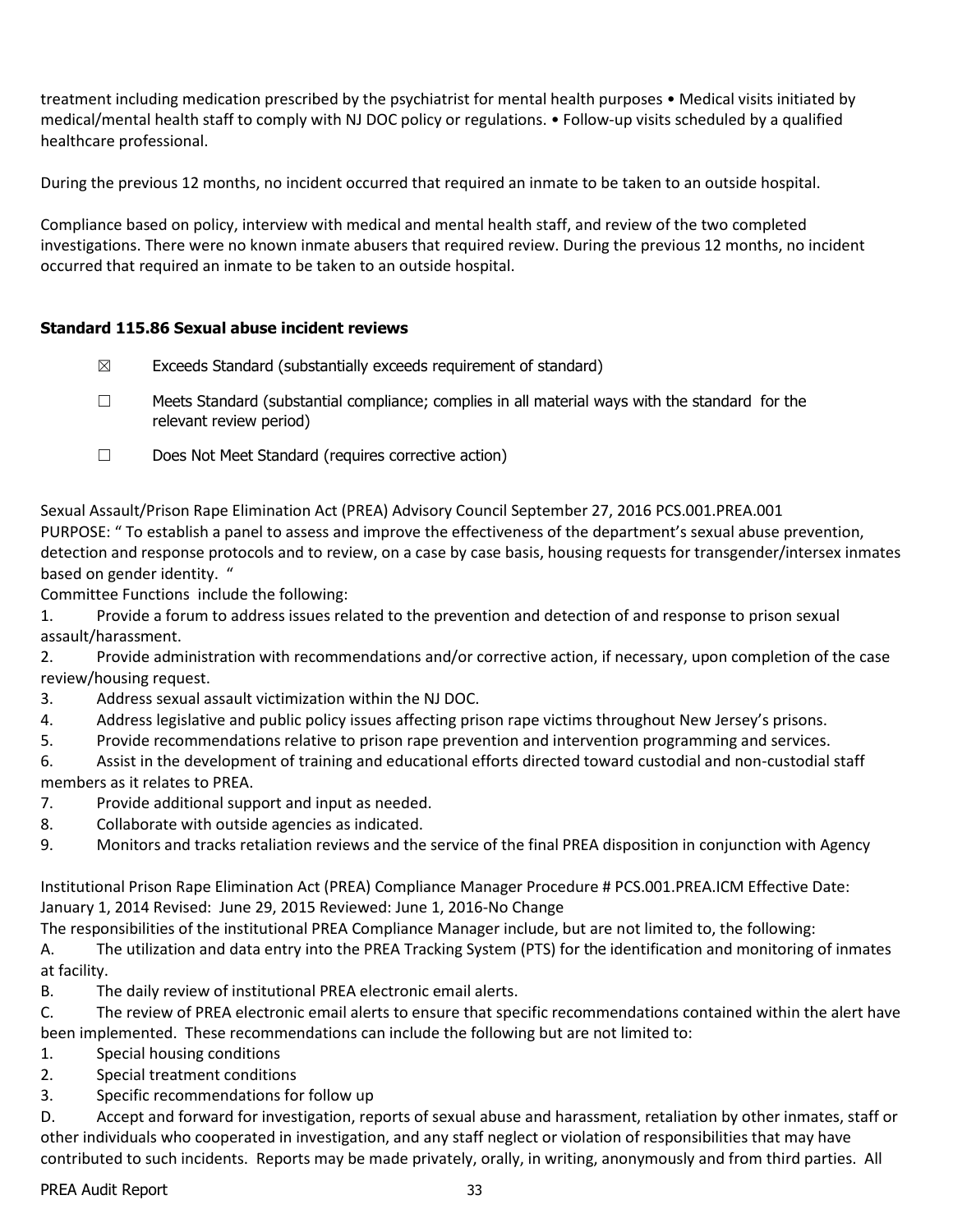oral reports must be promptly documented and coordinated with Administration, Special Investigations and Operations to take appropriate measures to protect those individuals against retaliation.

E. The weekly review of PREA electronic courtesy alerts and confirmation that PREA identified inmates are still housed at facility.

F. Interview inmates who previously alleged sexual victimization within 45 days of allegation to ensure they haven't experienced retaliation because of their allegation(s). For at least 90 days following report of sexual assault/harassment allegation, monitor by way of periodic status checks with the NJ DOC PREA Retaliation Monitoring Form (FORM-PREA.AC Retaliation). The Institutional PREA Compliance Manager will deliver a copy of this form to the inmate who will sign for same. A copy of the signed form will be maintained by the Compliance Manager and placed in Folder 115.67 on the DOCNet I drive.

G. Advise inmates who previously alleged sexual victimization of the disposition of the investigation. The Institutional PREA Compliance Manager will deliver a copy of form Sexual Assault Investigation Disposition to the inmate who will sign for same. A copy of the signed from will be maintained by the PREA Compliance Manager and placed in Folder 115.73 on the DOCNet I drive.

H. The institutional PREA Compliance Manager must also accept reports that an inmate was sexually abused while incarcerated at another facility. The IPCM will advise their administrator and serve as administrator's designee in notifying the head of the facility/agency where the alleged abuse occurred no later than 72 hours after receiving the allegation. Maintain documentation of such notification in Folder 115.63 on the DOCNet I drive.

Compliance based on policies, review of randomly selected incident review at the agency level, and facility level as well as interview with the PREA Compliance Manager. Exceeds compliance based on the extra level of review at the central office. Review of one of the substantiated allegations resulted in an additional camera being placed in the area where the incident occurred.

## **Standard 115.87 Data collection**

- ☐ Exceeds Standard (substantially exceeds requirement of standard)
- $\boxtimes$  Meets Standard (substantial compliance; complies in all material ways with the standard for the relevant review period)
- ☐ Does Not Meet Standard (requires corrective action)

Sexual Assault/Prison Rape Elimination Act (PREA): Sexual Assault Advisory Council September 28, 2016 PCS.001.005. ensures that the committee reviews all investigations statewide. The agency us the following definition:

"Sexual Abuse means sexual abuse of an inmate by another inmate and sexual abuse of an inmate by a staff member, contractor or volunteer. Sexual abuse by another inmate or sexual abuse by a staff member, contractor or volunteer includes any of the following acts, if the victim does not consent, is coerced into such an act by overt or implied threats of violence, or is unable to consent of refuse:

- 1. Contact between the penis and the vulva or the penis and the anus, including penetration, however slight;
- 2. Contact between the mouth and the penis, vulva, or anus;

3. Penetration of the anal or genital opening of another person, however slight, by a hand, finger, object, or other instrument; and

4. Any other intentional touching, either directly or through the clothing, of the genitalia, anus, groin, breast, inner thigh, or buttocks of any person, excluding contact incidental to a physical altercation.

5. Contact between the mouth and any body part where the staff member, contractor, or volunteer has the intent to abuse, arouse, or gratify sexual desire;

6. Penetration of the anal or genital opening, however slight, by a hand, finger, object, or other instrument, that is unrelated to official duties or where the staff member, contractor, or volunteer has the intent to abuse, arouse, or gratify sexual desire;

7. Any other intentional contact, either directly or through the clothing, of or with the genitalia, anus, groin, breast, inner thigh, or the buttocks that is unrelated to official duties or where the staff member, contractor, or volunteer has the intent to abuse, arouse, or gratify sexual desire;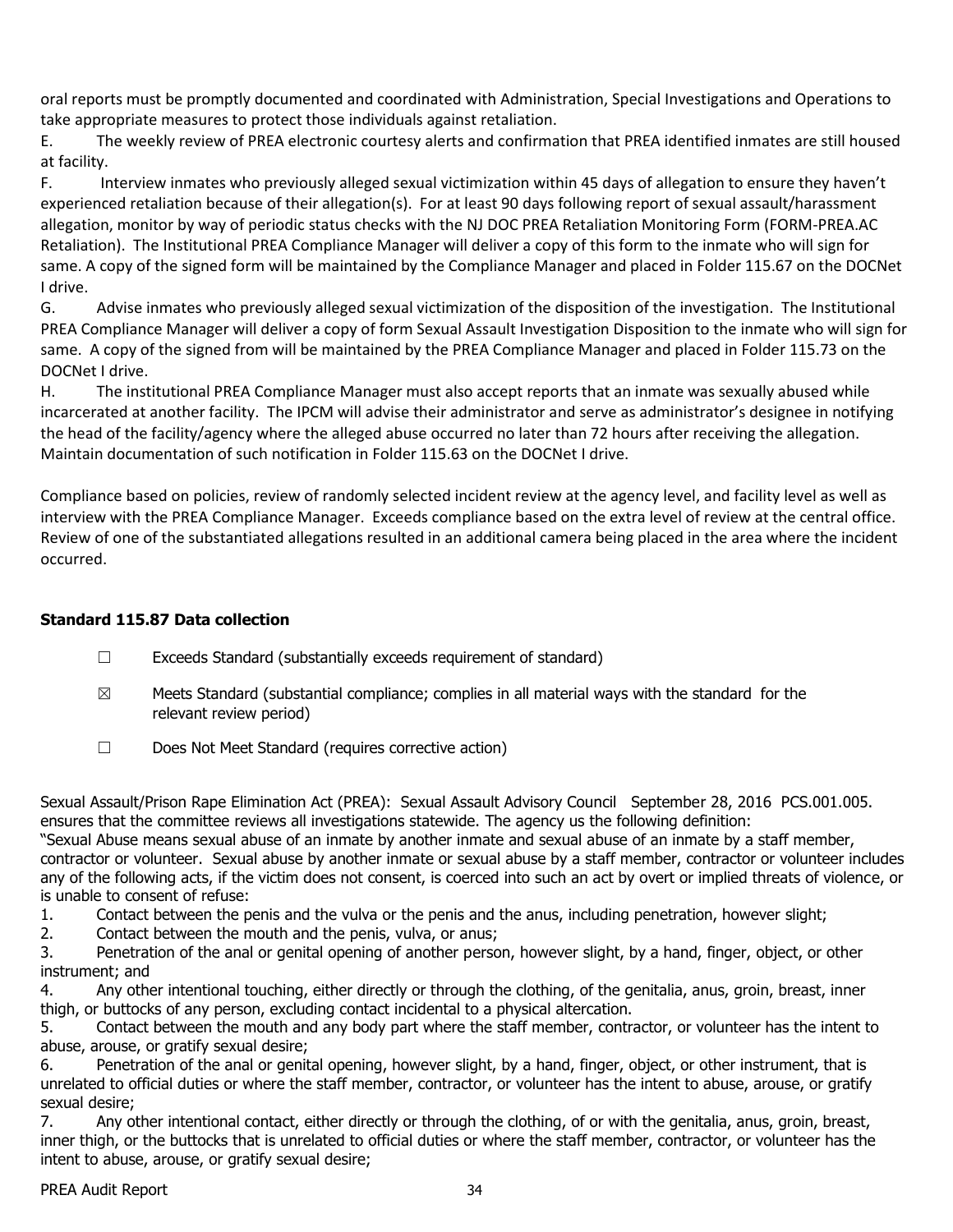8. Any attempt, threat, or request by a staff member, contractor, or volunteer to engage in the activities described in paragraphs  $(1) - (5)$  of this section;

9. Any display by a staff member, contractor, or volunteer of his or her uncovered genitalia, buttocks, or breast in the presence of an inmate, and

10. Voyeurism by a staff member, contractor, or volunteer.

Sexual Harassment means repeated and unwelcome sexual advances, requests for sexual favors or verbal comments, gestures or actions of a derogatory or offensive sexual nature by one inmate to another and repeated verbal comments or gestures of a sexual nature to an inmate by a staff member, contractor or volunteer, including but not limited to demeaning references to gender, sexually suggestive or derogatory comments about body or clothing or obscene language or gestures. Victim means a person who reports having been subjected to sexual assault, harassment and/or rape or a person who suffers personal, physical or psychological injury."

Compliance based on review of policy which provides standardized definitions consistent with those established with the PREA standards, review by the facility and statewide committee of all investigations. Statewide investigators use a standardized investigation format. Information in 2015 was aggregated and posted on the website. Additionally, compliance based on the review of the 2012, 2013, 2014, 2015, and 2016 Surveys on Sexual Victimization.

## **Standard 115.88 Data review for corrective action**

 $\Box$  Exceeds Standard (substantially exceeds requirement of standard)

 $\boxtimes$  Meets Standard (substantial compliance; complies in all material ways with the standard for the relevant review period)

☐ Does Not Meet Standard (requires corrective action)

Sexual Assault/Prison Rape Elimination Act (PREA) Advisory Council Level I Internal Management Procedure # PCS.001.PREA.001 May 18, 2016 Policy states, " It is the policy of the New Jersey Department of Corrections (NJ DOC) to review and analyze at the departmental level all allegations and incidents of sexual assault/harassment in accordance with the Prison Rape Elimination Act (PREA) to ensure that all applicable policies and procedures have been followed. " "IV. PROCEDURES: A. Committee Organization (members) 1. Membership and participation on the PREA Advisory Council is contingent upon final approval of the Commissioner of the NJ DOC. 2. Committee members shall consist of, but are not limited to, a representative of the following departments:

a. Agency PREA Coordinator (Executive staff member appointed by Commissioner) b. Division of Operations c. Special Investigations Division d. Office of Community Programs and Outreach Services e. Office of Victim Services f. Office of Policy and Planning g. Office of Transitional Services h. Mental Health Services i. Medical Services j. Corrections Ombudsman 3. The Chairperson shall keep the NJ DOC Commissioner or designee informed of the committee's activities and recommendations.

B. Committee Member Recruitment and Selection

The Commissioner shall designate a chairperson. Assistant Commissioners may designate other members from their respective divisions.

C. Committee Functions

1. Provide a forum to address issues related to the prevention and detection of and response to prison sexual assault/harassment.

2. Provide administration with recommendations and/or corrective action, if necessary, upon completion of the case reviews.

3. Address sexual assault victimization within the NJ DOC.

4. Address legislative and public policy issues affecting prison rape victims throughout New Jersey's prisons.

5. Provide recommendations relative to prison rape prevention and intervention programming and services.

6. Assist in the development of training and educational efforts directed toward custodial and non-custodial staff members as it relates to PREA.

7. Provide additional support and input as needed.

8. Collaborate with outside agencies as indicated.

9. Monitors and tracks retaliation reviews and the service of the final PREA disposition in conjunction with Agency PREA